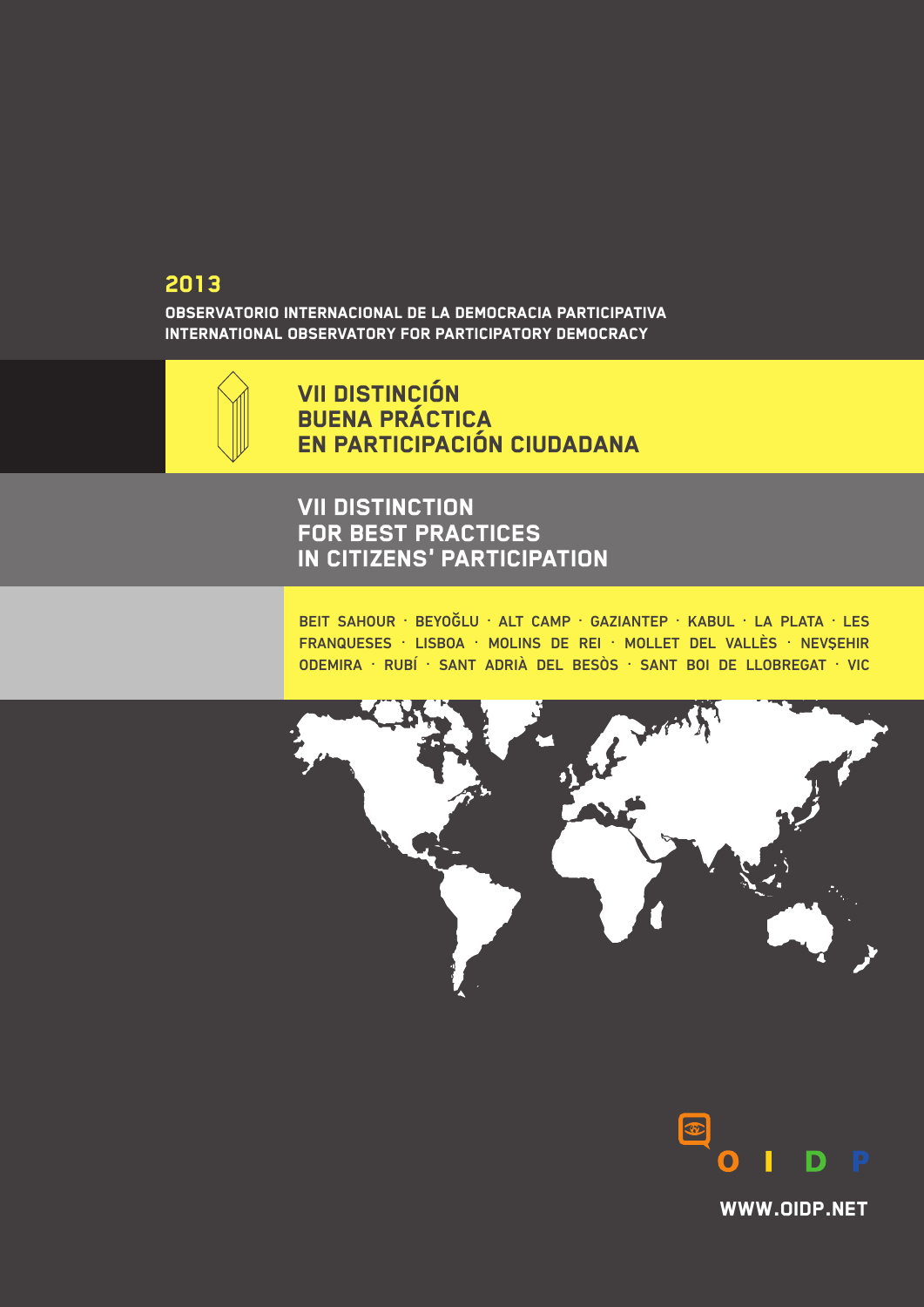En esta 7ª edición de la Distinción OIDP Buena Práctica en Participación Ciudadana 16 gobiernos locales han presentado su candidatura. El Jurado Internacional ha resuelto conceder la 7ª Distinción a la experiencia presentada por la **ciudad española de Madrid "Planes de Barrio" y una mención especial a la experiencia Agenda 21 presentada por la Cámara Municipal de Cascais (Portugal).** El material que les presentamos consiste en una síntesis de cada una de las candidaturas presentadas.

Agradecemos especialmente a todos los gobiernos locales que se han animado a presentar su candidatura, a todas aquellas instituciones que nos han ayudado a difundir la iniciativa y a los miembros colaboradores de la red que, como Jurado, se han dedicado a valorar todas las experiencias. En esta ocasión, el jurado ha estado compuesto por los siguientes miembros:

- + AJUNTAMENT DE BARCELONA.
- + CÂMARA MUNICIPAL DE CASCAIS.
- + ENDA-ECOPOP.
- + PREFEITURA DE PORTO ALEGRE.
- + ASSOCIACIAO IN-LOCO.
- + CENTRO DE ESTUDOS SOCIAIS DA UNIVER- SIDADE DE COIMBRA.
- + OBSERVATORI SOCIODEMOGRÀFIC DE LES TERRES DE LLEIDA.
- + PROJECTES DEMA.
- + ASOCIACIÓN EDUCATIVA HISPANOAMERI- CANA.
- + GRUPO DE ESTUDIOS DEMOCRACIA PARTI- CIPATIVA, CIUDAD PARTICIPATIVA.
- + VILLE DE NIORO DU RIP, SENEGAL.
- + FUNDACIÓN SOLIDARIDAD.

In this 7th Edition of the OIDP Distinction for Best Practices in Citizens' Participation, 16 local governments have presented their candidacy and the International Jury has decided to award the Distinction to the experience presented by the **Spanish city of Madrid "Neighbourhood Plans", with a Special Mention for the experience Agenda 21, which was presented by the Municipal Chamber of Cascais (Portugal).** The material that we present is a synthesis of each of the different candidacies presented.

We would like to pass on our special thanks to all of those local governments that made the time and effort to present a candidacy, along with all of the institutions that have helped us to spread this initiative and those of the network's collaborating members that, as the Jury, took part in evaluating all of the different experiences presented. The Jury was composed of the following members:

- + AJUNTAMENT DE BARCELONA.
- + CÂMARA MUNICIPAL DE CASCAIS.
- + ENDA-ECOPOP.
- + PREFEITURA DE PORTO ALEGRE.
- + ASSOCIACIAO IN-LOCO.
- + CENTRO DE ESTUDOS SOCIAIS DA UNIVER- SIDADE DE COIMBRA.
- + OBSERVATORI SOCIODEMOGRÀFIC DE LES TERRES DE LLEIDA.
- + PROJECTES DEMA.
- + ASOCIACIÓN EDUCATIVA HISPANOAMERI- CANA.
- + GRUPO DE ESTUDIOS DEMOCRACIA PARTI- CIPATIVA, CIUDAD PARTICIPATIVA.
- + VILLE DE NIORO DU RIP, SENEGAL.
- + FUNDACIÓN SOLIDARIDAD.

In Barcelona, June 2013.

Barcelona, Junio de 2013.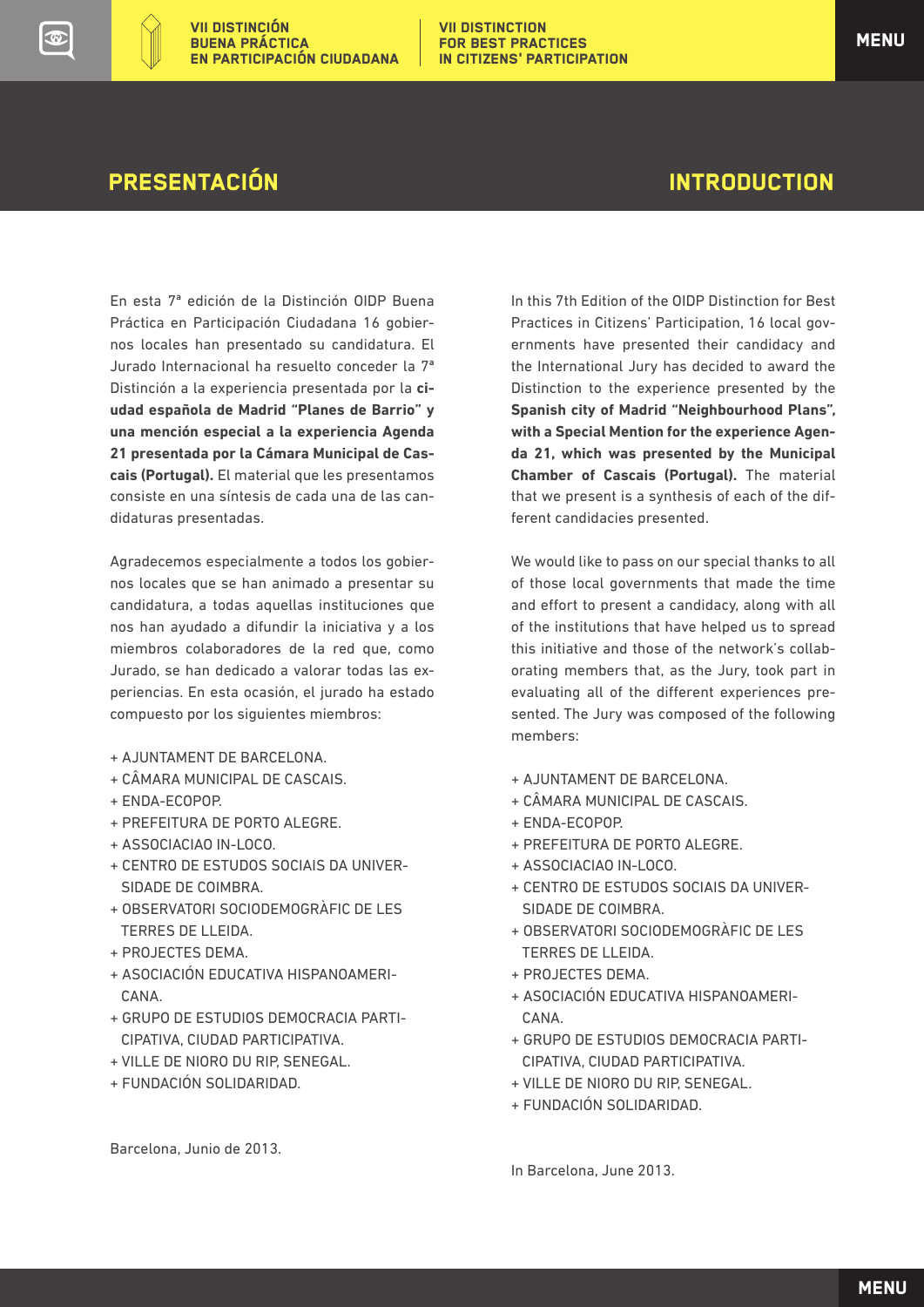<span id="page-2-0"></span>

### **MENU**

#### **BEIT SAHOUR (Palestine)**

[The best mechanisms for developing and management the relation between the municipality and the local](#page-3-0)  community

#### **[BEYOGLU \(Turkey\)](#page-6-0)**

Citizen the Mayor

### **[ALT CAMP \(Catalunya, Espanya\)](#page-7-0)**

Escola de democràcia

#### **GAZIANTEP (Turkey)**

[From evaluation & consultation to application](#page-9-0)

#### **KABUL (Afghanistan)**

[Kabul solidarity program and park design](#page-11-0)



### **LA PLATA (Argentina)**

[El Presupuesto Participativo como estrategia para la inclusión y la innovación políticas](#page-15-0)

#### **LES FRANQUESES (Catalunya, Espanya)**

[Procés de participació ciutadana: definició d'usos del Falgar i la Verneda](#page-17-0)



#### **LISBOA (Portugal)**

[Bairros e zonas de intervenção prioritária de Lisboa](#page-20-0)

#### **MOLINS DE REI (Catalunya, Espanya)**

[Consell de seguiment de la crisi econòmica](#page-23-0)

#### **MOLLET DEL VALLÈS (Catalunya, Espanya)**

[2012, Primer any de funcionament del consell de ciutat de Mollet del Vallès](#page-26-0)

#### **NEVSEHIR (Turkey)**

[Health, culture and social transformation project](#page-28-0)

#### **ODEMIRA (Portugal)**

[Orçamento participativo de Odemira](#page-30-0)

#### **[RUBÍ \(Catalunya, Espanya\)](#page-33-0)**

Compromís de barri

### **[SANT ADRIÀ DEL BESÒS \(Catalunya, Espanya\)](#page-35-0)**

Pre consell del barri del Besòs

#### **SANT BOI DE LLOBREGAT (Catalunya, Espanya)**

[La caixa negra de la participació ciutadana: què passa entre l'emissió d'una proposta i el disseny d'un Pla](#page-38-0) de Ciutat?

#### **VIC (Catalunya, Espanya)** [Documental "Somnis Trencats"](#page-42-0)

**MENU**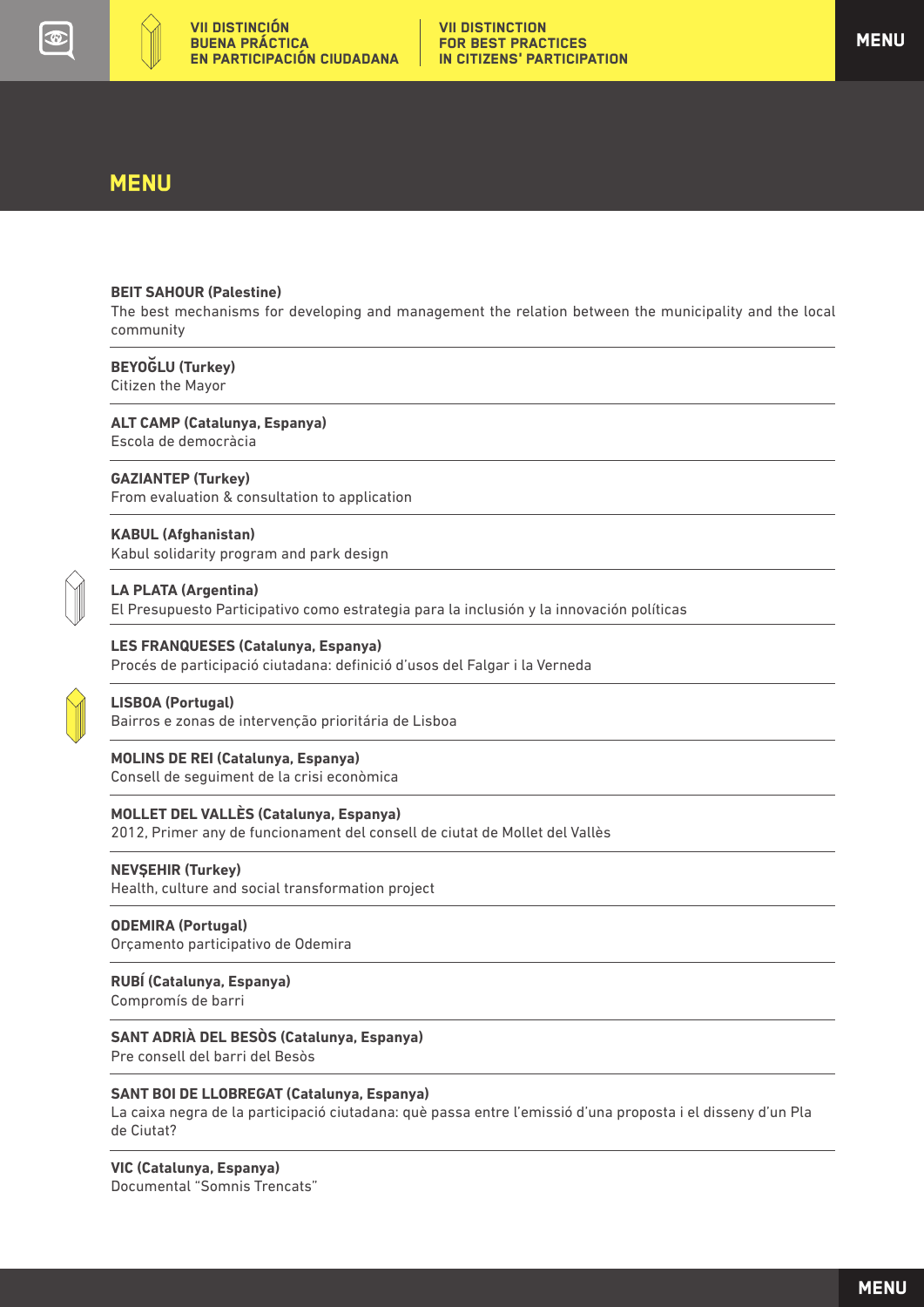### <span id="page-3-0"></span>The best mechanisms for developing and management the relation between the municipality and the local community / Beit Sahour

#### **PROMOTING ENTITY**

Beit Sahour Municipality (Palestine)

#### **PERIOD**

March 2011 - October 2011

#### **TYPE OF EXPERIENCE**

Diagnosis, Public participation to develop mechanisms for management of relation between municipality and local community

**REGIONAL SCOPE** 

City  $\overline{a}$ 

#### **THEMATIC AREA**

Local Development, learning/training, decentralization

#### **+ INFO**

<www.beitsahourmunicipality.com/new>

#### **ABSTRACT**

Beit Sahour is a town of approximately 13,254 residents and is located one kilometer east of Bethlehem and 10 kilometers south of Jerusalem. Known as the "City of the Shepherds' Fields", the origins of the name Beit Sahour (the house of vigilance) stems from the Canaanite words "Beit" meaning place, and "Sahour" meaning night watch, which reflected the importance of the area for shepherds. The land provided their flocks with good grazing during the day and safety in the numerous caves at night.

Additionally, the area is full of historical and biblical sites of significance. Ruins from Roman, Byzantine, Islamic and Crusader times can be found throughout the area. In addition, there are many sites of special importance to followers of the three monotheistic religions, to whom this land is sacred.

The Beit Sahour Municipality is the administrative body responsible for the provision of basic services to and the welfare of the residents of Beit Sahour.

The municipal administration is comprised of 5 departments: Engineering, Project Development and Public Relations, Accounting, Procurement and Administrative Management with a total of 28 employees. The administrative staff is augmented by 35 sanitation and maintenance employees; making the total number of salaried employees 63.

**Our mission:** To provide the best possible services to residents and visitors and to actively pursue consistent development with the cooperation of civil society through the proper investment of financial, human and tourism resources in order to gain the trust of residents and visitors.

**Our vision:**  A unique organization known for exceptional service provision to its residents, which comprises progressive development of infrastructure, economy and tourism for the city of Beit Sahour.

#### **Beit Sahour Municipality:**

The municipality strives to provide services within the 4 priorities of the strategic plan. Our primary targets include the following: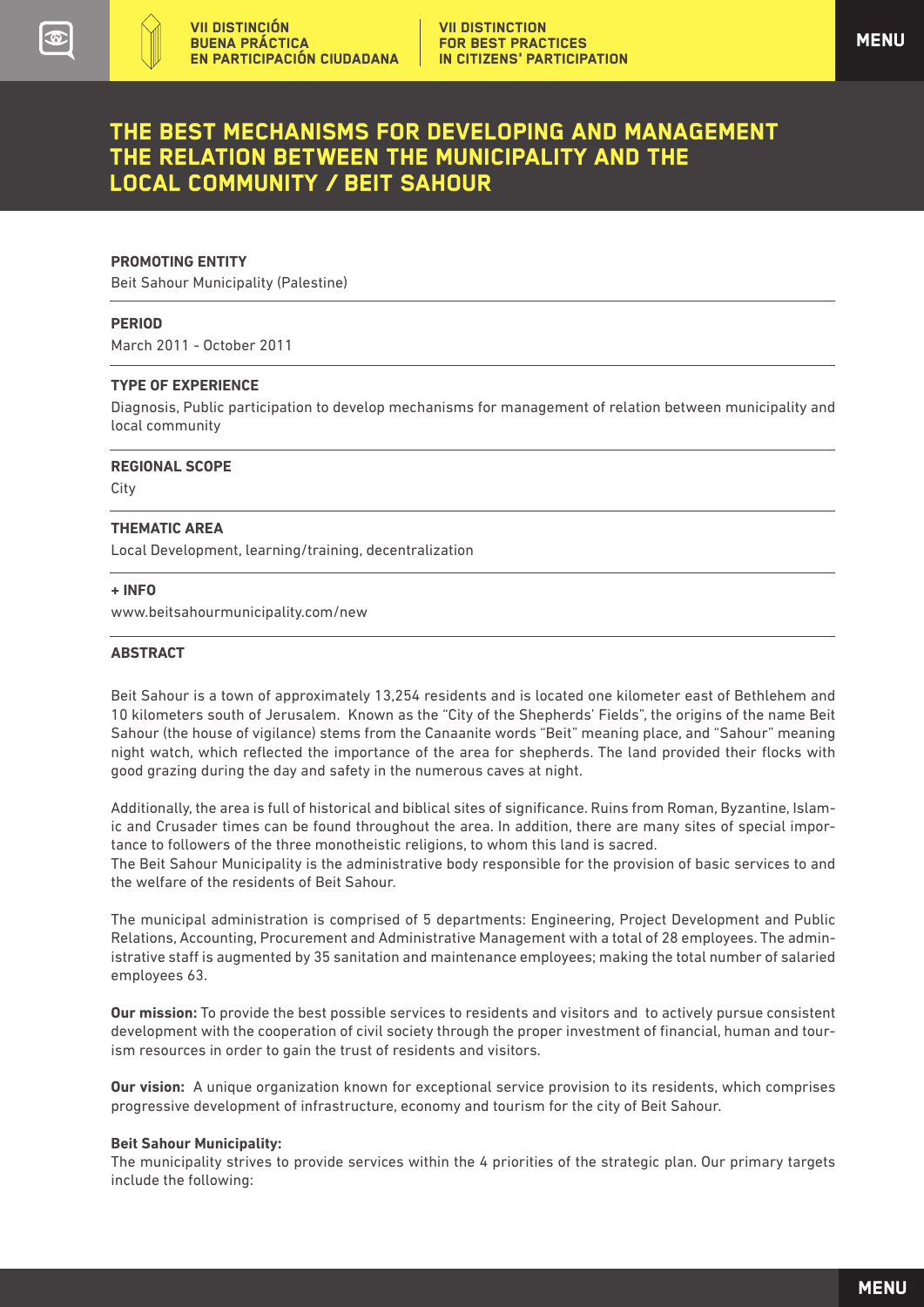### The best mechanisms for developing and management the relation between the municipality and the local community / Beit Sahour

+ City planning and development strategy;

VII DISTINCIÓN BUENA PRÁCTICA

EN PARTICIPACIÓN CIUDADANA

- + Public facilities provision and maintenance which includes old home renovation and restoration;
- + Infrastructure development and maintenance which includes:
	- 1. garbage collection and disposal,
	- 2. public lighting systems,
	- 3. road, water, and sewage systems;

+ Social services particularly in sectors that promote health and youth and gender development; + Inception and implementation of income generating programs and projects in order to combat high unemployment rates and reduce poverty.

This includes but is not limited to the provision of the following services and responsibilities for:

- + Solid waste collection and street cleaning;
- + Headquarters for public institutions (the local post office and police department);
- + Protection and monitoring of government properties;
- + Maintenance of public schools and parks;
- + Organization of the construction and licensing process;
- + Bill pay for taxes, electricity, and solid waste collection;
- + Provision and monitoring of public markets;
- + Support and monitoring of local organizations;
- + Inspection and monitoring of food staples, butcheries and hotels;
- + Inspection and demolition (if required of unsafe building structures;

#### **Problem Analysis and Justification**

The Beit Sahour Municipality is the official local government body responsible for a wide number of services and activities dedicated to enhancing the quality of life for all its residents. Our current Institutional Development strategy focuses on the integration and development of administrative, technical, financial and organizational systems. This includes a supporting "checks and balances" system via the implementation of performance indicators.

One of the strengths of Beit Sahour Municipality is its high level of activity and outputs: many projects are implemented throughout the city in many sectors. One of the strengths of the Beit Sahour community is their willingness to participate in and support the various projects. Therefore the municipality prides itself on a close relationship with its residents. However, the mechanism(s) for communication are varied, haphazard, and inconsistent. The "tool" used depends on the staff member in charge of the communication. Furthermore, regardless of which type of media is used for the communication, not all the intended audiences are reached and the turnout is often insufficient.

The key benefits from this project are:

+ Establishing a communication mechanism manual that will be used by this municipality, en

dorsed by the ministries and disseminated to other municipalities.

+ Improving the relationship between the municipality and its residents by providing a consistent and precise communication mechanism;

+ Providing residents with information regarding the municipality's recent achievements, cur rent projects and future objectives.

+ Obtaining inputs for the SDIP from the residents.

Assessing resident satisfaction with municipality services.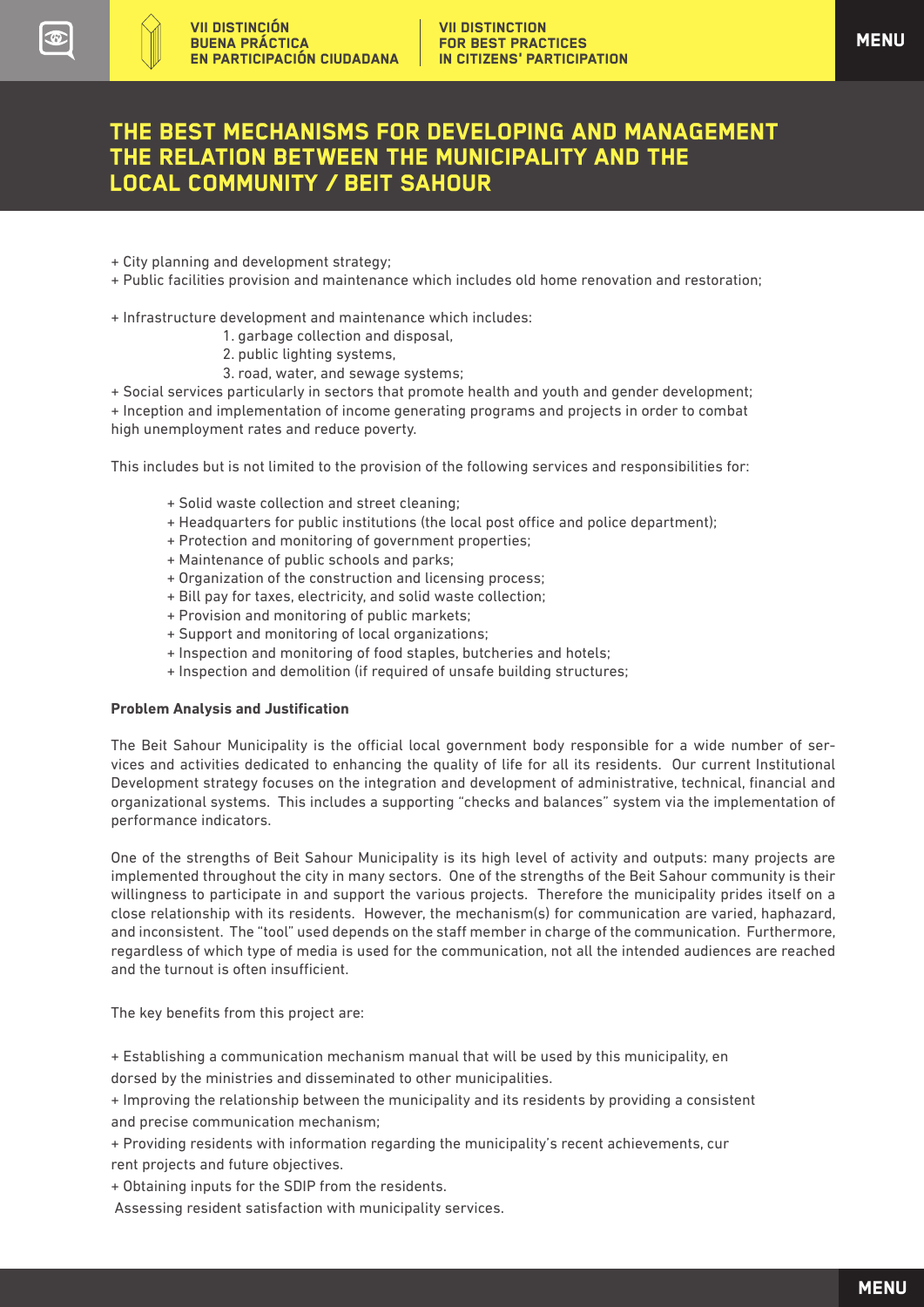### The best mechanisms for developing and management the relation between the municipality and the local community / Beit Sahour

#### **The specific objectives of this project are:**

1. Increase the community participation and buy-in of the local community in Municipality's decision making process.

2. Develop a communication strategy and mechanism to promote and institutionalize the community participation within the municipality.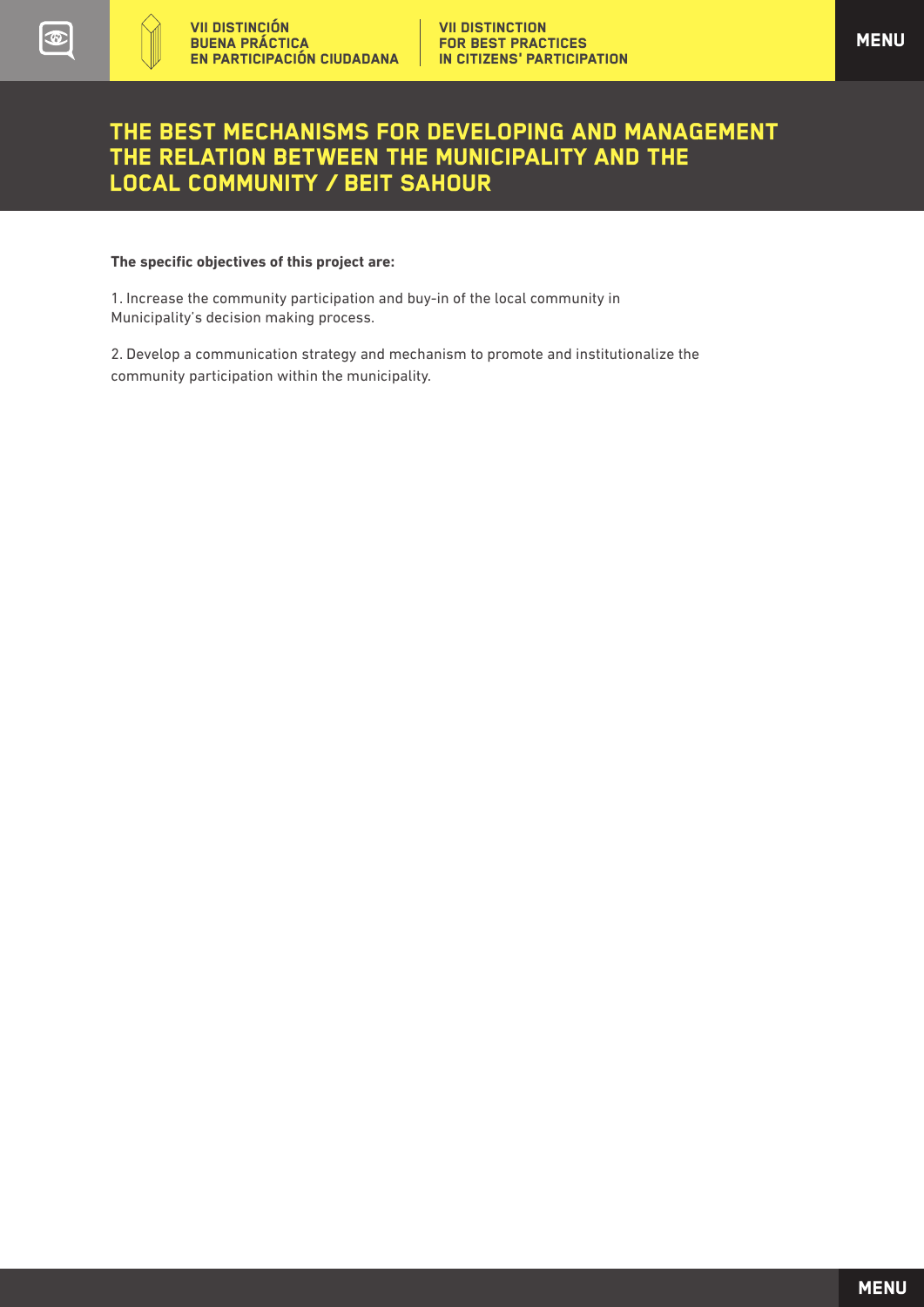# <span id="page-6-0"></span>CITIZEN THE MAYOR / BEYOGLU

#### **PROMOTING ENTITY**

Beyoglu Municipality (Turkey)

#### **PERIOD**

January 2013 - Not defined

#### **TYPE OF EXPERIENCE**

E-Government

#### **REGIONAL SCOPE**

**District** 

 $\overline{a}$ 

#### **THEMATIC AREA**

Governance

#### **+ INFO**

http://en.beyoglu.bel.tr/ http://tv.beyoglu.bel.tr/VideoDetail/2/Cek-Ilet-Beyoglunu-Cepten-Yonet http://www.youtube.com/watch?v=Z221t3Smdjs&feature=youtu.be

#### **ABSTRACT**

As Beyoglu Municipality we have various innovative projects and services. One of our important and major project is called "Citizen the Mayor". I would like to summarize it briefly. "Citizen the Mayor" is a new dimension in the sense of municipalism. It means transition to the direct democracy from the representative democracy. Democracy is the name of a continuous process, as the communication instruments are rapidly developing in this era, "instant managements" are the new concepts included in our lives. It is a new management model that aims the citizens to participate in the management by reaching information about themselves, declaring their opinion and views directly, demanding new services according to the needs and being able to reach the authorities easily. It is a kind of a municipal service that directs its services and operations according to the demands of the citizens and gives opportunity to the society to examine the Municipality. Every citizen, participating in the Municipality of Beyoglu ''Citizen the Mayor'' and directing the democracy applications with his/her request, view, complaint and opinions are accepted as a part of the Project. CITIZEN THE MAYOR

There are 7 main components of the Project:

- + Beyoglu.bel.tr: The parallel Beyoglu created on internet
- + Call Centre: 7/24 Uninterrupted Service Platform
- + Reception Department: Citizen Representative
- + Mobile Teams: Peer to peer communication
- + Mayor's meetings with citizens
- + Take a picture, locate yourself and submit your request via smart phone
- + Interactive Screen Kiosk on Beyoglu Street

The bureaucracy is removed by the reception unit. All residents of Beyoglu are connected to each other via digital network. Beyoglu is transformed into a "smart city". Absolute transparency and publicity is carried into effect as the management model in the municipality by connecting the residents via digital network and including them directly in the management processes.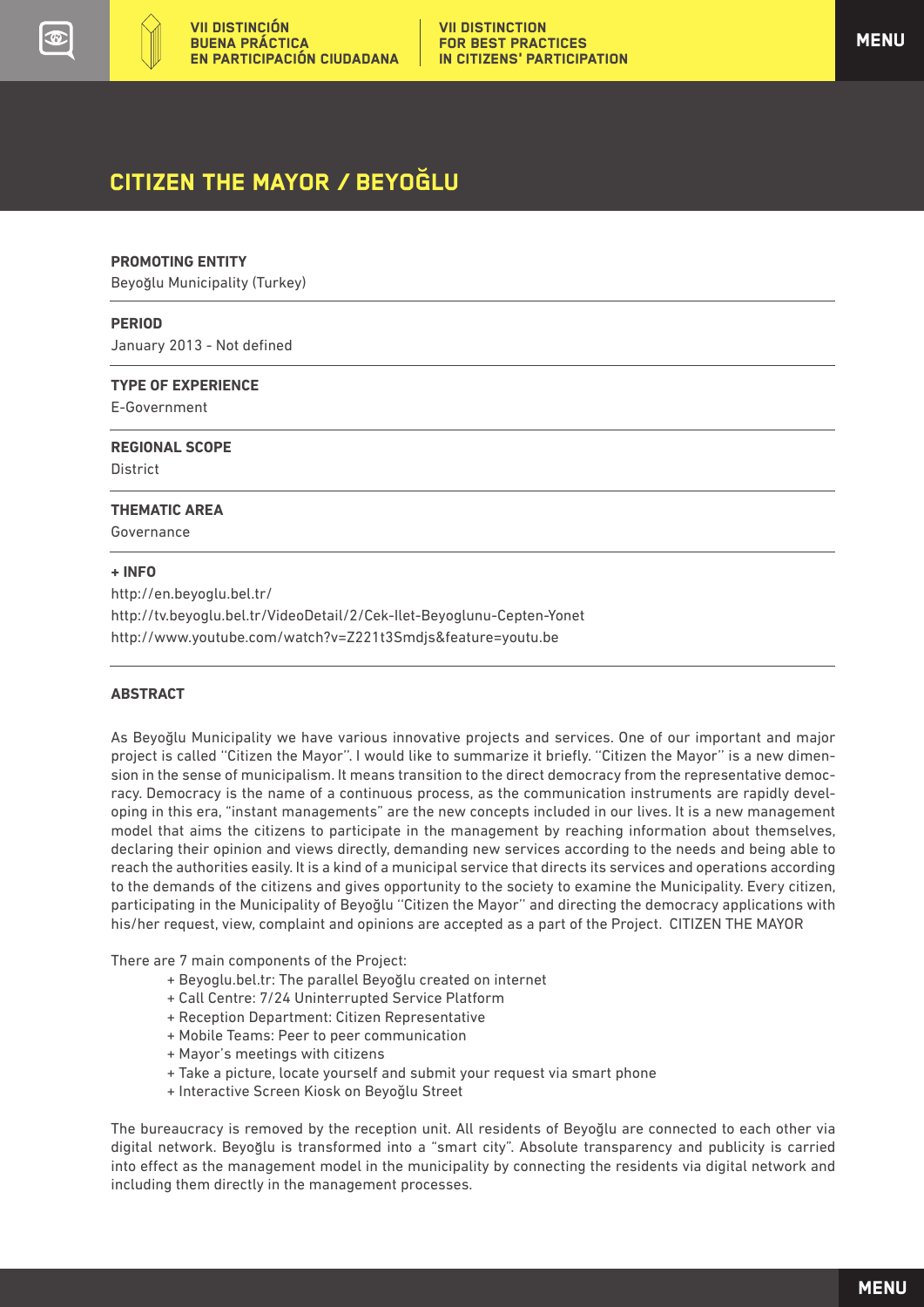<span id="page-7-0"></span>

# ESCOLA DE DEMOCRÀCIA / ALT CAMP

#### **ENTITAT PROMOTORA**

Consell Comarcal de l'Alt Camp (Catalunya, Espanya)

#### **PERÍODE**

Febrer 2010 - Indeterminat

**TIPUS D'EXPERIÈNCIA**

Formativa

**ÀMBIT TERRITORIAL**  Ciutat

#### **ÀMBIT TEMÀTIC**

Governança, normatives legals

#### **+ INFO**

 $\overline{a}$ 

http://www.altcamp.altanet.org

#### **RESUM**

L'Arxiu Comarcal de l'Alt Camp i el Consell Comarcal de l'Alt Camp, han impulsat un programa pilot perquè nens i nens de sisè de primària amb la participació puntual de nens i nenes de cinquè de primària, coneguin el funcionament del sistema democràtic i valorin la importància de generar i conservar la documentació. El Lledó, de Valls, i el Sant Ramon, del Pla de Santa Maria, han estat les dues escoles que han participat en el projecte durant quatre setmanes, treballant diferents activitats a classe.

El taller s'acaba amb la presentació al Ple comarcal de l'Alt Camp de les propostes treballades pels alumnes durant aquest projecte. També van dipositar la documentació que han generat a l'Arxiu Comarcal de l'Alt Camp. En aquest taller hi han participat les àrees d'Ensenyament, Comunicació i Participació Ciutadana del Consell Comarcal aportant la infrastructura i l'Arxiu Comarcal de l'Alt Camp dissenyant el material didàctic.

En aquest programa els nens i nenes han format partits polítics, han elaborat programes electorals i marxandatge, han fet mítings i debats i han viscut una jornada electoral en què han escollit els seus representants encarregats de presentar les propostes al ple comarcal.

#### **Programa**

#### **Setmana 1**

+ Sessió teòrica: explicació a classe de la democràcia com a sistema polític i de valors i el sistema electoral i de partits majories i minories, pactes.. a càrrec de la presidenta del Consell Comarcal la regidora de l'Ajuntament del Pla de Santa Maria.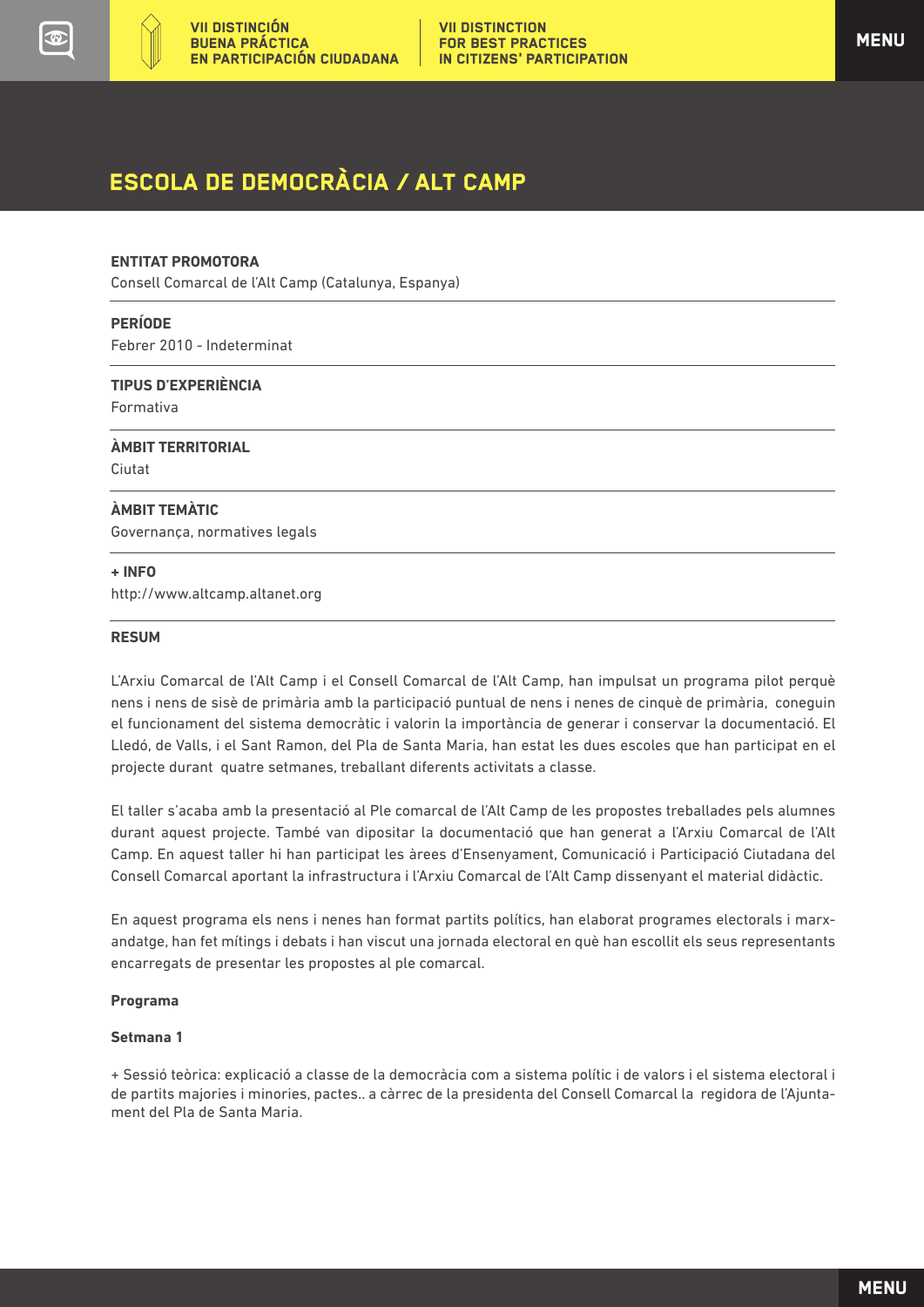## ESCOLA DE DEMOCRÀCIA / ALT CAMP

- + Taller: Creació de partits polítics. S'elabora una sol·licitud d'inscripció al Registre de partits on consta:
	- + Nom del partit polític
	- + Principis ideològics bàsics o objectius fundacionals.
	- + Logotip

#### **Setmana 2**

+ Taller: Preparació de la campanya.

Els diferents grups/partits escullen els seus càrrecs (president/a, secretari/a, portaveu, cap de llista) i elaboren un programa segons les temàtiques escollides: Medi ambient i agricultura; Turisme i monuments; Urbanisme i parcs; Promoció i desenvolupament local; Cultura i activitats d'estiu i esportives; Educació... Paral·lelament han de dissenyar un cartell i tenen l'opció de generar marxandatge i organitzar activitats.

#### **Setmana 3**

+ Taller: Campanya electoral.

Es presenta el programa de cada partit davant de les classes de 5è i 6è (que conformen el cens electoral). La presentació té un format de míting i es contempla un debat posterior.

+ La Junta electoral nomena els/les integrants de la mesa (entre alumnes de 5è): president/a (l'alumne/a de més edat), secretari/a (l'alumne/a més jove) i vocal (de lliure elecció) i genera el cens electoral.

#### **Setmana 4**

- + Taller: Eleccions
	- + Constitució de la mesa
	- + Votació i recompte de vots
	- + Proclamació de candidats/es electes (cada escola escull 5 representants).

+ Si no hi ha reclamacions dissolució de la Junta electoral.

+ Finalment, els diferents partits guanyadors hauran d'elaborar un document final (programa conjunt) per presentar al ple del CCAC.

#### **Setmana 5**

ACTIVITATS al Consell Comarcal i l'Arxiu Comarcal

+Taller: Ingrés de la documentació generada per cada partit a l'Arxiu.

- + Entendre conceptes: arxiu, fons, document, valor patrimonial.
- + Visita dels equipaments.
- + Treball amb els documents: descripció, instal·lació, recuperació.
- + Consulta de documents electorals de diferents etapes històriques (del municipi d'on provingui l'escola): República, franquisme, democràcia.
- + Taller: Ple al Consell Comarcal on es presenta el programa conjunt.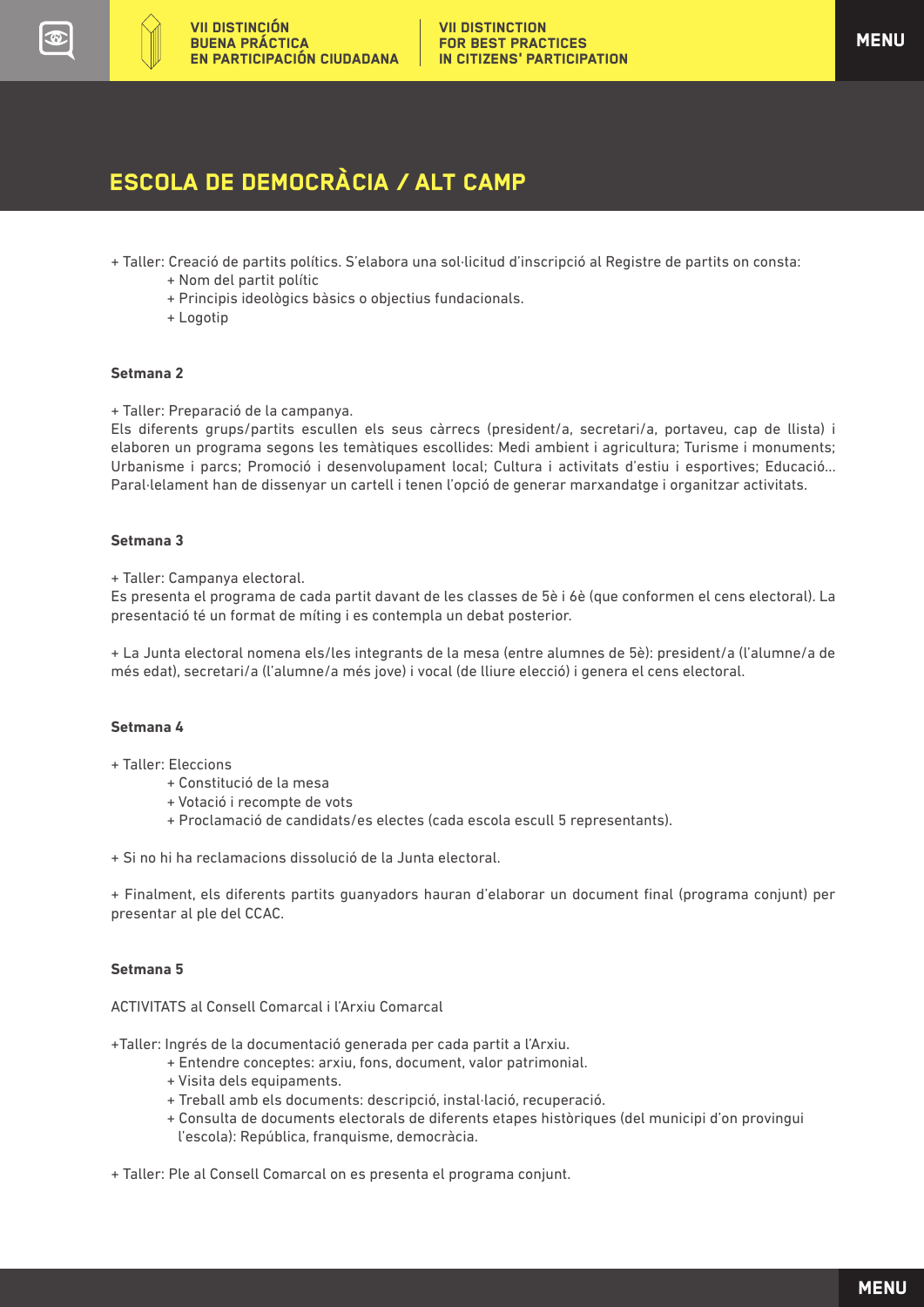<span id="page-9-0"></span>

### From evaluation & consultation to application / GAZIANTEP

#### **PROMOTING ENTITY**

Gaziantep Metropolitan Municipality (Turkey)

#### **PERIOD**

June 2009 - Februray 2013

#### **TYPE OF EXPERIENCE**

Diagnosis and analysis

#### **REGIONAL SCOPE**

**District** 

 $\overline{a}$ 

#### **THEMATIC AREA**

Culture, Tourism, Housing, Planning, Big projects, Health, Education, Environment and Transport

#### **+ INFO**

http://www.gaziantep-bld.gov.tr

#### **ABSTRACT**

Gaziantep, with a population of 1,8 million, is the sixth biggest city of Turkey. Having witnessed a very regular, continous and successful rate of growth since more than 25 years, the city is highly industrialized and now exporting towards 171 foreign countries of the world.

The city of Gaziantep, the rising star of the region, actively participates in the efforts of integration of Turkey to the European Union and is an active member of various European networks in different fields such a « Cities for Children », « Cities for Mobility », « Energy –Cities » and « Eurocities ».

The strategic target of transforming and developing the city to be more prosperous and to become a global center of culture, history and art is firmly adopted and embraced by all of political, administrative, social and civil instances and actors of the city.

The opinion leaders of Gaziantep have created in the past years a foundation named « GAGEV »with the purpose of helping to the achievment of a sustainable and harmonious development of the city.

Rapidly, the foundation has found efficient partners and shareholders such as the City Council, Gaziantep University, Zirve University, Kalyoncu University, Metropolitan Municipality, District municipalities, Chamber of Commerce and Industry and many other multiple civil and professional associations together with private inerested companies, groups, experts, academicians etc...

The main target was to create an all inclusive platform open also to the citizens where major problems of the city can be discussed, determined, detected and analyzed in the fields of culture, tourism, housing, planning, health, education, environment and transport.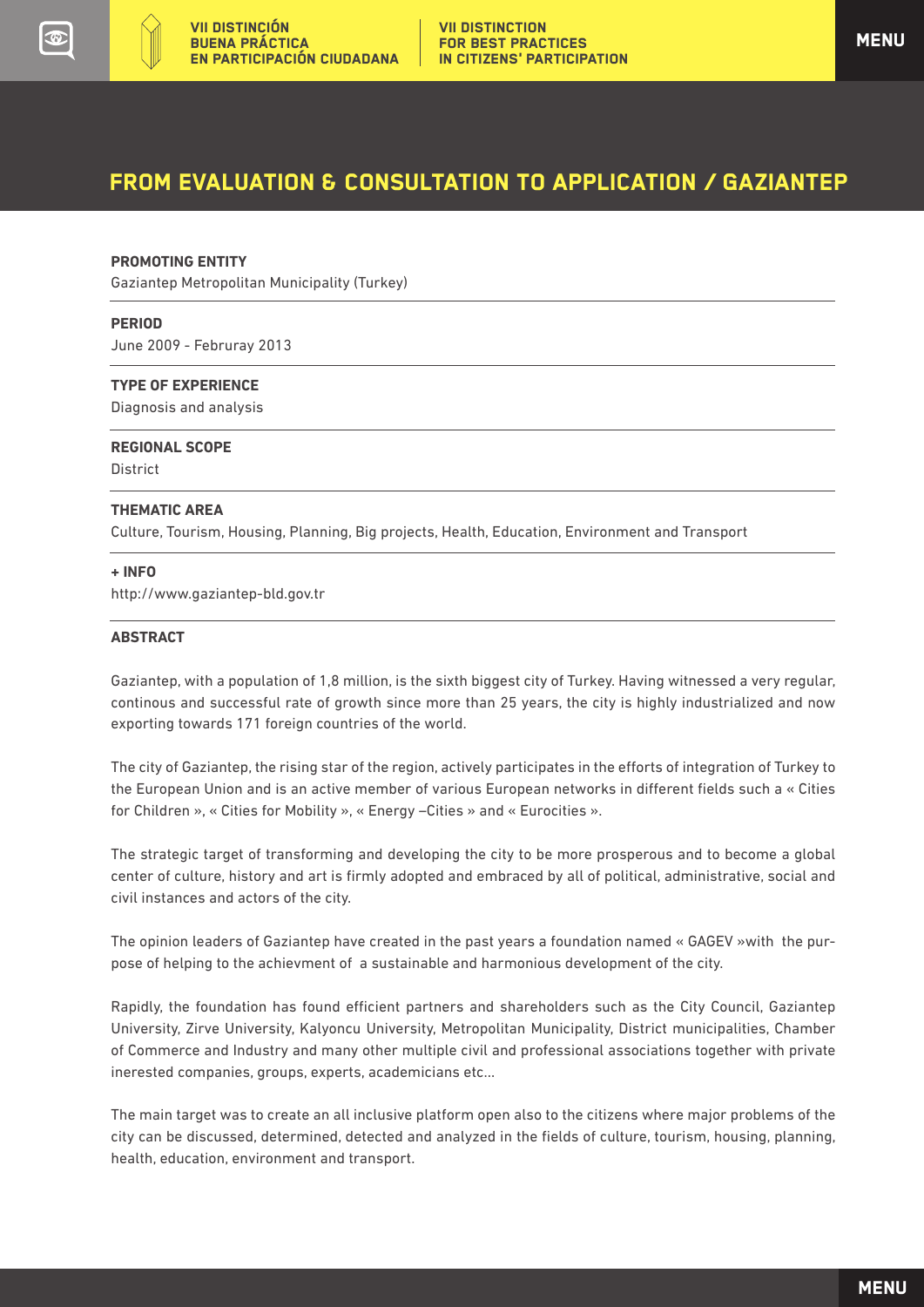### From evaluation & consultation to application / GAZIANTEP

The system is so established that after a very complex period of data collecting, interviews, researches and consultations on a pre-selected subject, a final conference is organized where solutions are proposed after diagnostics to the problems and priorities are established after hours of discussions.

Every speech is registered, filmed and every submitted report or document is classified analyzed and evaluated. After having realized 11 big conferences in recent years to which the Governor of the city is traditionally participating as the chair person, in order to give to the conference a symbolical value, importance and weight with the very active participation of all of the shareholders.

A considerable amount of data, views, critics, advises are accumulated through years.

Although the decisions taken during the conference are on advisory basis having no compulsory power, all of the decisions are meticulously and carefully executed and realized by the Metropolitan Municipality of Gaziantep.

One of the most important results of these conferences was the inclusion and acceptance of environmental considerations, rules and principles as « MUST » standards in the urban planning.

All of the projects and urban plans of the city are now respecting environmental issues, they are all ecologically friendly and they are also considering the needs of children, women and handicapped citizen.

The second very important result of GAGEV conferences is that now no project of the city is now undertaken without achieving a prior consensus with the citizen.

A considerable side effect can be mentioned also since a culture of mutual respect during discussions is established. All of the views even most oppositional ones are listened and respected.

The biggest result obtained is the decision to construct a new ecological city of 200000 habitants totally environmentally friendly.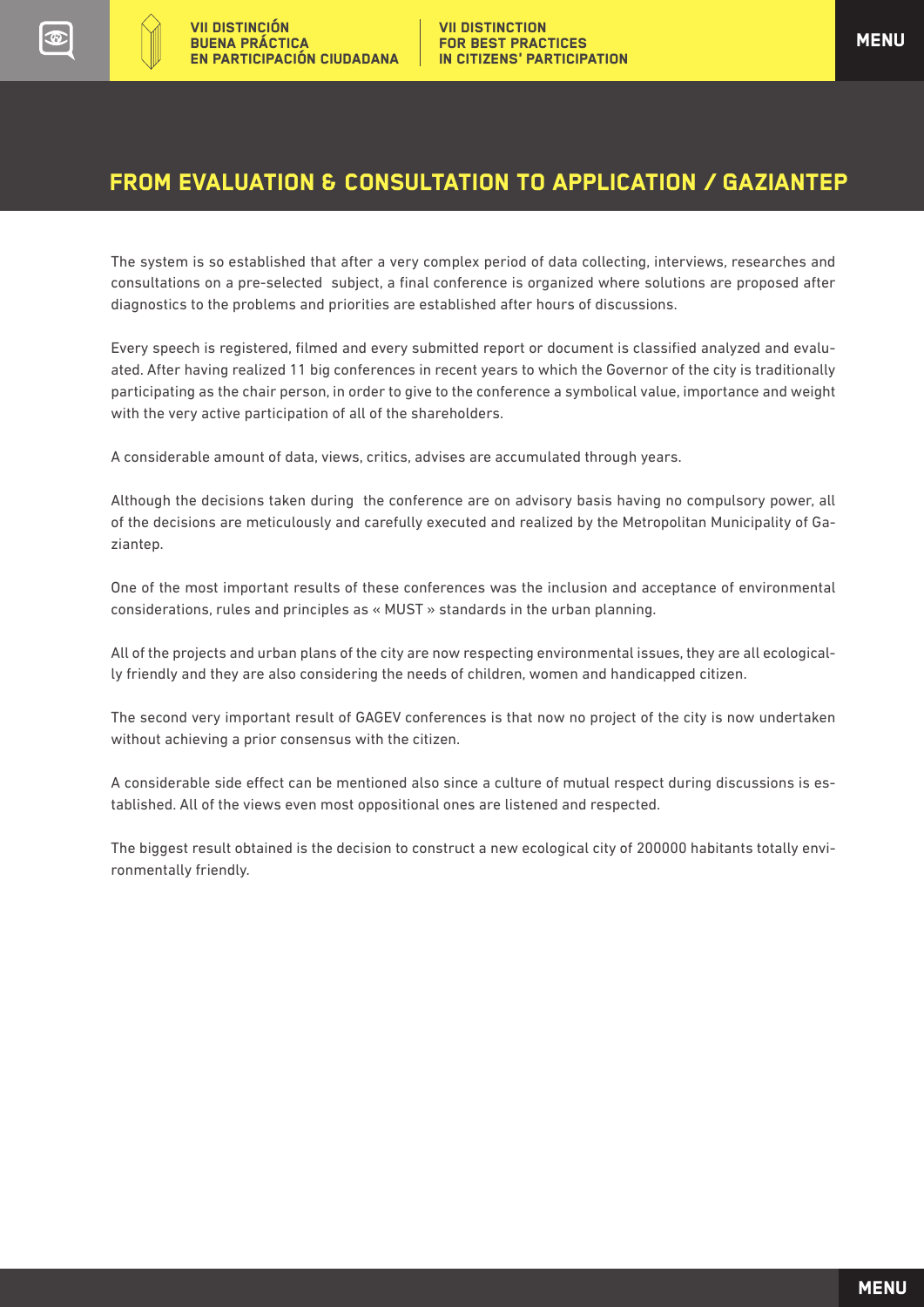<span id="page-11-0"></span>

#### **PROMOTING ENTITY**

Kabul Municipality (Afghanistan)

#### **PERIOD**

 $\overline{a}$ 

February 2011 - Not defined

#### **TYPE OF EXPERIENCE**

Consultative council

**REGIONAL SCOPE District** 

#### **THEMATIC AREA**

Urban management

#### **+ INFO** http://km.gov.af/en

#### **ABSTRACT**

After the three decades of war Kabul City's infrastructure was mostly destroyed and during the last 10 years starting from 2001, Kabul City experienced a large number of Economic, political and war immigrants looking for work into Kabul. The population from 1.5 million in 2001 increased up to more than 5 million in 2013.

The Mayor of Kabul and his municipal administration seek to reach out, to engage and mobilize the citizens and gain their support and contribution through community organization, settlement regularization and service delivery. To achieve these goals the Mayor proposes the Kabul Solidarity Program (KSP).

The KSP will seek to build on the lessons, positive and negative, learned from the Afghan government's National Solidarity Program financed by donors through the Afghanistan Reconstruction Trust Fund of the World Bank and managed by the Ministry of Rural Rehabilitation and Development. One of the important lessons from the NSP is that programs can be taken to scale if resources and organization is dedicated to the process.

The proposed program will focus on supporting the lowest level of the municipality organizational structure: the Wakile at the Gozar (600 in Kabul each with approximately 1000 households) or sub-district level. Through the KSP, the office of the Wakile Gozar will be strengthened beyond the present functions of certifying residence of inhabitants and signing marriage and birth certificates. The KSP will provide training to the Wakile Gozars to establish their roles, responsibilities and terms of reference, to manage Gozar assembly elections, to facilitate the settlement regularization/titling process, to facilitate participatory planning for the Gozar Action Plan (GAP), and to coordinate linkages and service requests to the District and Municipal offices and with NGOs present on their Gozar.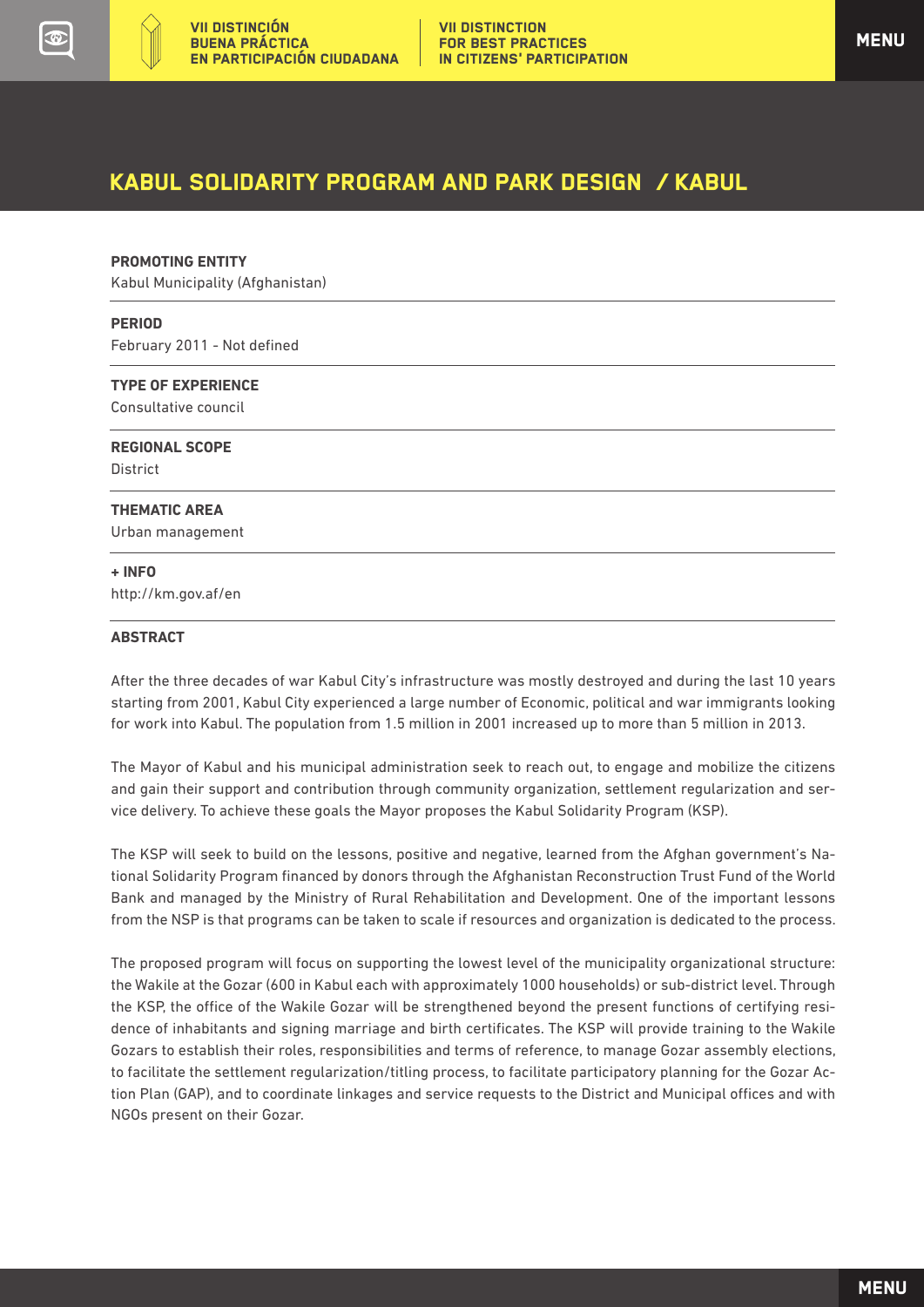Kabul Solidarity Program (KSP) has been designed to tackle the present needs of the Kabul City such as issues arising from over population, environment and lack of infrastructure in the planned and unplanned areas.

1. KSP program aims to empower the people (men and women) in various districts through community based infrastructure and income generating activities.

2. Improve the living condition of people.

3. Enhance the capacities of relevant municipality staff and communities to develop action plans at the Gozar level.

KSP is designed to alleviate urban community poverty and establish a foundation for improved local governance by:

- + Establishing a national network of elected Neighbourhood Development Councils (NDCs) and Gozar Development Councils (GDCs).
- + Funding priority subprojects to improve access to social and productive infrastructure, markets, and services;
- + Strengthening community capacities through participatory processes and training.
- + Promoting accountability and wise use of public and private resources.
- + Build best close relationship between Community and Kabul Municipality and other Governmental or ganization in Kabul City.

Since 2011 the KSP is implementing through related partners with considering the below procedure and based on the practice these experienced tasks are resulted positive:

### **Phase I: Raising Community Awareness (How we can mobilize community in order to have good management and relationship with Kabul Municipality and Government of Afghanistan).**

STEP 1: Contacting Community Representatives.

STEP 2: Small Group Meetings for Discussing Community Assets and Problems; and the Feasibility of a NDC and GDC, thereby Generating Demand for a Large Community Gathering.

### **Phase II: Establishing NDCs & GDCs Development Council as management team.**

STEP 3: Holding a large community gathering for acknowledgement of community resources and problems, and for the realization of the importance and need of GDCs & NDCs to take charge of community action, and for agreement on the selection of a committee to supervise the NDCs & GDCs election processes.

STEP 4: Establishing and Registering the NDC & GDCs Development Councils.

STEP 5: NDCs & GDCs Mission Statement, and Endorsement of Mission Statement by community Groups.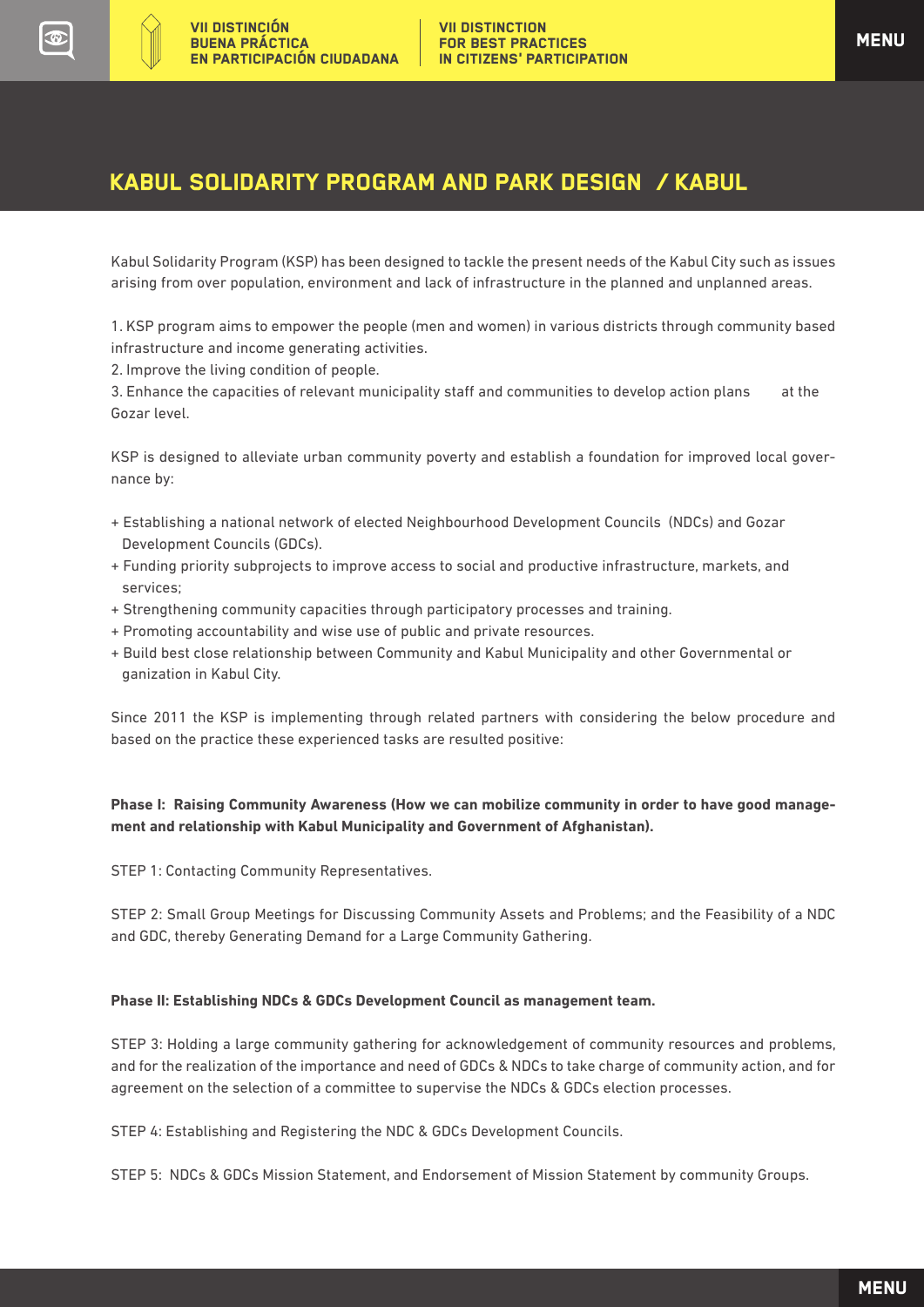**Phase III: NDC & GDC Development Plan. (Plan from down to top through community)**

STEP 6: Preparing NDC & GDC Development Plan.

STEP 7: NDC & GDC community Endorsement of the Development Plan

STEP 8: NDC & GDC Community Self-Initiative Project.

#### **Phase IV: Project Design & Submission of Proposal ( train Kabul Municipality staff in district level and Community Councils)**

STEP 9: Designing of NDC&GDC Project(s)

STEP 10: NDC & GDC Endorsement of Project Designs.

STEP 11: Write-up of the NDC & GDC Project Proposal(s)

STEP 12: Submission of NDC & GDC Project Proposals.

#### **Phase VI:-Project implementation, Project Management, Leader ship & Good Governance, Monitoring and Evaluation.**

- STEP 13: Implementation, Monitoring, and Reporting on KSP Project Progress.
- STEP 14: Set up project management Committee, 3 Person (Deputy Head, Casher and local Engineer).
- STEP 15: Working TOR for Community.
- STEP 16: Review Proposal.
- STEP 17: Preparing procurement Plan and working through Procurement procedure.
- STEP 18: Accounting System for Community (Bills & Quotations) through KSP Accounting Manual.
- STEP 19: Dealing with NDC & GDC Contribution.
- STEP 20: Keeping & recording Filing system for KSP Documentation.

STEP 21: Good Community Leader.

STEP 22: Decision Making Process.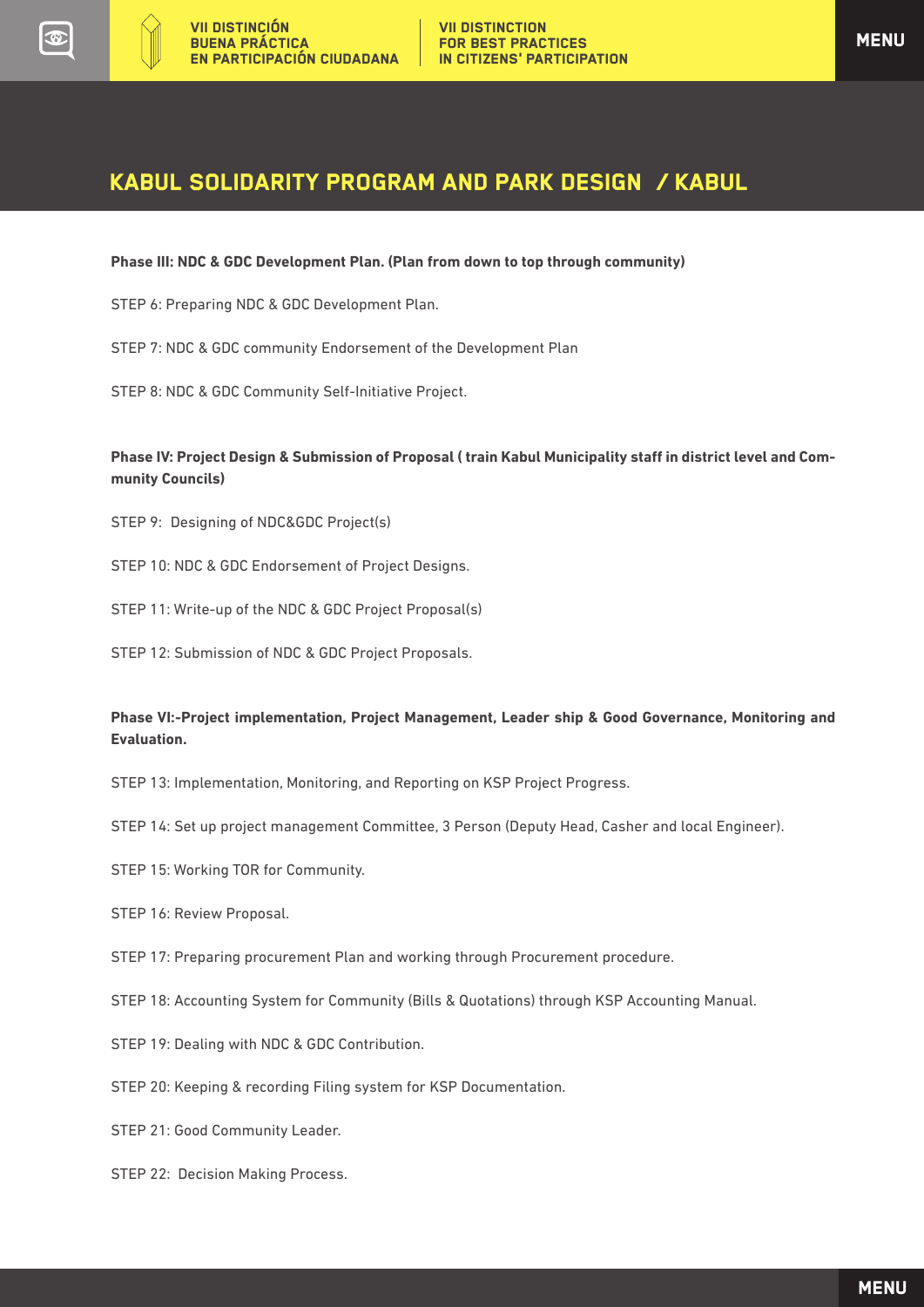

STEP 23: TOR for NDCs & GDCs.

STEP 24 : Community Capacity Evaluation ( Socially and Technically )

STEP 25: Work with Community about How to Manage our NDC & GDC.

STEP 26: How to dealing with Women Community for establishing Female NDCs.

STEP 27: Final NDC & GDC Capacity and Project Evaluation and Handover of Project.

STEP 28: Reflection on Project Learning Experience, and Review of Community Development Plan and Project Management.

#### **Social Audit Methodology:**

The idea of conducting a meeting publicly to review progress and to monitor utilization of resources of an infrastructure development project was originally termed as "Public Audit". The basic concept behind it was to instill public confidence towards self-help and empowerment of the rural poor. Besides generating the feeling of ownership towards the project, public audit had been a very useful tool to minimize misappropriation of resources by the people who had control and authority over the resources.

The KSP program is considered to be innovative since it is designed to tackle the present needs and challenges of the Kabul city through direct participation of the citizens. The term "for the people, by the people and from the people" is clearly highlighted in the working methodologies of the KSP. The community councils are established to strengthen the national solidarity among the citizens and are obliged to directly contribute and are authorized to oversee and monitor the constant progress of the projects.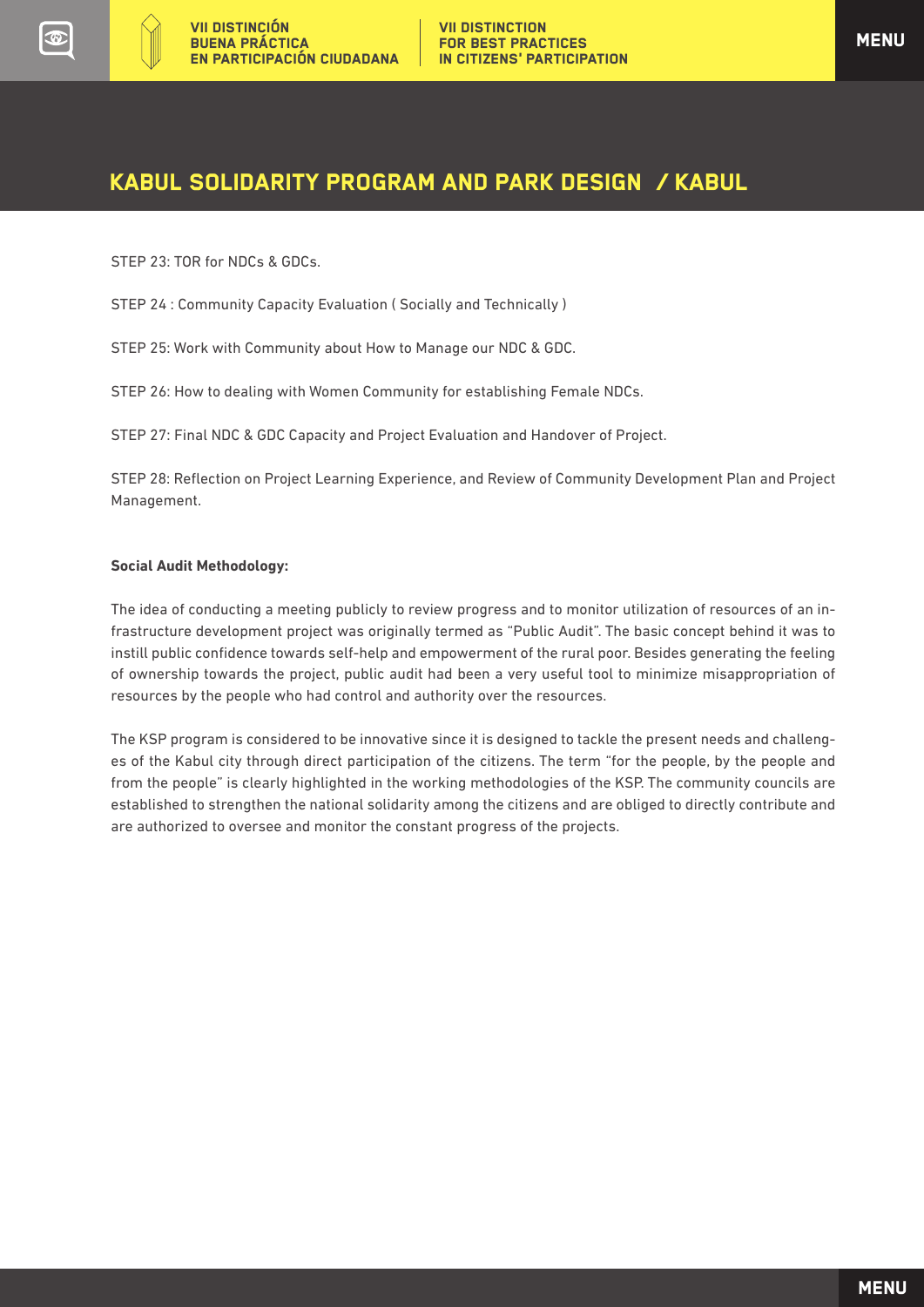MENCIÓN ESPECIAL SPECIAL MENTION

### <span id="page-15-0"></span>EL PRESUPUESTO PARTICIPATIVO COMO ESTRATEGIA PARA LA INCLUSIÓN Y LA INNOVACIÓN POLÍTICAS / LA PLATA

#### **ENTIDAD PROMOTORA**

Municipalidad de La Plata (Argentina)

#### **PERIODO**

2009 - Indeterminado

#### **TIPO DE EXPERIENCIA**

Presupuesto Participativo

### **ÁMBITO TERRITORIAL**

Ciudad  $\overline{a}$ 

#### **ÁMBITO TEMÁTICO**

Governanza, formación, inclusión social

#### **+ INFO**

http://www.laplata.gov.ar

#### **RESUMEN**

Conformar distintas políticas públicas a través de la participación ciudadana es el impulso que la sociedad platense comienza a tomar (desde abajo hacia arriba), a partir del Presupuesto Participativo, una política promovida por el gobierno municipal (desde arriba hacia abajo).

Por primera vez en la República Argentina, el Presupuesto Participativo se auto reglamenta en un municipio (La Plata) mediante un procedimiento especial de participación popular. Pero, lejos de conformarnos con este hito, la impronta de la inclusión política nos llevó a trascender los límites de aquel programa e iniciar una trayectoria inédita de innovación política en nuestro municipio.

El Foro Consultivo del Presupuesto Participativo se constituyó como organismo permanente de colaboración extra gubernamental, con representantes elegidos en las 40 asambleas en que está organizado el territorio municipal, para cumplir con distintas tareas: estudiar y elaborar anualmente el reglamento, fiscalizar la consulta popular y controlar la ejecución de los proyectos elegidos en ella.

Este Foro fue conformado formalmente en diciembre de 2011, como culminación de un trabajo militante de nuestro equipo que comenzó a fines de 2009 con una experiencia informal de reglamentación participada, de la que se tomaron sus líneas directrices para conducir el programa en los dos años siguientes.

En las jornadas de trabajo del Foro surgieron también necesidades y expectativas que excedían el marco del Presupuesto Participativo, por lo que se tomó la decisión de crear un programa alternativo. Surgió así un proyecto de Ordenanza para instituir una suerte de "legislación participativa", que finalmente se materializó en lo que bautizamos como Programa OIR (Ordenanza de Instrucciones a los Representantes), presentado al Concejo Deliberante de La Plata el 5 de julio de 2012.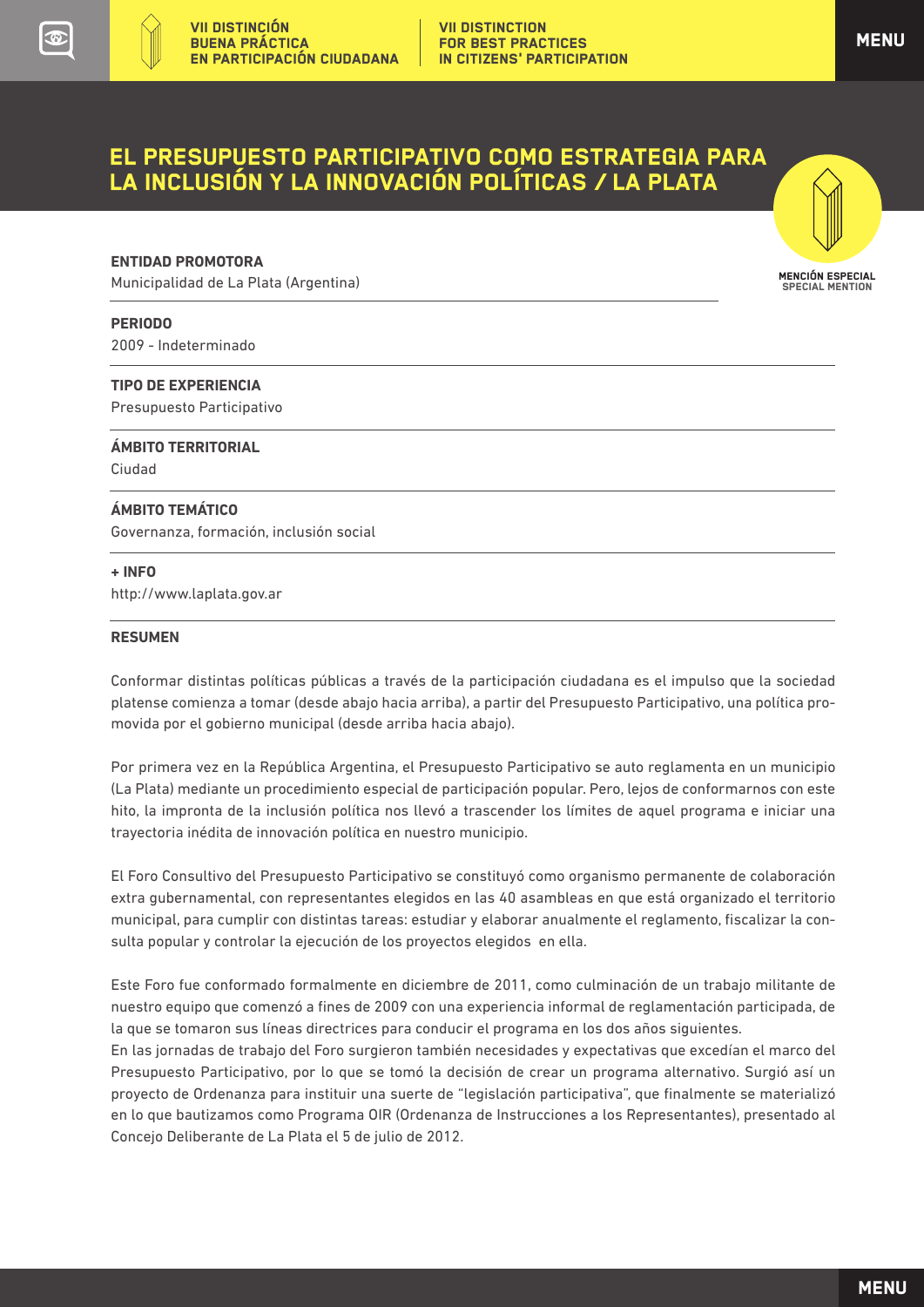VII DISTINCTION FOR BEST PRACTICES IN CITIZENS' PARTICIPATION

Otra de las derivaciones del trabajo en el Foro es el proyecto de avanzar hacia un "cuarto nivel de gobierno" (el Estado argentino contiene tres niveles de gobierno, con sus competencias y jurisdicciones específicas: nacional, provincial y municipal): el gobierno de las localidades que conforman el municipio, que son 18 y albergan al 65% de la población de La Plata.

Dado que los municipios de la provincia de Buenos Aires (a la que pertenece nuestro municipio, su capital) no tienen autonomía y están regidos todos ellos por una ley provincial, nos abocamos, en una primera etapa, a la comprensión e interpretación de este ordenamiento jurídico, para poder aplicar luego aquella idea, mediante un proyecto de Ordenanza.

El resultado es un proyecto (aún en construcción) que propone, como primer paso, la elección por consulta popular de los delegados de todas las localidades (hoy designados por el intendente) y la constitución en cada una de ellas de consejos vecinales conformados por 5 ciudadanos mayores de 16 años, también elegidos por consulta popular, eliminando el requisito para ellos de pertenecer a (o ser impulsados por) un partido político.

El fundamentalismo del Presupuesto Participativo es tan nocivo como cualquier fundamentalismo. El Presupuesto Participativo no es la panacea de la cosa pública. Es, tan sólo, una política más entre tantas otras. Pero, eso sí, con una ventaja sobre todas ellas: la transparencia. Todo está a la vista de todos: lo bueno y lo malo. Y cualquiera del pueblo puede intervenir y organizarse con sus pares. De allí que podemos tomarlo como una estrategia para la inclusión y la innovación políticas. A condición de que esa sea la voluntad política del Gobierno y logre articularla con el Pueblo, como está ocurriendo en La Plata.

Consejo de Presupuesto Participativo Municipalidad de La Plata

VII DISTINCIÓN BUENA PRÁCTICA

EN PARTICIPACIÓN CIUDADANA

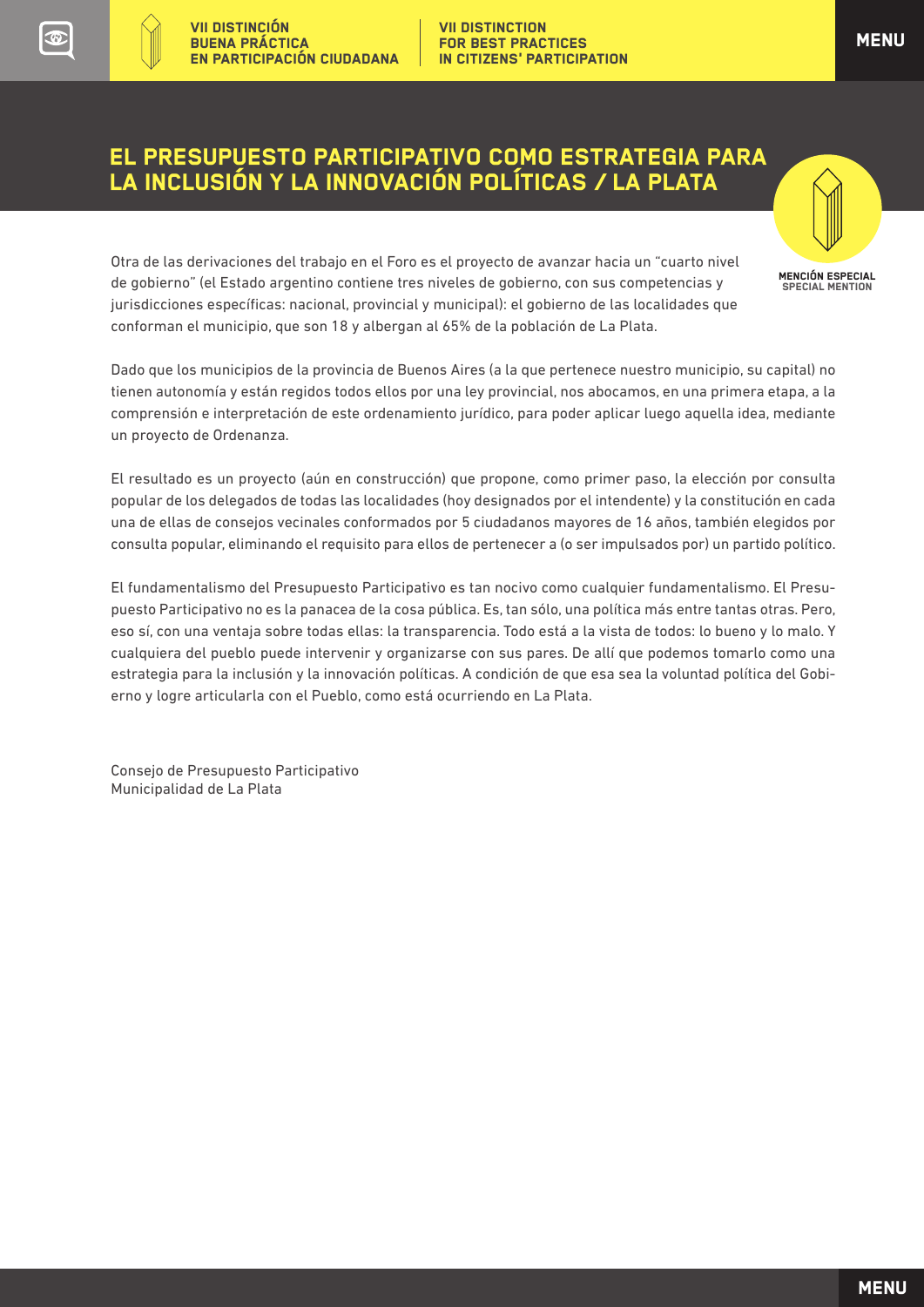### <span id="page-17-0"></span>Procés de Participació Ciutadana: deFinició d'usos del PARC DEL Falgar i la Verneda / LES FRANQUESES

#### **PROMOGUT PER**

Ajuntament de les Franqueses del Vallès (Catalunya, Espanya)

#### **PERÍODE**

Març 2012 - Octubre 2012

#### **TIPUS D'EXPERIÈNCIA**

Planificació urbana, taller de diagnòstic

**ÀMBIT TERRITORIAL**  Ciutat

#### **ÀMBIT TEMÀTIC**

Gestió urbana, medi ambient

#### **+ INFO**

 $\overline{a}$ 

http://www.lesfranqueses.cat

#### **RESUM**

Com ha funcionat el procés:

Encara que oficialment en el primer plenari es comença la recollida d'idees, un mes abans ja estem treballant per a conèixer les limitacions que podem trobar-nos en el procés.

#### **1. Fase de definició metodològica**

a. Vàrem identificar l'agenda de temes del municipi per detectar tant els temes d'interès municipal com els temes d'interès específics de cada nucli, especialment el de Llerona. D'aquesta manera vàrem conèixer aquells aspectes que podien interessar a la ciutadania i que la podien motivar a participar.

b. Es va valorar de quina manera l'elecció del tema o projecte a tractar de manera participada incidiria en la participació dels diferents nuclis. Vàrem detectar un alt interès per part dels habitants de Llerona en participar des de l'inici en el procés, si bé els habitants de la resta de nuclis també varen manifestar el seu interès.

c. Es va haver d'adequar l'estratègia participativa a l'àmbit d'interès de la temàtica. Calia tenir molt clar si els continguts que es proposen treballar participadament són un tema d'interès de municipi o de nucli.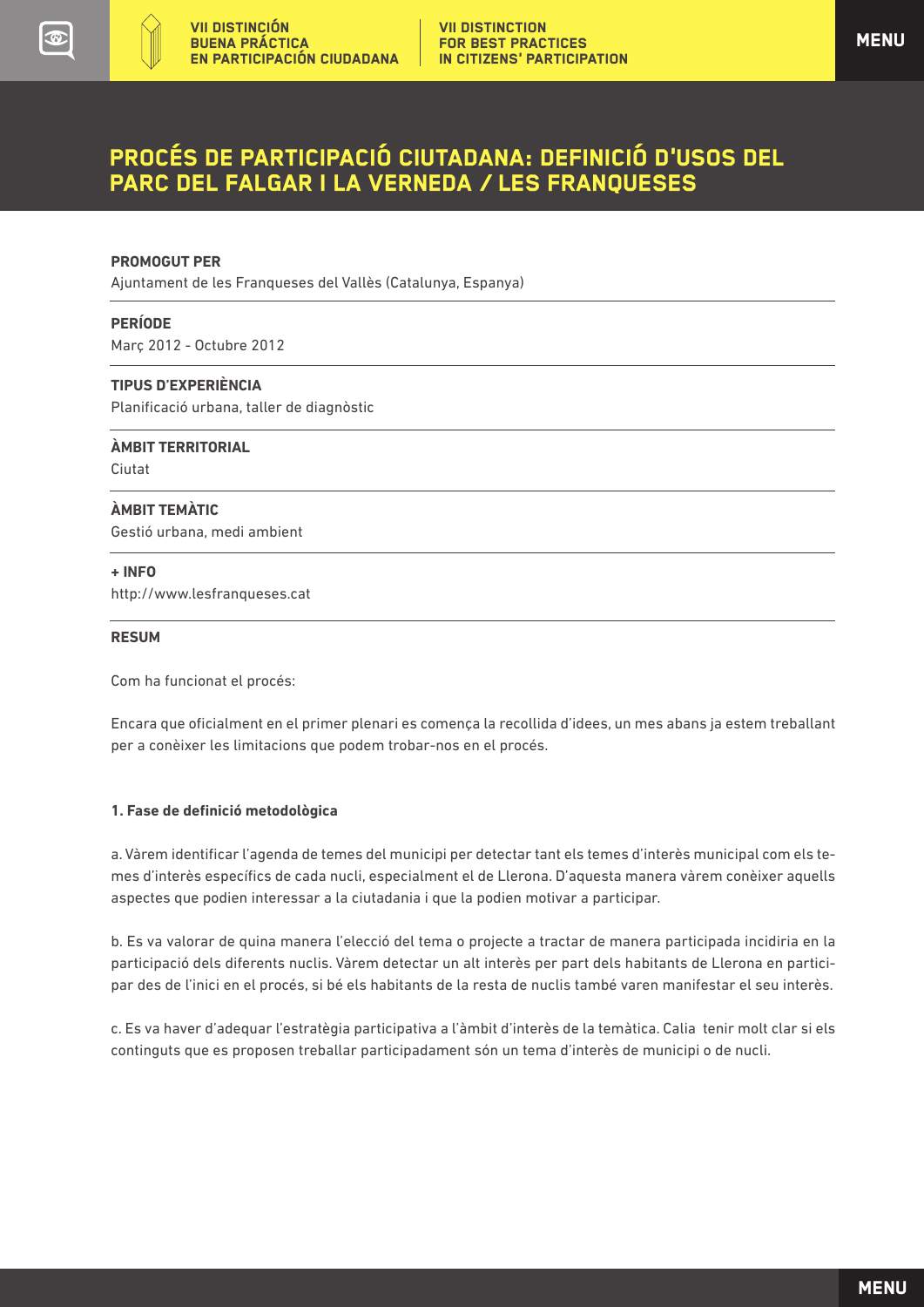### Procés de Participació Ciutadana: deFinició d'usos del PARC DEL Falgar i la Verneda / LES FRANQUESES

#### **2. Establiment de límits del procés**

- a. Totes les propostes han de visualitzar el Parc com una gran zona verda
	- + Cal tenir en compte la inundabilitat de la zona
	- + Cal tenir en compte els límits del parc (penya, riu, etc)
- b. Les propostes poden portar proposta d'equipaments
- c. Les propostes han de respectar els vials establerts, la seva modificació es complexa
- d. Les propostes han de tenir en compte la funció ecològica de la zona
- e. Les propostes han de tenir en compte la recuperació de les espècies que ja no venen al parc
- f. Les propostes han de tenir en compte la protecció de "la penya".

#### **3. En el primer plenari es recullen les primeres idees que han de marcar una mica el sentir ciutadà.**

- a. Exercici de línia de temps
- b. Recull i debat de reflexions
- c. Anàlisi Dafo

#### **4. Obrim la fase de recollida de propostes**

- a. Entrevistes individuals
- b. Primer anàlisi tècnic.
- c. Retorn d'informació

#### **5. A continuació es fan entrevistes personals amb les persones que han presentat propostes i que son viables tècnicament (cal dir que es recullen totes les propostes que arriben, i totes son estudiades).**

a. Segona tria de propostes i anàlisi de punts comuns i de les idoneïtats segons els límits establerts.

**6. Es fa una tria tècnica pensant en la seva viabilitat futura i el gruix es passa a l'anàlisi del grup motor que serà qui finalment decidirà si està d'acord amb el sentir ciutadà.**

**7. Conclusió de totes les propostes en una de comuna i retorn a la ciutadania.**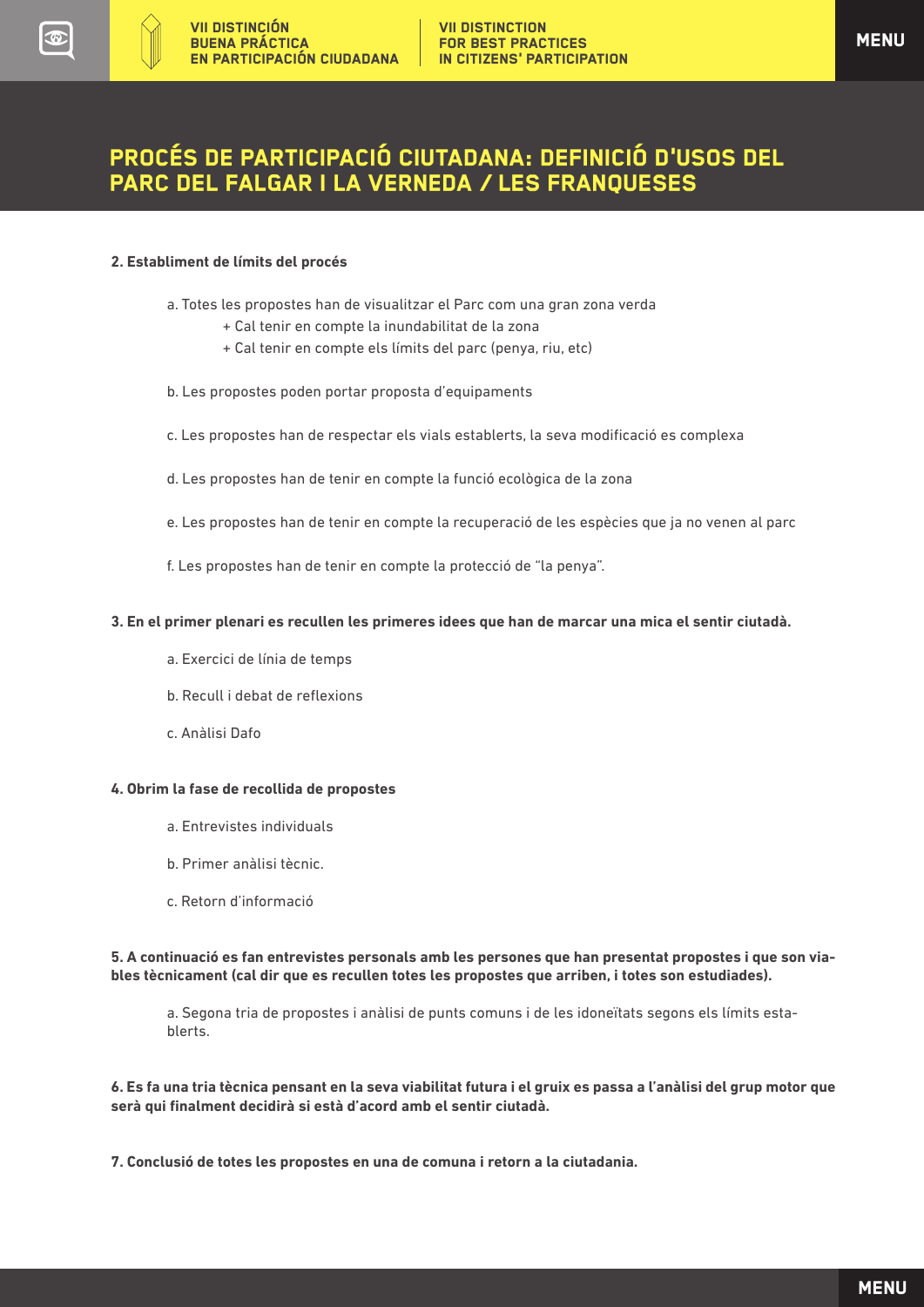### Procés de Participació Ciutadana: deFinició d'usos del PARC DEL Falgar i la Verneda / LES FRANQUESES

Amb les conclusions de tots aquests grups de treball, tècnics i ciutadans, es fa un retorn d'idees en el transcurs del darrer plenari.

1. La zona es visualitza com un gran espai verd on la natura en sigui la protagonista.

2. Les iniciatives d'equipaments son relacionades també amb la natura i per tant amb una baixa implicació de promocions obertes a iniciativa privada, que per altra banda no s'han presentat en aquest plenari.

3. La zona es divideix en quatre grans nuclis:

- a. Nucli 1: llac
- b. Nucli 2: zona verda
- c. Nucli 3: zon a d'equipaments
- d. Nucli 4: la Verneda

4. Especialment les propostes tenen com a nexe comú la recuperació de les especies i la seva conservació.

5. Totes les propostes tenen en compte que les despeses de manteniment han de ser baixes.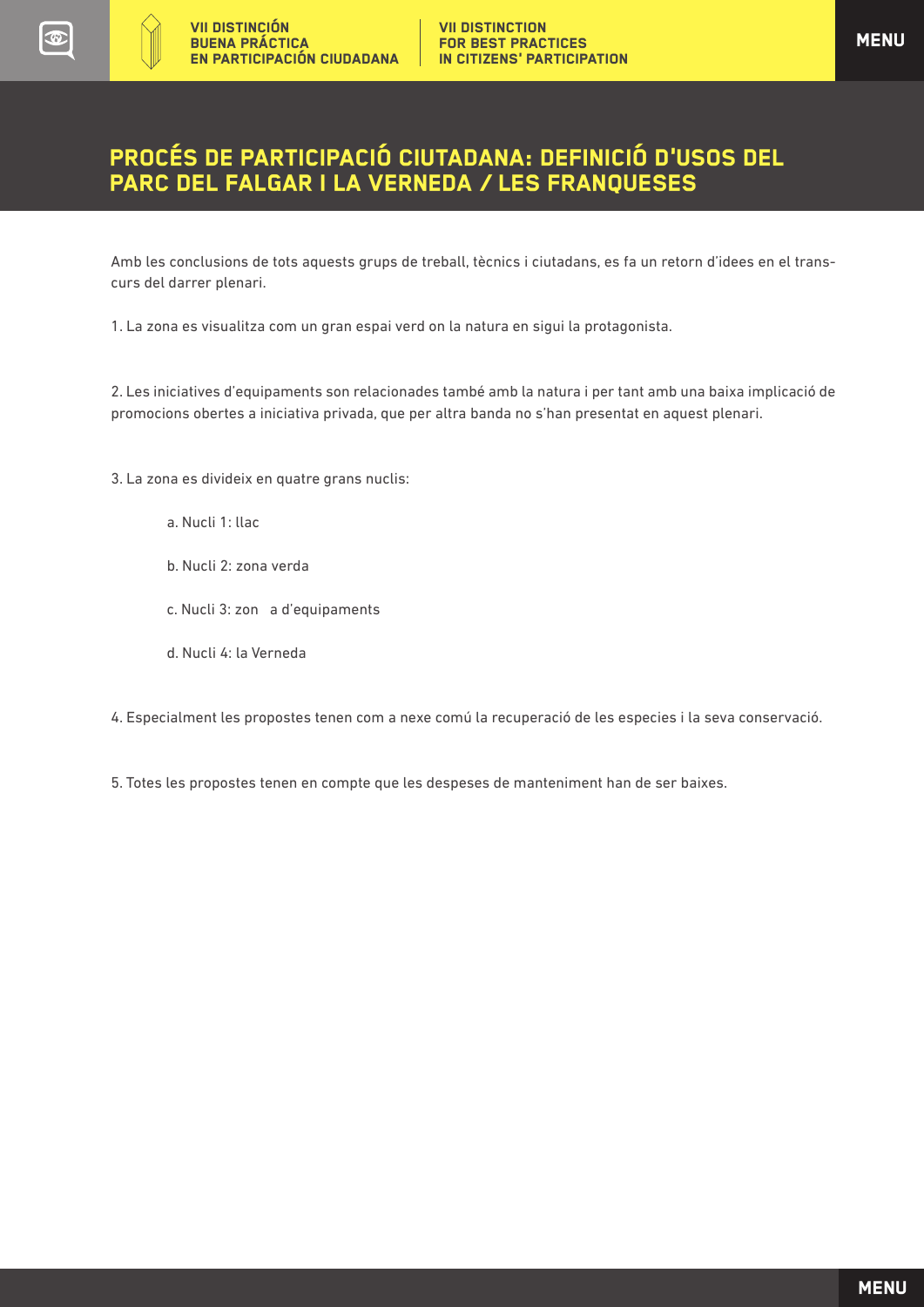### <span id="page-20-0"></span>Bairros e Zonas de intervenção Prioritária LISBOA

#### **ENTIDADE PROMOTORA**

Câmara Municipal de Lisboa (Portugal)

#### **PERÍODO**

2010 - 2020

#### **TIPO DE EXPERIÊNCIA**

Orçamento participativo, planificação urbana

**ÂMBITO TERRITORIAL**  Cidade

#### **ÂMBITO TEMÁTICO**

Habitação, Governança

#### **+ INFO**

 $\overline{a}$ 

http://www.cm-lisboa.pt

#### **RESUMO**

O conceito e a metodologia dos Bairros de Intervenção Prioritária (BIP) inspirou-se numa Resolução do Governo Central , que aprovou a Iniciativa "Operações de Qualificação e Reinserção Urbana de Bairros Críticos", consideradas decisivas na política de cidades Este conceito (BIP/ZIP) foi desenvolvido e assumido pelo Programa Local de Habitação de Lisboa (PLH), provindo do Pelouro da Habitação e Desenvolvimento Social da CML .

Com base num levantamento e na selecção de variáveis e indicadores estatísticos georreferenciáveis, nas dimensões Urbana, Social e Ambiental, foram construídos índices compostos, que, aplicados aos diferentes territórios, conduziram ao mapeamento da Fractura Sócio-territorial da cidade, e subsequentemente à Carta dos BIP/ZIP: a consultar no Link:

#### **http://habitacao.cm-lisboa.pt/index.htm?no=2720001**

Esta carta foi submetida a consulta pública e debatida em workshops com especialistas externos e técnicos camarários, autarcas e associações locais. Foi elaborado um questionário, que visava medir a concordância ou discordância relativa à Carta dos BIP/ZIP, identificar os seus principais problemas e alterações. Este questionário foi divulgado online, email e em suporte de papel, através de folhetos próprios. Foi enviado a cerca de 1700 organizações civis; foi feita a distribuição de 5.000 folhetos, com informação de base sobre a Carta dos BIP/ZIP e destacável com o inquérito. Foi fornecido Kit da consulta pública contendo o relatório "Metodologia de Identificação e Construção da Carta.

#### **http://habitacao.cm-lisboa.pt/?no=301000100533,045**

Deste processo, resultou a construção de diagnóstico das principais carências dos bairros e respectivas tipologias (Histórico, Municipal, AUGI e Outro/Misto) e a versão final da Carta dos BIP/ZIP, com a identificação e delimitação de 67 Bairros e Zonas de Intervenção Prioritária (BIP/ZIP), com uma população estimada de 141.126 residentes em 2010.

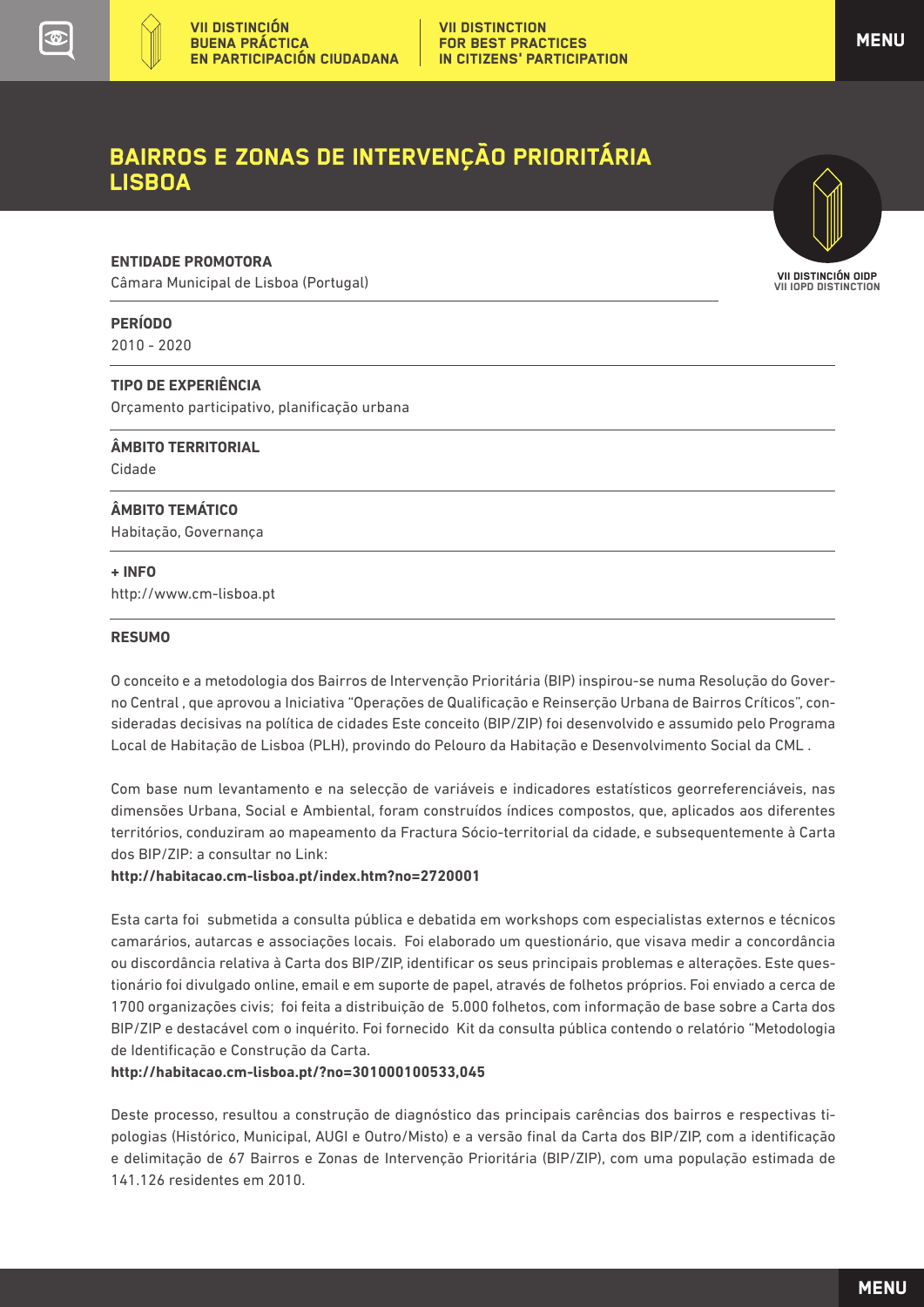$\left(\frac{1}{2} + \frac{1}{2}\right)$ 

## Bairros e Zonas de intervenção Prioritária LISBOA



VII DISTINCIÓN OIDP VII IOPD DISTINCTION

Para os territórios da Carta dos BIP/ZIP foi elaborado um Programa Parcerias Locais, **http://habitacao.cm-lisboa.pt/index.htm?no=2738001** aprovado em Assembleia Municipal, com objectivo de fomentar a participação comunitária, a auto-organização e potenciar o empreendedorismo e a iniciativa local, através de pequenas intervenções propostas e executadas pelos candidatos. Em todo o processo, a Câmara estimula a participação, mobilizando os moradores, promovendo reuniões e grupos de trabalho, incentivando a formação de parcerias e apoiando tecnicamente os projectos.

Para o Desenvolvimento deste Programa foi constituído um Grupo de Trabalho (GT) multidisciplinar **http:// habitacao.cm-lisboa.pt/?no=400800100507,030** . O GT BIP/ZIP faz a monitorização e articulação, nos territórios BIP/ZIP, das diversas estratégias, programas, planos, projectos e acções municipais, desenvolvidas ou a desenvolver pelos diferentes pelouros municipais, serviços e empresas. Cabe ainda ao GT promover: a articulação do trabalho dos Gabinetes de Apoio ao Bairros de Intervenção Prioritária (GABIP). Este grupo de suporte local têm como missão dinamizar processos de requalificação e regeneração dos BIP/ZIP, através de processos de co-gestão territorial, a circulação e partilha de informação entre os diferentes actores, cumprindo toda uma Estratégia de Intervenção Prioritária para Lisboa, focada numa matriz descentralizada, participativa e apoiada na estrutura local.

Através do Programa BIP/ZIP pretende-se promover a iniciativa local, fomentando a cidadania activa, a capacidade de auto-organização, a procura colectiva de soluções, Emprego, competências e empreendedorismo, sentido de pertença e co-responsabilidade com o património comum, prevenção de comportamentos de risco, melhoria dos cuidados de saúde, mobilidade e acessibilidade, reabilitação do espaço público, de lazer e fruição, intervenções no tecido edificado e/ou a regularização de questões urbanísticas e patrimoniais.

O Programa tem um ciclo anual, constituído por 7 fases (Preparação - Divulgação e Capacitação - Apresentação de Candidaturas - Apreciação das Candidaturas - Publicação dos Resultados - Início formal da Execução - Acompanhamento à Execução - Avaliação).

O Programa rege-se por um conjunto de regras onde estão clarificados os objectivos do mesmo, as acções elegíveis, as entidades beneficiárias, os montantes e o processo de financiamento, as despesas elegíveis; a formalização das candidaturas; os critérios de avaliação das candidaturas; o processo de decisão; as condições de sustentabilidade e repercussão dos projectos; os prazos de execução; o acompanhamento e monitorização dos projectos; as possíveis alterações no âmbito da execução; a publicitação, os casos omissos e a revisão anual das regras na sequência da experiência de cada edição do Programa.

Do Orçamento Municipal que anualmente ronda os 800 milhões de euros, nos últimos anos tem sido aprovado para o Programa BIP/ZIP uma dotação de um milhão de euros. Nas duas primeiras edições foi transferido para as instituições um montante de 2.246.846,48€, para financiar 61 projectos em 48 territórios distintos num total de 390 actividades. Para 2013 esta previsto em Orçamento um montante de um milhão e quinhentos mil euros. Além da verba de financiamento municipal cada projecto apresenta outras fontes de financiamento, triplicando o valor dos projectos apresentados.

Este Programa foi apresentado através de Workshop de divulgação e capacitação às entidades que trabalham ou venham a trabalhar nos territórios BIP/ZIP com o objectivo de promover as parcerias locais e a apresentação e execução de projectos com financiamento municipal.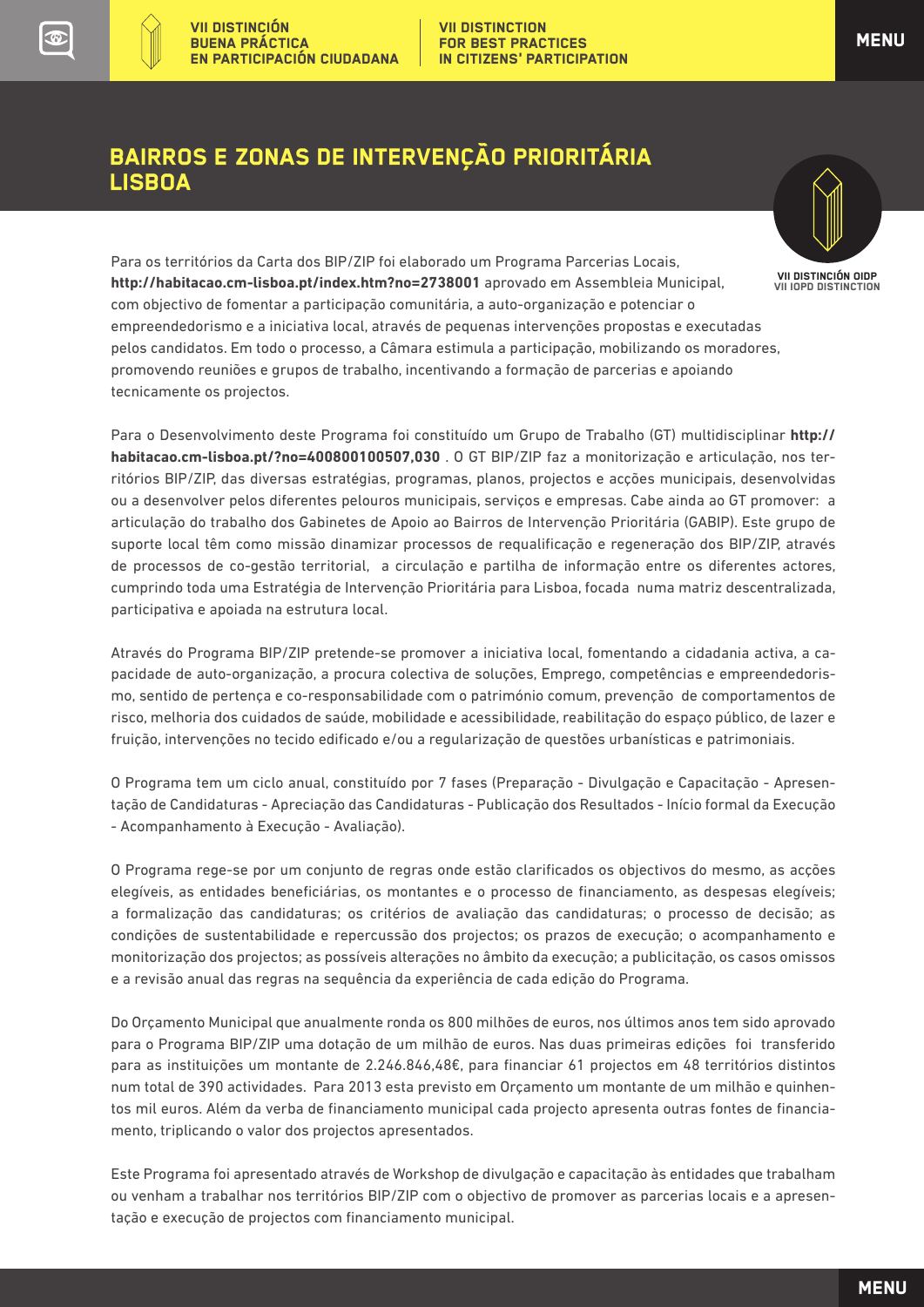$(\gamma)$ 

### Bairros e Zonas de intervenção Prioritária LISBOA



O Programa BIP/ZIP na edição de 2011 seleccionou, através de um júri independente, 33 projectos, contando com o envolvimento de 84 entidades, permitindo a execução de 205 actividades que abrangeram 84 mil moradores. Foram seleccionados projectos muito diversificados, tais como: uma lavandaria social, uma casa comunitária, arranjos em fachadas e espaços exteriores, eco–design, portal de devolutos do bairro, serviços comunitários móveis e promoção da imagem e auto-estima dos bairros.

A segunda edição, em 2012, ,foram financiados 28 projectos, entre 106 candidaturas, apresentadas exclusivamente online, onde as entidades tiveram de se registar previamente. Estes 28 projectos marcam presença em 36 bairros (BIP/ZIP) de 24 freguesias da cidade, promovendo um total de 185 actividades que abrangem de forma directa mais de 70 mil habitantes, e contam com o envolvimento de 97 entidades (90 ONG e 7 Juntas de Freguesia).

Será então de salientar, que as duas edições do Programa contaram com mais de 180 candidaturas, num total de apoio solicitado superior a seis milhões e meio de euros. Tendo sido seleccionados mais de 60 projectos, resultantes de parcerias entre aproximadamente 150 entidades locais, num total de financiamento superior a dois milhões de euros, promovendo cerca de 400 actividades nos territórios BIP/ZIP. Ao longo destas das duas edições, os projectos seleccionados desenvolveram-se em 48 territórios BIP/ZIP, abrangendo mais de 100 mil habitantes da cidade Lisboa.

Nas edições do Programa de 2011 e 2012 foram produzidos relatórios intercalares e finais dos projectos em execução elaborado pelas promotoras e parceiras e, um relatório de cada edição do Programa e elaborado pelo GT BIP/ZIP. Estes relatórios encontram-se disponíveis on-line: **http://habitacao.cm-lisboa.pt/? no=271000,033 ; http://habitacao.cm-lisboa.pt/index.htm?no=2710001.** Foi recolhida informação audiovisual das diversas fases de execução dos projectos, divulgada no site da CML e esta ser preparada uma exposição para Julho 2013 de divulgação do conceito e sinergia BIP/ZIP para disseminação das boas práticas do Programa

Actualmente esta em curso de aprovação dos projectos para terceira edição. Uma das preocupações da edição de 2013, será proporcionar uma maior equidade territorial do Programa na distribuição dos projectos pelos BIP/ZIP, nomeadamente nos que ainda não foram beneficiados pelas edições anteriores.

Para além dos Gabinetes de Apoio aos Bairros de Intervenção Prioritária (GABIP) foram constituídas Comissões Executivas por freguesias, envolvendo cada uma delas, para garantir o devido acompanhamento permanente do processo de Intervenção.

Desde de 2012 o Município de Lisboa é parceira no Programa URBACT II, no Projecto User com o Programa BIP/ZIP, usufruindo do financiamento deste Programa Europeu. **http://www.facebook.com/pages/US-ER/300683116698785?ref=hl**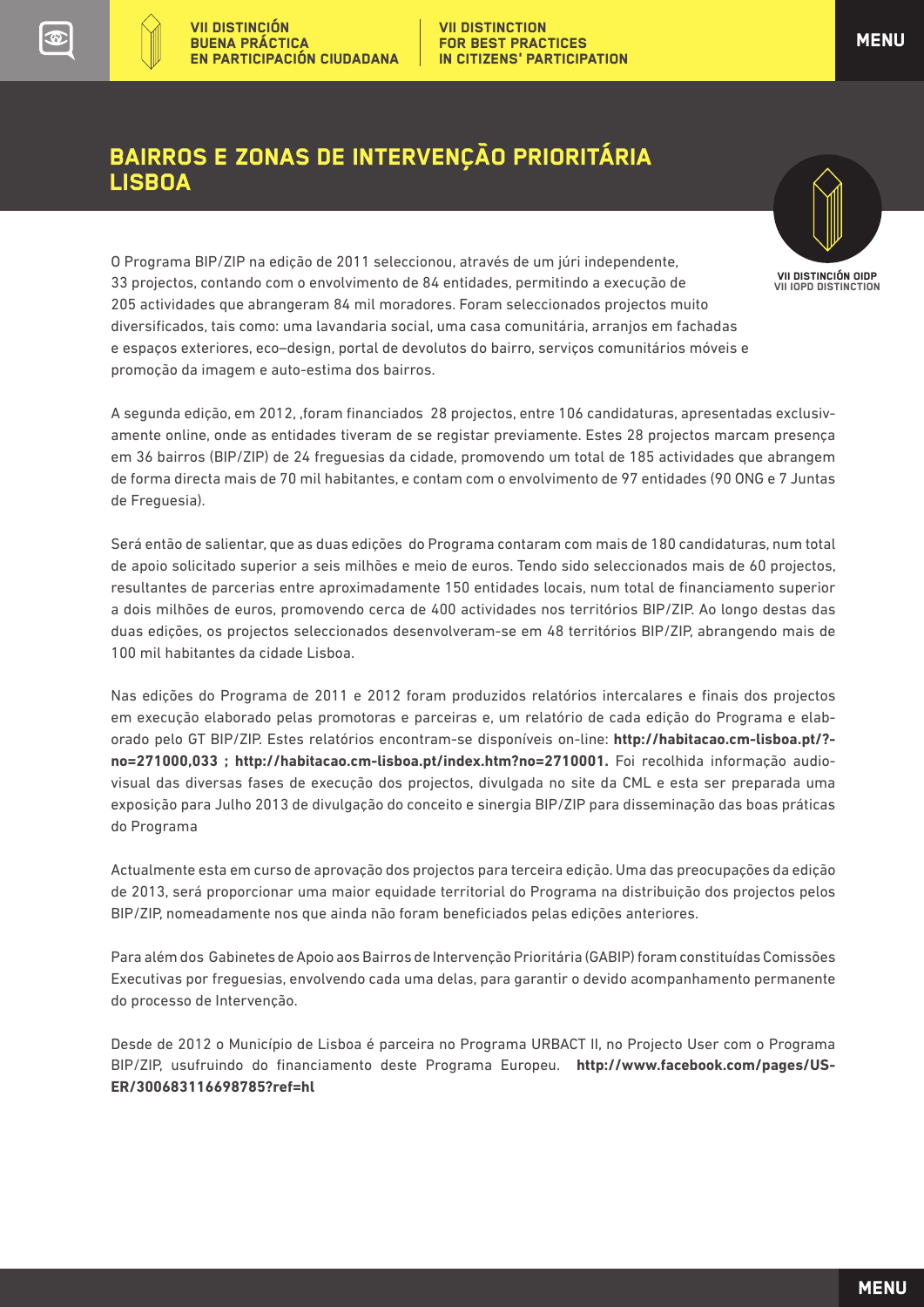<span id="page-23-0"></span>

## Consell de seguiment de la crisi econòmica / MOLINS DE REI

#### **ENTITAT PROMOTORA**

Ajuntament de Molins de Rei (Catalunya, Espanya)

#### **PERÍODE**

Març 2012 - Maig 2015

#### **TIPUS D'EXPERIÈNCIA**

Consell consultiu

#### **ÀMBIT TERRITORIAL**

Ciutat

 $\overline{a}$ 

#### **ÀMBIT TEMÀTIC**

Inclusió Social, Ocupació, Reactivació Econòmica, Habitatge, Formació i Associacionisme

#### **+ INFO**

http://www.molinsderei.cat

#### **RESUM**

La posta en marxa del Consell de Seguiment de la Crisi sorgeix davant la constatació de que la crisi econòmica que va començar fa ja cinc anys està afectant amb cruesa a Molins de Rei, els seus efectes són més visibles i afecten moltes més persones i famílies, moltes d'elles avui amb un panorama molt més difícil encara, ja que han empitjorat les seves condicions de vida i s'ha fet encara més preocupant l'augment de la seva vulnerabilitat i la sensació d'incertesa i pessimisme davant del seu futur, sobretot degut a la pèrdua de la feina (durant el període 2007-2011 l'augment de l'atur a la vila ha estat del 135,6%) i a les dificultats per poder fer front a les despeses bàsiques (habitatge, alimentació, consums, escola, salut...).

Davant d'aquesta situació l'Ajuntament de Molins de Rei decideix, amb el consens de les 6 forces polítiques que formen part del consistori, posar en marxa un espai on participin tots els agents implicats (entitats socials i juvenils, sindicats, empresaris, pagesia, comerciants, partits polítics, directius i tècnics municipals, associacions de veïns, responsables polítics municipals .) amb els efectes de la crisi econòmica a Molins de Rei.

Els objectius bàsics d'aquest Projecte, són:

- + Reduir, en la mesura de les possibilitats de l'àmbit local, els riscos, efectes i conseqüències de la crisi econòmica a Molins de Rei
- + Sumar les sinergies dels diferents agents de Molins de Rei en un únic espai públic local per tal d'optimitzar les accions de cadascú.
- + Fer un diagnòstic acurat sobre com està afectant la crisi econòmica i quin impacte real està tenint a Molins de Rei i als seus vilatans i vilatanes
- + Definir estratègies i mesures més efectives, adaptades a la realitat de Molins de Rei, establir prioritats per donar resposta a les necessitats dels nostres vilatans i vilatanes.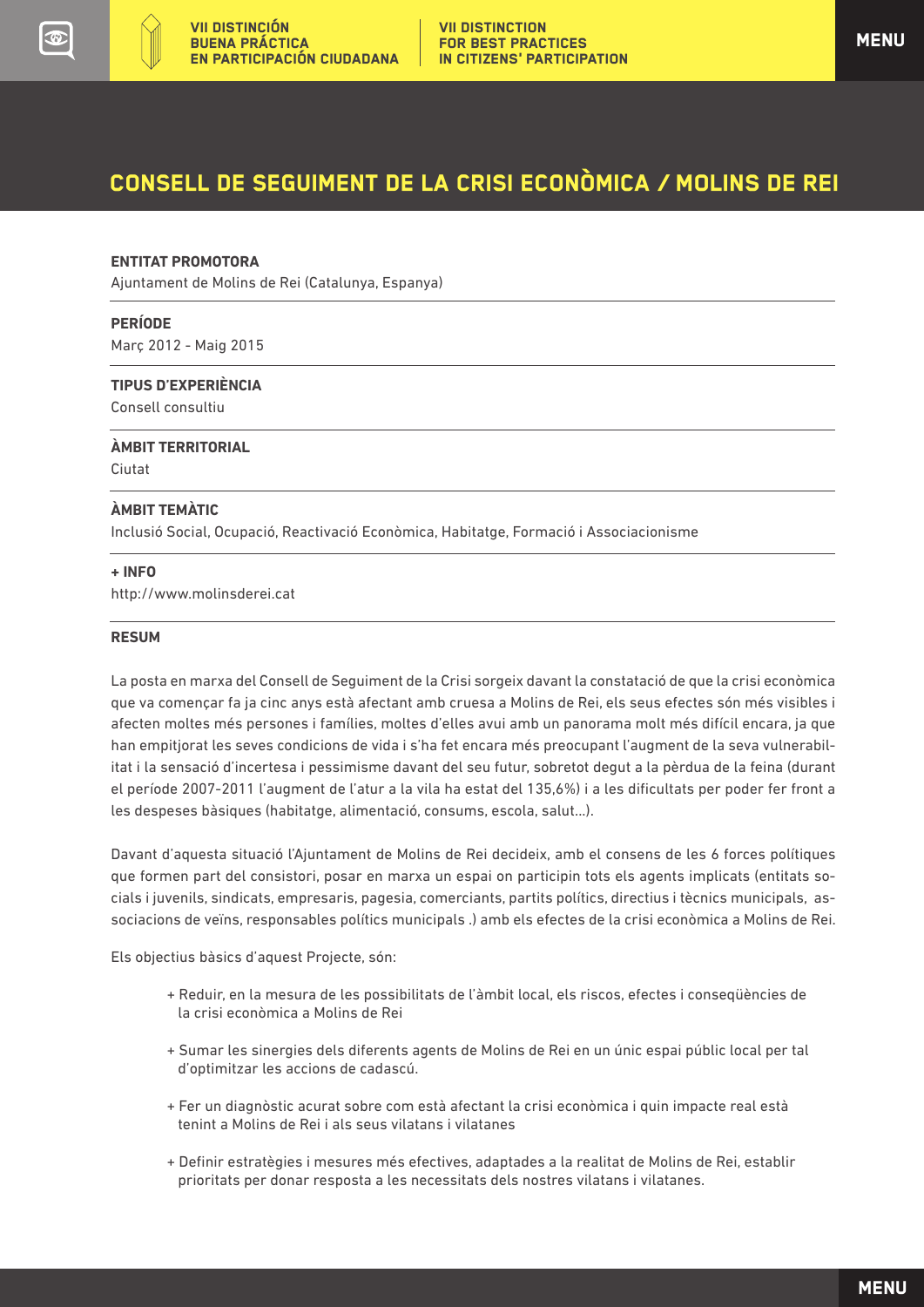## Consell de seguiment de la crisi econòmica / MOLINS DE REI

+ Mitjançant el treball transversal i en xarxa , planificar amb criteri i actuar amb responsabilitat, per tal de garantir l'estabilitat en la prestació dels serveis públics universals, la posta a punt del teixit social i econòmic de Molins de Rei en aquesta nova època, i així garantir la cohesió social i territorial del municipi.

En funció dels 5 Objectius Generals previstos en el Projecte, els elements més destacables de l'experiència, són:

1. Fer realitat que les 66 accions aprovades per el Consell s'hagin convertit en un dels fulls de ruta importants fins a finals d'aquest mandat municipal. Aquestes mesures han passat a formar part de les agendes polítiques de l'Alcalde, l'Equip de Govern i el conjunt de partits polítics de l'Ajuntament,

2. S'ha potenciat la suma de les sinergies dels diferents agents locals i municipals de Molins de Rei en un únic espai públic local per tal d'optimitzar les accions de cadascú.

3. S'ha elaborat un diagnòstic acurat sobre com està afectant la crisi econòmica i quin impacte real està tenint a Molins de Rei i als seus vilatans i vilatanes

4. S'han concretat estratègies i 66 mesures més efectives, adaptades a la realitat de Molins de Rei, s'han establert prioritats per donar resposta a les necessitats dels nostres vilatans i vilatanes.

5. S'ha establert una dinàmica de treball transversal i en xarxa entre els diferents agents locals i municipals participants

6. L'Ajuntament ha incorporat en el pressupost del 2013 algunes de les mesures més prioritàries aprovades pel Consell.

7. S'ha elaborat un model d'informe per fer un seguiment i avaluació permanent de les 66 accions aprovades pel Consell

8. S'han impulsat mesures que els diferents departaments municipals implicats tenien en agenda a l'espera d'oportunitats més favorables.

9. Sentiment de satisfacció entre els membres dels 4 Espais Operatius del Consell en el procés i en els seus resultats.

10. Projecció exterior d'una Bona Pràctica a Molins de Rei

11. Transparència total dels resultats del procés a tota la ciutadania

Els reptes del Projecte fins el 2015, són:

+ Ampliar el nombre de les 66 accions aprovades que passin a semàfor verd o groc, o sigui , que s'hagi dut algun tipus de mesura per impulsar-les.

+ Augmentar el nombre d'organitzacions del Consell de Seguiment de la Crisi que participin directament amb alguna de les 66 accions.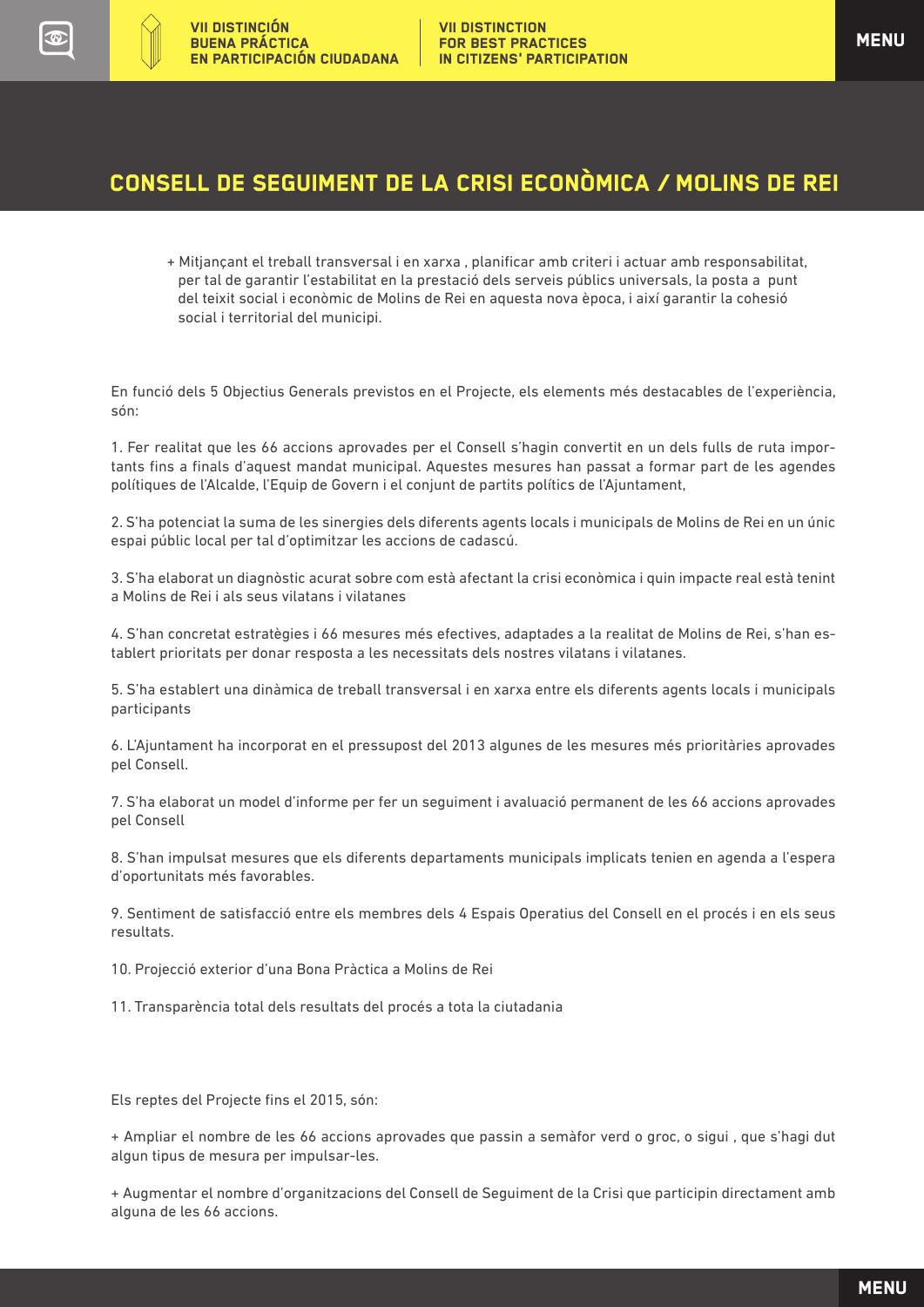## Consell de seguiment de la crisi econòmica / MOLINS DE REI

+ Ampliar el nombre d'accions on es duu a terme algun tipus de treball transversal i en xarxa entre diferents departaments municipals i agents locals

+ Mantenir els 2 documents bàsics que senyalen el diagnòstic, les accions i la manera de fer el seguiment i l'avaluació, com a documents oberts i dinàmics, on qualsevol aportació interessant pugui enriquir els documents i plantejar nous reptes i noves accions.

+ En la línea de consolidar el lideratge polític del projecte per part de l'Alcalde, l'Equip de Govern i els altres grups polítics del consistori, incorporar en els pressupostos municipals 2014 i 2015 l'impuls d'alguna de les 66 accions aprovades pel Consell.

+ Cada 4 mesos elaborar i presentar davant del Plenari del Consell un Informe de Seguiment i Avaluació per tal de rendir comptes sobre el nivell de compliment de les 66 accions.

+ Introduir noves tècniques metodològiques en els processos de participació en els 4 Espais Operatius i en el conjunt de la ciutadania, amb l'objectiu d'estimular la participació.

+ Mantenir, i si podem millorar, el nivell de satisfacció dels diferents actors que participen en relació al funcionament i resultats del Consell.

+. Continuar mantenint els nivells de transparència que hem tingut fins ara en tot el procés, mitjançant la WEB i el Butlletí municipal, la Radio Local i tots aquells mitjans que ens ajudin a difondre l'experiència.

+ Fer difusió de la nostre experiència i donar suport a tots aquells municipis que ens ho sol·licitin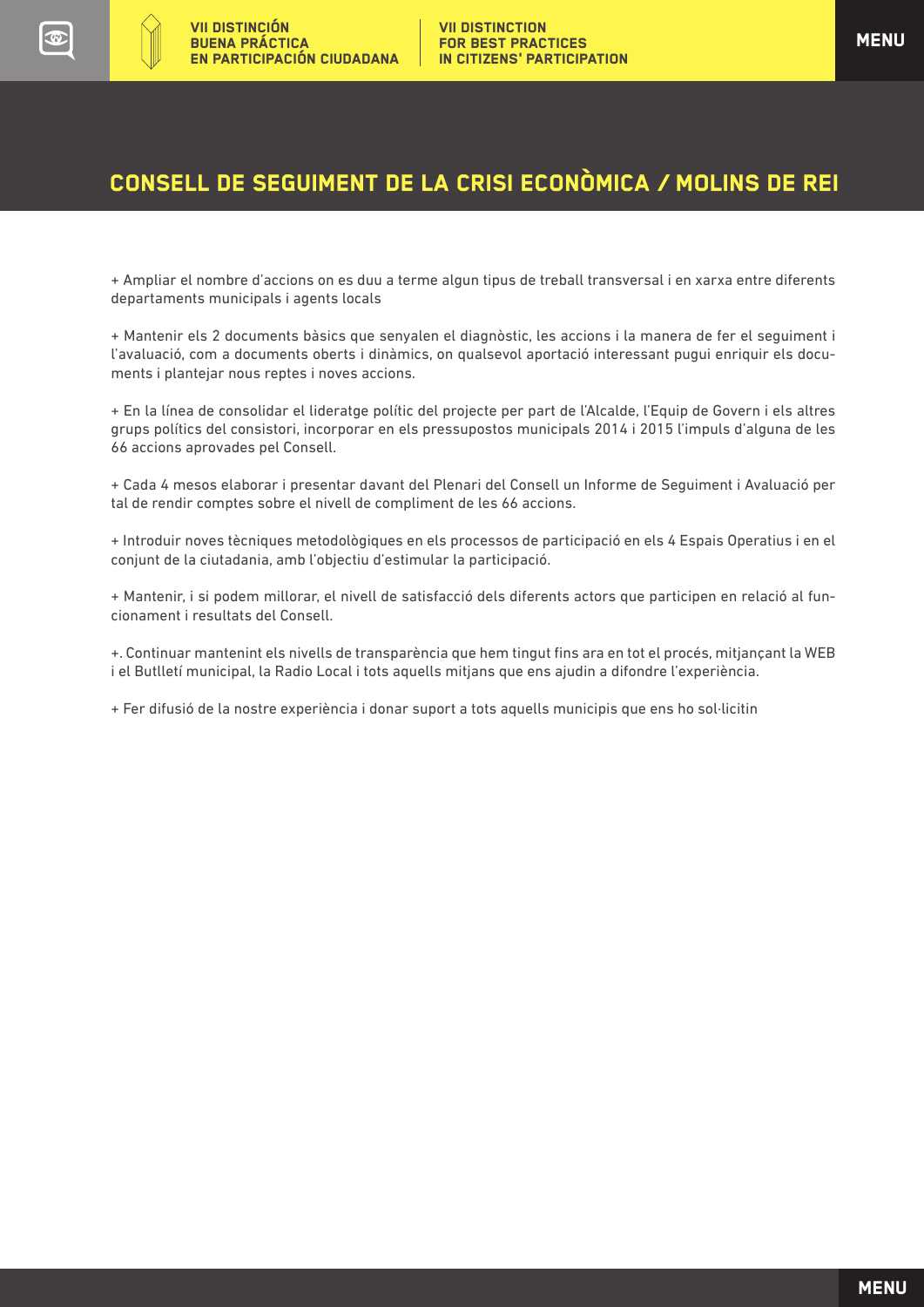### 2012, Primer any de funcionament del consell de ciutat / MOLLET DEL VALLÈS

#### **ENTITAT PROMOTORA**

Ajuntament de Mollet del Vallès (Catalunya, Espanya)

#### **PERÍODE**

<span id="page-26-0"></span> $(\gamma)$ 

Febrer 2012 - Gener 2013

#### **TIPUS D'EXPERIÈNCIA**

Consell consultiu

#### **ÀMBIT TERRITORIAL**

Ciutat

 $\overline{a}$ 

#### **ÀMBIT TEMÀTIC**

Governança

#### **+ INFO**

http://www.molletvalles.net

#### **RESUM**

#### **Inici**

La constitució formal del Consell de ciutat va ser el 24 de febrer a Sala de Plens de l'Ajuntament.. Es tracta del màxim òrgan participatiu del municipi i està format per una quarantena de persones, representants dels àmbits social, econòmic, associatiu, cultural, etc, i presidit per l'alcalde, Josep Monràs.

L'acte formal de constitució es va fer a 2/4 de 8 del vespre, a la Sala de Plens de l'Ajuntament. Els membres del Consell de Ciutat s'asseuran a l'hemisferi de la sala. En l'acte, van intervenir-hi l'alcalde, el regidor de Participació, Josep Ramon Bertolín, els representants dels diferents grups municipals i un membre de cada un dels àmbits que estan representats al Consell de Ciutat.

El Consell de Ciutat es reunirà un mínim de dues vegades l'any i esta format per un representant de cada grup municipal, un representant de cada un dels consells municipals sectorials (escollit pel propi consell), 10 representants del teixit associatiu de la ciutat, 5 representants de les organitzacions sindicals, professionals i empresarials més representatives de la ciutat, 5 persones individuals d'especial rellevància ciutadana i 4 persones més que han estat escollides a través d'un sorteig aleatori entre el padró. L'alcalde de Mollet, Josep Monràs, n'és el president.

#### **Desenvolupament**

Dates dels plenaris del Consell de ciutat...

- + 24 febrer... Constitució del Consell de Ciutat a la Sala de Plens.
- + 5 març: Primera sessió de treball a Marineta
- + 17 maig: Segona sessió de treball a Centre de Serveis El Lledoner
- + 15 octubre: Tercera sesió de treball a Marineta.
- + 18 desembre: Quarta sessió de treball a Ajuntament.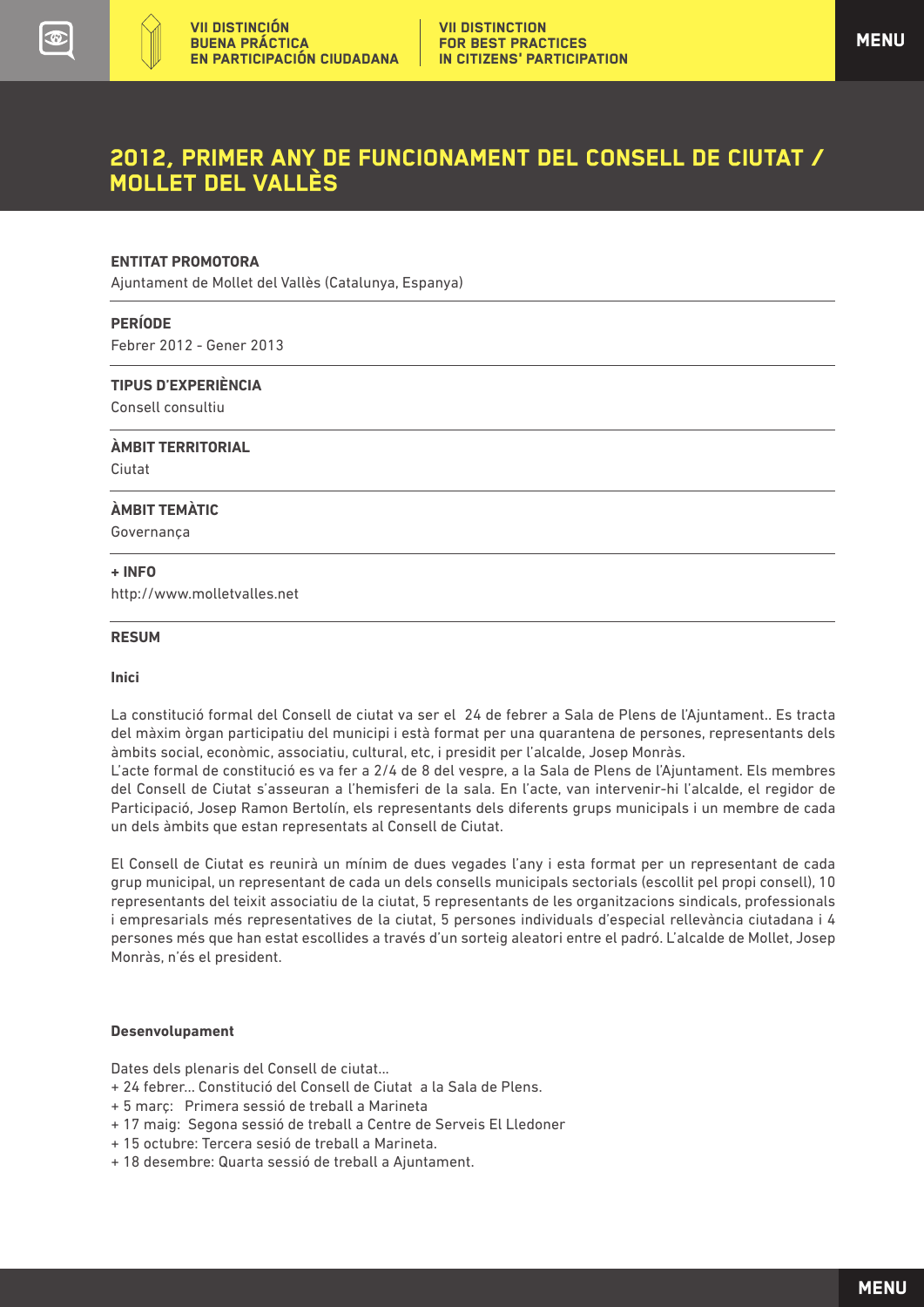### 2012, Primer any de funcionament del consell de ciutat / MOLLET DEL VALLÈS

Grup de treball del Consell de ciutat

+ Reunions grup Foment dels Associacionisme: 20 juny –Centre Municipal Joana Barcala i 4 desembre –Centre de Serveis El Lledoner

+ Reunions grup Revisió dels consells municipals:

9 juny –Centre Cívic l'Era i 28 novembre – Centre Cívic Marineta.

#### **Balanç**

Síntesi de la intervenció de la portaveu i vicepresidenta del Consell de Ciutat, Sra. Laura Arnau, al Ple de l'Estat de la Ciutat, del 14 de gener de 2013.

"En el darrer ple d'Estat de la ciutat, celebrat el proppassat dia 14 de gener, se'ns va donar l'oportunitat de presentar el balanç del treball realitzat pel Consell de Ciutat durant el 2012. Aquest Consell, creat el 24 de febrer de 2012 i considerat el màxim òrgan de participació ciutadana, aplega l'experiència i la trajectòria de 40 persones, de diferents sectors de la ciutat, i té la voluntat de debatre plans d'actuació i d'assessorar al govern de la ciutat sobre temes o qüestions d'interès general i que preocupen als ciutadans i ciutadanes de Mollet.

Durant aquest primer any de treball s'han realitzat quatre plenaris (dos més dels exigits) on s'han presentat i debatut diferents continguts d'interès general: el pressupost municipal 2012 aprovat i els seus criteris d'elaboració, els balanços que van fer les 4 comissions d'impuls del Pla Estratègic sobre la implementació del Pla durant el 2012, l'anàlisi dels criteris de les ordenances fiscals i de l'elaboració del PAM, l'anuari d'indicadors ciutadans de catorze ciutats mitjanes de Catalunya –inclòs per primera vegada Mollet- i, els criteris i el procés d'elaboració del pressupost municipal per al 2013.

També s'han obert, a petició dels membres del propi consell i tenint en compte algunes necessitats detectades, dos subgrups de treball amb dos objectius: crear sinergies entre les entitats que conviuen a la ciutat i fomentar el món associatiu i, revisar i analitzar el funcionalment del 10 consells municipals sectorials per fer-los més útils. El primer grup de treball encara està finalitzant la feina que serà objecte de discussió en la propera sessió plenària del Consell. El segon grup, ha conclòs el seu treball amb una proposta de remodelació dels consells sectorials. Les conclusions d'aquest treball, recollides en el Document de millora i revisió dels actuals consells sectorials de participació, es van adreçar als grups municipals per a la seva discussió al Ple de la ciutat. Aquestes propostes passen per donar una major transversalitat als consells agrupant-los d'acord amb els criteris-marc de les línies estratègiques i, establir una metodologia de treball per garantir que els consells treballin amb un calendari definit, a partir d'objectius i de projectes concrets que es puguin avaluar i incorporant experts i ciutadans clau ens els temes concrets a treballar.

Més enllà de la feina feta, només em resta agrair la participació desinteressada dels ciutadans i ciutadanes membres del Consell i, la confiança i el reconeixement del Govern de la ciutat. Sabem que s'ha avançat molt però encara queda camí per recórrer. Des del Consell continuarem treballant amb el Govern per fer de Mollet una ciutat millor."

(Sra. Laura Arnau Sabatès, vicepresidenta del Consell de Ciutat de Mollet del Vallès.)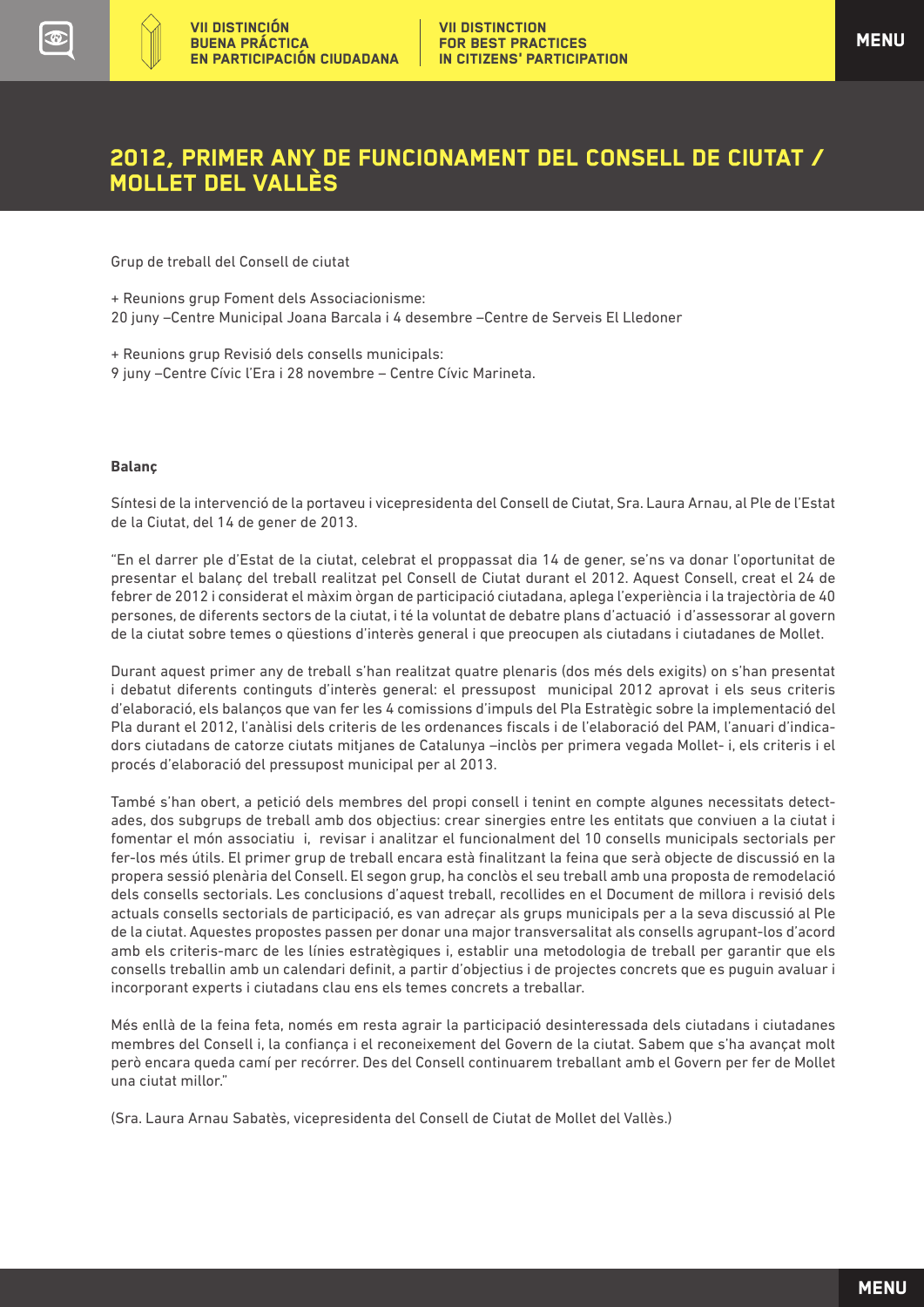### <span id="page-28-0"></span>HEALTH, CULTURE AND SOCIAL TRANSFORMATION PROJECT / NEVSEHIR

#### **PROMOTING ENTITY**

Nevsehir Municipality (Turkey)

#### **PERIOD**

2010 - Not defined

#### **TYPE OF EXPERIENCE**

Community Planning

#### **REGIONAL SCOPE**

City  $\overline{a}$ 

#### **THEMATIC AREA**

Education, environment, culture, housing, employment

#### **+ INFO**

http://www.nevsehir.bel.tr

#### **ABSTRACT**

Nevsehir is one of the extremely important attraction centres for our country and world tourism in which peace and tranquillity reign and that depends on the traditions and customs and has hosted 20 civilizations including 8 of them deep-rooted and great throughout the history. Municipality of Nevsehir has planned to introduce Nevsehir, which is a wonder of world on its own with its nature, culture and history, with the most effective services of the modern era in local government services and has been in an effort to continue its works on this issue in full course. Municipality has put a comprehensive project into effect in order to ensure all the people living in our city with such a great treasures to benefit from all municipal services in most efficiently and besides to be able to take our citizens to a more advanced level in the fields of social, cultural and health and to provide social change and transformation. Within this project it is aimed to contribute to the protection of city's identity and historical environment, the promotion and handing down the next generations of our culture as a priority within the framework of understanding of social municipalism; to take far-reaching measures to maintain public health; to achieve equality of opportunity for the women, disabled people, the poor, the families of martyr and war veterans and the youth in the society in their access to social, economic and cultural rights.

In our surveys that flashed the start our project of "Health, Culture and Social Transformation", there have been identified some problems such as there is environmental and visual pollution in our city, insufficiency of cultural and social activities and not having adequate rights of the families of martyrs and war veterans and disadvantaged groups. One of the conditions of social equality and integration is to avoid the exclusion of disadvantaged groups like women, disabled people, families of martyrs and war veterans, the poor and the young people in the society and to ensure equality of opportunity to these groups in accessing to social, political, economic and cultural rights like education, health and employment. The activities carried out for this purpose are as follows:

In Health field;

- + A modern hospital has been built in our city.
- + An Indoor Market Place has been erected for healthy shopping environment.
- + Modern Waste Water Treatment Plant
- + Solid Waste Regular Landfill Facility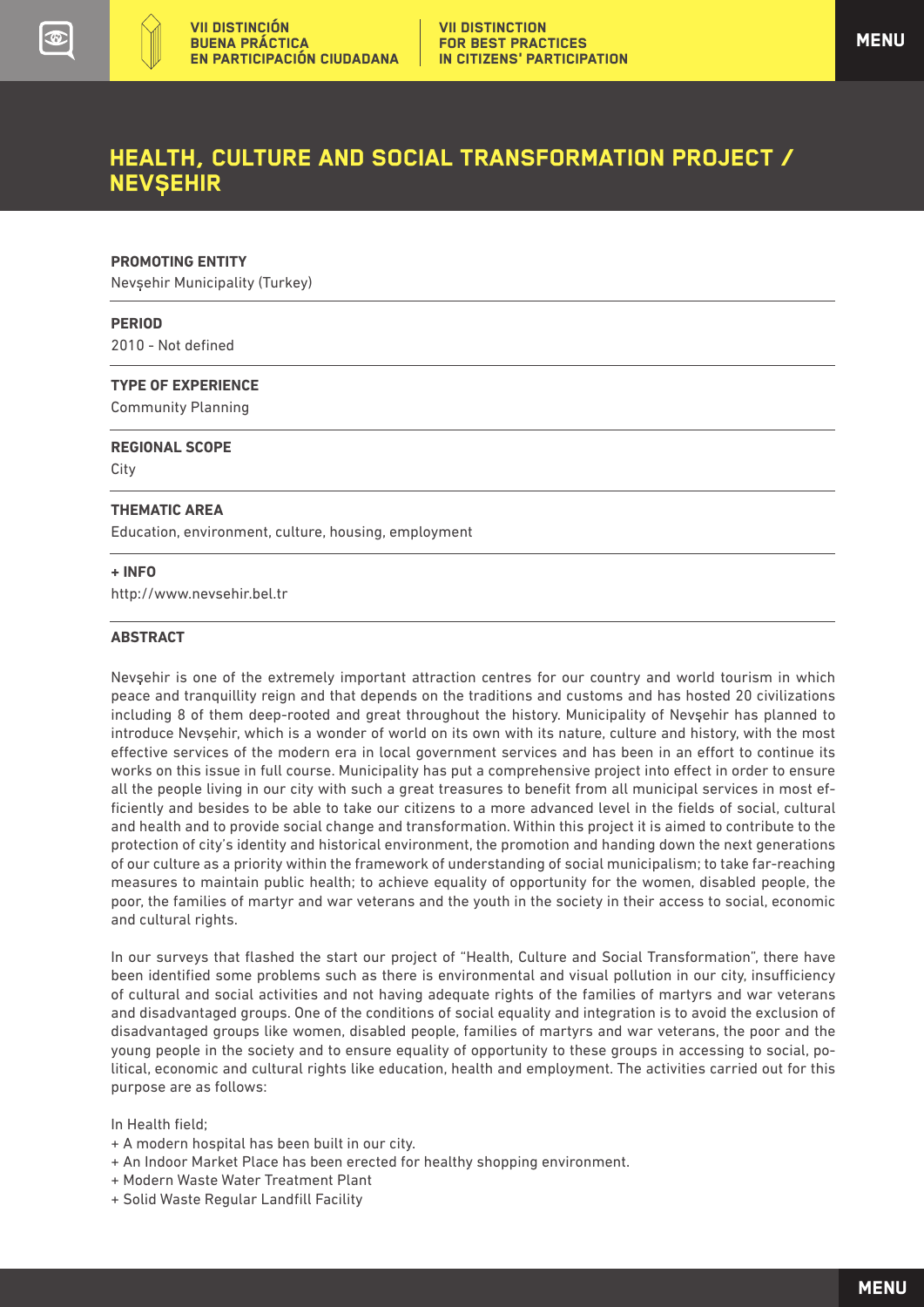### HEALTH, CULTURE AND SOCIAL TRANSFORMATION PROJECT / NEVSEHIR

- + Arsenic Treatment Plant for Drinking Water
- + Healthy Environment, Sport Parks and Bicycle Walking Paths
- + Sterilization Equipment, Hygienic Disposable Apron and Towels for Barbers and Hairdressers

In Culture field;

 $(\gamma)$ 

- + Cappadocia Culture and Art Centre
- + Cappadocia Education Centre
- + Computer Training Centre
- + Magazines, Books and Introductory Films
- + Restoration Works

In Social Transformation Field;

- + Equal Opportunities for Women and Men
- + Women's Studies and Training Centre
- + Services for disabled people
- + Rehabilitation Centre
- + Call Centre (ALO Municipality)

Within the scope of Cultural Transformation, it has been contributed to;

+ Protection of city's identity and historical environment with the restoration works,

+ Dissemination of our culture and transfer of it to the next generations with our works about magazines, books and introductory films,

+ Offering new alternatives to social life with culture and education centres that we established.

Within the scope of Social Transformation; it has been ensured the equality of opportunity for the women, disabled people, the poor, the families of martyr and war veterans and the youth in the society in their access to social, economic and cultural rights.

In the scope of Transformation in Health; the aim of maintaining public health has been reached by taking comprehensive measures from the protection of environment to building healthy living conditions.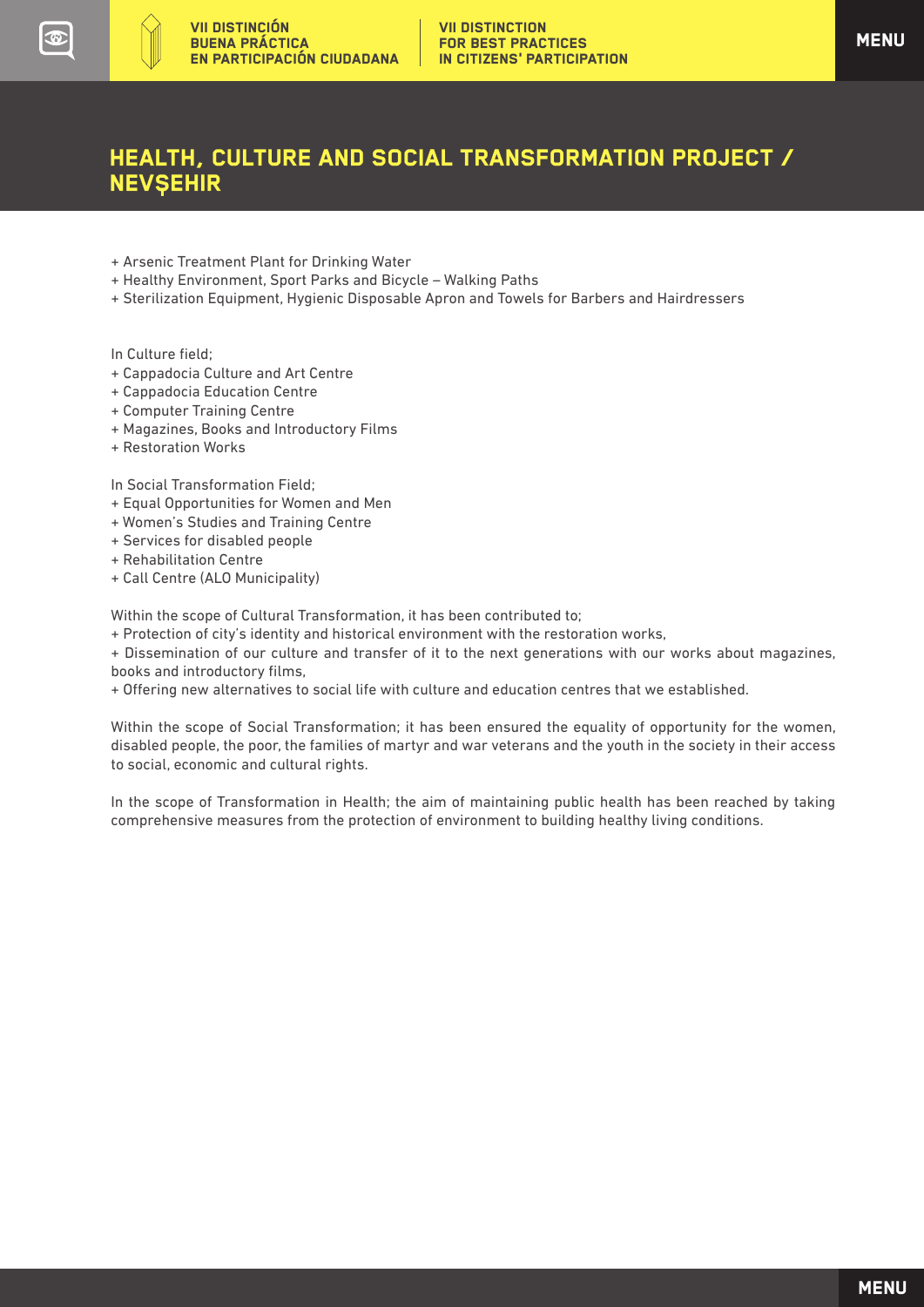<span id="page-30-0"></span>

### ORÇAMENTO PARTICIPATIVO / ODEMIRA

#### **ENTIDADE PROMOTORA**

Câmara Municipal de Odemira (Portugal)

#### **PERÍODO**

Janeiro 2011 - Nao definido

#### **TIPO DE EXPERIÊNCIA**

Orçamento participativo

#### **ÂMBITO TERRITORIAL**

Cidade

 $\overline{a}$ 

#### **ÂMBITO TEMÁTICO**

Governança

#### **+ INFO**

http://www.cm-odemira.pt/PageGen.aspx

#### **RESUMO**

#### **O Obetivo**

O Orçamento Participativo faz parte da estratégia central de atuação do Município de Odemira, potenciando a participação dos cidadãos através de fatores positivos e construtivos baseados em princípios de proximidade, transparência e oportunidade.

A adoção do Orçamento Participativo pelo Município de Odemira, visa incentivar os valores da democracia participativa inscritos no artigo 2.º da Constituição da República Portuguesa.

#### **O Modelo**

O Orçamento Participativo do Município de Odemira assenta num modelo de carácter deliberativo. A dimensão deliberativa provém do facto de serem os cidadãos a decidir, através de votação, as propostas vencedoras a incluir no Orçamento Municipal do ano seguinte.

O Orçamento Participativo do Município de Odemira é suportado em Normas de Funcionamento, sujeitas a uma avaliação e revisão anual, vigorando por um ciclo anual do Orçamento Participativo.

#### **O Valor**

O valor a afetar ao processo de Orçamento Participativo é de 500.000,00 euros.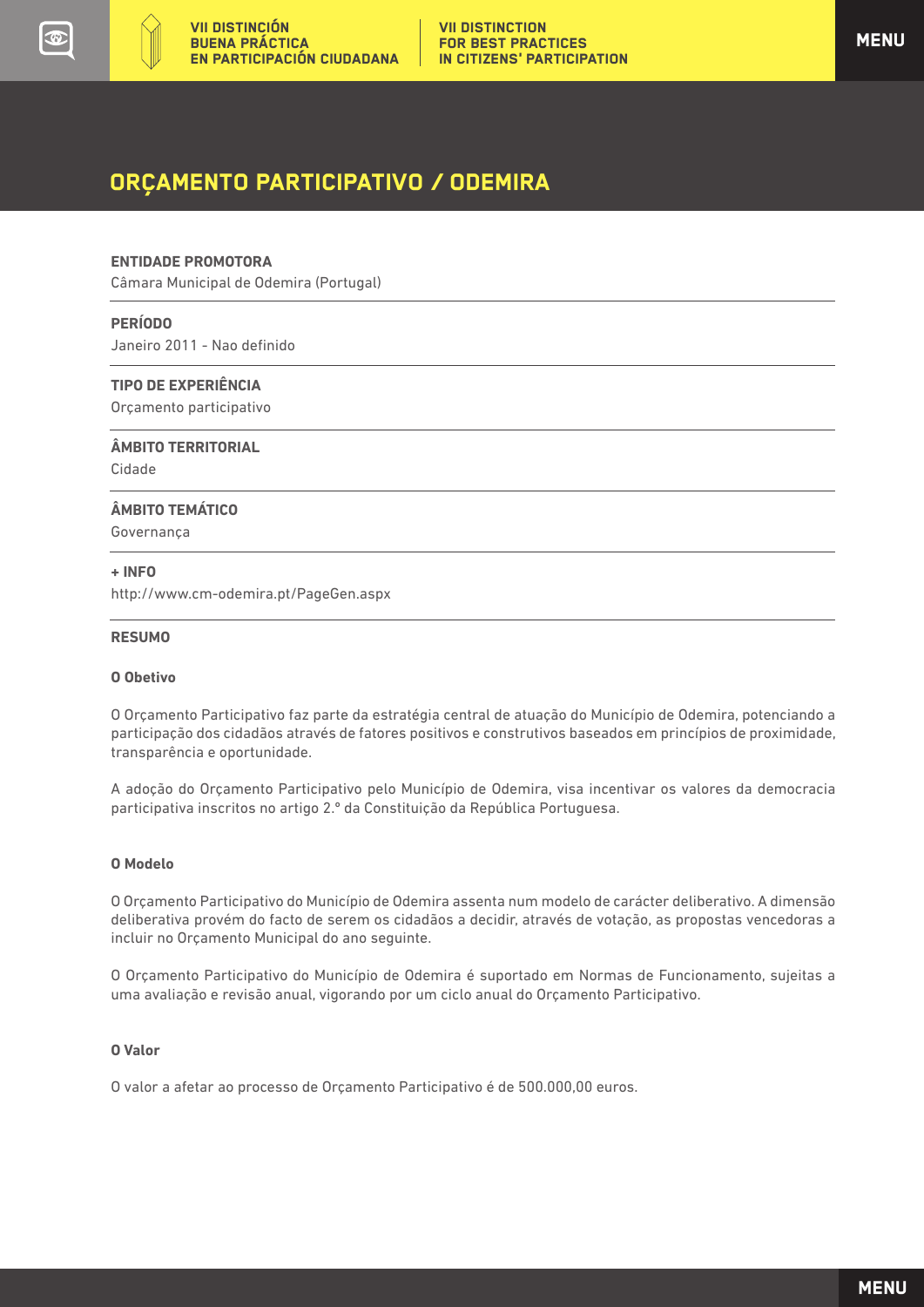### ORÇAMENTO PARTICIPATIVO / ODEMIRA

#### **O Ciclo Anual**

O OP de Odemira tem um ciclo anual dividido em cinco períodos:

#### **1. Avaliação e Preparação**

Neste período, entre os meses de Janeiro e Março, procede-se à avaliação do OP do ano anterior. Com base na avaliação anual devem ser introduzidas as alterações nas Normas de Funcionamento.

#### **2. Recolha de Propostas**

Neste período, entre os meses de Abril e Junho, procede-se à recolha de propostas através de meios digitais e nas Assembleias Participativas que funcionam no âmbito das comissões sociais inter-freguesias e com representantes de todos os Conselhos Municipais.

#### **3. Análise Técnica das Propostas**

Neste período, entre os meses de Julho e Setembro, procede-se à análise técnica das propostas e consequente admissão ou exclusão (por não reunir os requisitos legais necessários à sua implementação).

#### **4. Votação das Propostas**

Neste período, que ocorre em Outubro, procede-se à votação das propostas finalistas através de meios digitais e da disponibilização do local para votação presencial (no Edifício dos Paços do Concelho e através de votação itinerante que percorre o concelho).

#### **5. Apresentação Pública dos Resultados**

Neste período, entre os meses de Novembro e Dezembro, procede-se à apresentação pública dos resultados, com as propostas mais votadas incorporadas no orçamento municipal do ano seguinte.

#### **A Participação**

Podem participar no Orçamento Participativo todos os cidadãos a partir dos 16 anos de idade, residentes, trabalhadores ou estudantes no concelho de Odemira, assim como representantes das diversas organizações da sociedade civil que se relacionem com o Município de Odemira.

A participação pode ser efetuada em dois períodos distintos, na fase de Recolha de Propostas através do envio de propostas e na fase de Votação através do voto. Cada cidadão apenas pode participar uma única vez em cada um dos períodos referidos.

 O acesso ao Orçamento Participativo é assegurado através de duas formas distintas: on-line e por via presencial. A diversificação dos mecanismos de participação pretende assegurar a cooperação de todos aqueles que o queiram fazer, facultando os meios e o apoio necessários à apresentação de propostas e ao voto.

Os mecanismos on-line são assegurados através da página www.op.cm-odemira.pt e a via presencial é assegurada através da realização de Assembleias Participativas para a apresentação de propostas e a disponibilização de locais para votação presencial.

#### **As Propostas**

Cada cidadão apenas pode apresentar uma proposta e o valor de cada proposta, não pode exceder o montante de 200.000,00 euros.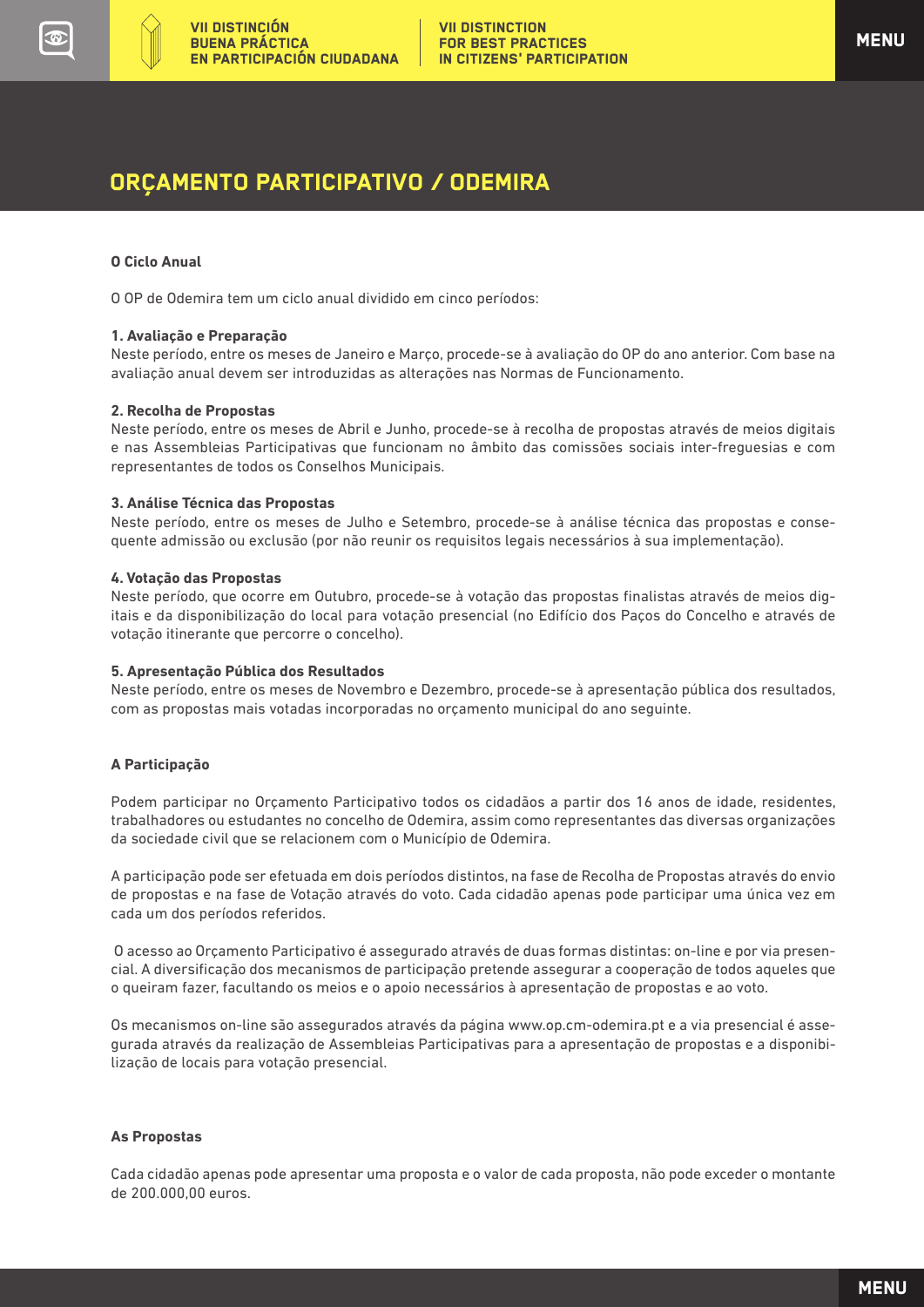### ORÇAMENTO PARTICIPATIVO / ODEMIRA

As propostas devem preferencialmente, referir o valor estimado e o local para a sua implementação. Sempre que tal não ocorra é da responsabilidade municipal a decisão sobre os mesmos.

Podem ser apresentadas propostas, nas áreas de competência do município, que incidam sobre investimentos de âmbito coletivo.

São aprovadas todas as propostas mais votadas, que no seu conjunto não ultrapassem o valor a afetar ao presente processo de Orçamento Participativo.

#### **A Prestação de Contas**

Um projeto participado tem na transparência um dos seus pilares fundamentais. A prestação de contas ao cidadão será prestada de forma permanente com a disponibilização de toda a informação relevante, designadamente: relatórios, deliberações, inquéritos, balanços e notícias.

**OP Odemira tem a maior taxa de participação em Portugal, com 16,1% da população alvo**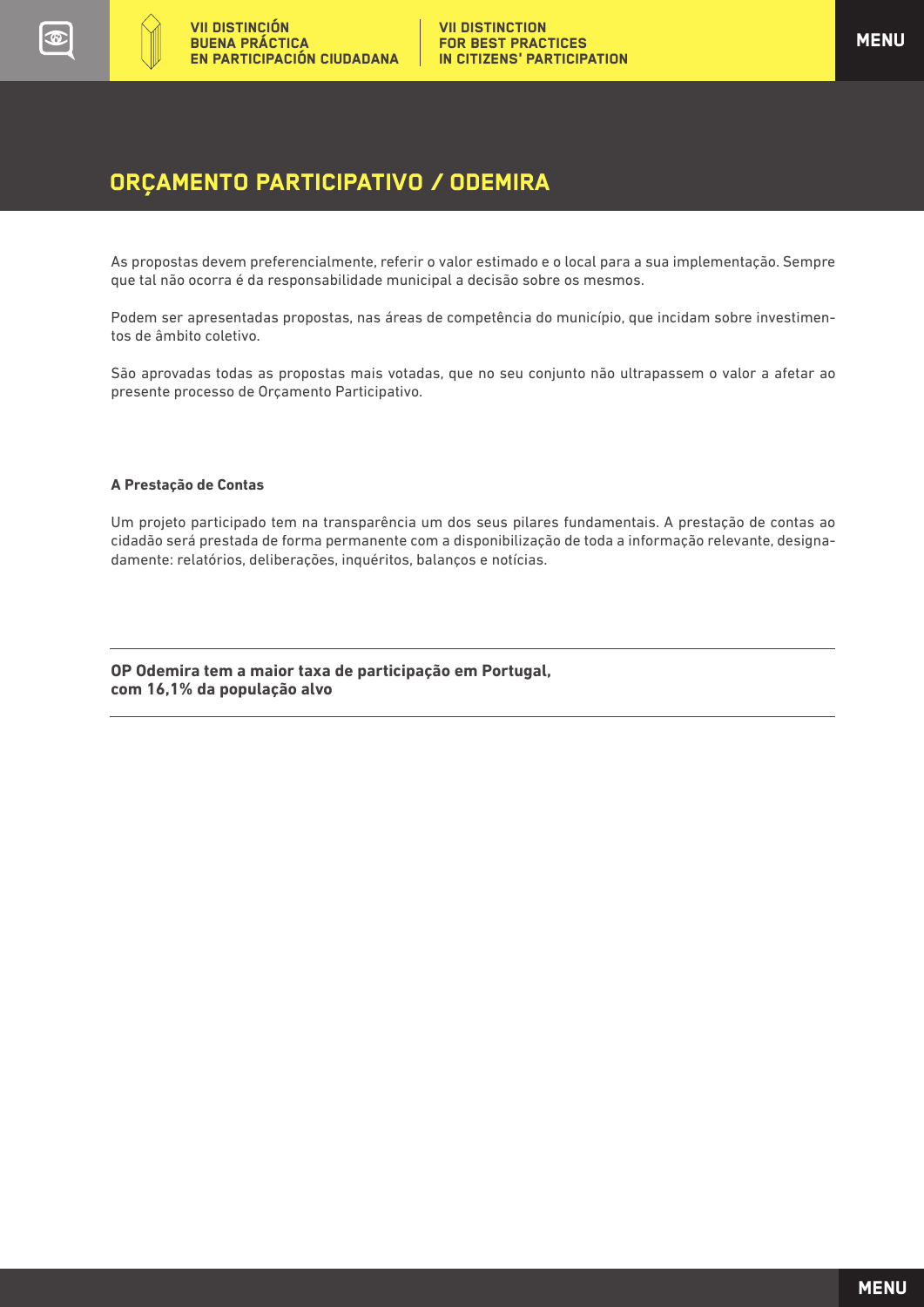<span id="page-33-0"></span>

## COMPROMÍS DE BARRI / RUBÍ

#### **ENTITAT PROMOTORA**

Ajuntament de Rubí (Catalunya, Espanya)

#### **PERÍODE**

Març 2012 - Indeterminat

#### **TIPUS D'EXPERIÈNCIA**

Experiència de transparència i proximitat de la gestió municipal

#### **ÀMBIT TERRITORIAL**

Ciutat

 $\overline{a}$ 

#### **ÀMBIT TEMÀTIC**

Convivència, civisme, Mobilitat, governança, gestió urbana, seguretat.

#### **+ INFO**

http://www.rubi.cat/ajrubi/portada/index.php

#### **RESUM**

#### **Inici**

"Compromís de barri" és un projecte amb el qual l'Ajuntament de Rubí pretén acostar l'administració local als ciutadans i millorar la governabilitat de la ciutat. Entre els seus objectius hi ha establir diversos canals estables d'interacció entre l'Ajuntament i la ciutadania, tant a títol individual com organitzada; apropar la gestió del consistori als barris; incrementar la transparència de la gestió de l'Ajuntament i treballar per la cohesió social als barris.

Per tal de poder apropar-se més específicament als veïns, s'ha dividit el territori en 4 zones: la ZONA 1 està formada per les urbanitzacions, Can Fatjó, Sant Jordi Parc i Font de la Via; la ZONA 2 la integren els barris de Ca n'Oriol, El Pinar, Zona Nord i Can Rosés; la ZONA 3 agrupa Ca n'Alzamora, Can Vallhonrat, Les Torres i 25 de Setembre; i la ZONA 4 està forma pels barris del Centre, Plana del Castell, Mercat, Rubí 2000, Plana de Can Bertran i Sector Z.

El projecte consta de 4 accions: meses de seguretat i convivència, plenaris veïnals, meses de seguiment de l'acció de govern i trobades amb l'alcaldessa. Les tres primeres es duen a terme a cada una de les 4 zones definides, mentre que les trobades amb l'alcaldessa, que també son de caràcter territorial, tenen lloc a l'Ajuntament.

Cada una de les trobades amb l'alcaldessa s'adreça a un públic amb un perfil diferent (mestresses de casa, universitaris, professionals liberals, etc.). La finalitat d'aquesta activitat és que persones que habitualment no es relacionen amb l'administració puguin compartir una estona amb l'alcaldessa. Durant les trobades es tracten temes d'interès dels ciutadans, que varien en funció del seu perfil.

Pel que fa a les meses de seguretat i convivència, durant el primer trimestre de l'any es convoca una mesa a cadascuna de les 4 zones, a les quals hi participen aquelles entitats especialment sensibilitzades en temes de seguretat, com ara associacions de veïns, AMPA's, escoles, associacions de comerciants i representants d'establiments d'oci i restauració.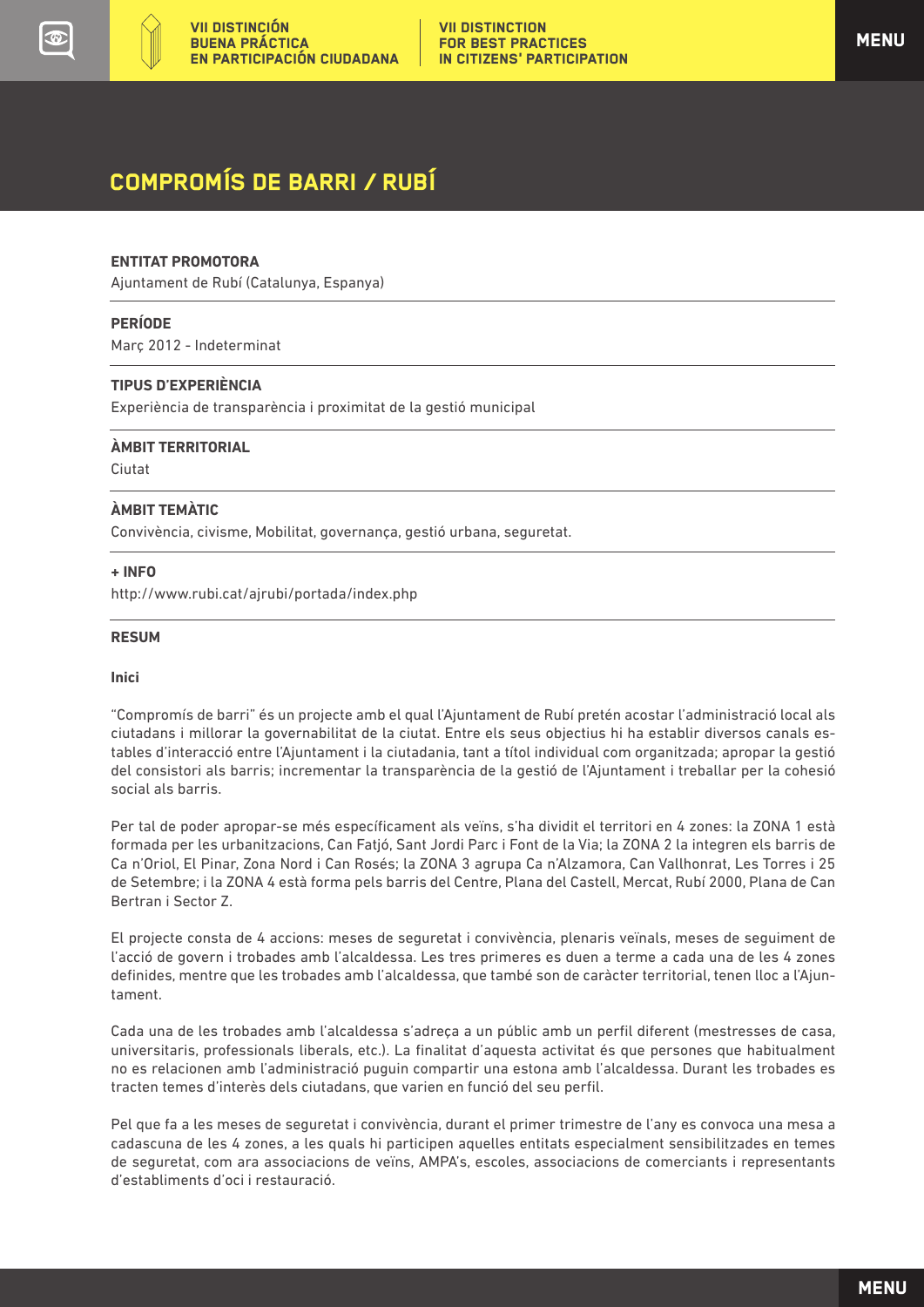## COMPROMÍS DE BARRI / RUBÍ

Aquestes entitats col·laboraren amb la Policia Local de Rubí i els Mossos d'Esquadra a l'hora d'elaborar una diagnosi sobre les problemàtiques i les prioritats en matèria de seguretat de cada zona. Amb tota aquesta informació, els dos cossos policials dissenyen l'operatiu a executar a cada territori. Al segon trimestre, es tornaran a convocar novament les meses de seguretat i convivència, amb l'objectiu de posar en comú el dispositiu elaborat per la Policia Local i els Mossos d'Esquadra, fent un retorn dels resultats als membres de les meses. En aquesta segona reunió, ja es pot avaluar l'aplicació de les actuacions dissenyades i posades en pràctica per Policia Local i Mossos d'Esquadra. Durant el segon semestre de l'any, aquestes meses canvien de format i es converteixen en plenaris, en els quals també hi pot participar la ciutadania a títol individual. Als plenaris s'explica com s'ha treballat fins al moment, la feina feta i els resultats. Els ciutadans tenen l'oportunitat de conèixer el projecte i d'apuntar-se a les meses de seguretat i convivència de l'any següent.

Als plenaris veïnals hi estan convocats tant les entitats com la ciutadania en general de cada zona. Son reunions amb representants tècnics i politics de l'Ajuntament, per parlar sobre els temes que interessin a les entitats i els veïns de cada territori. S'intenten coordinar amb algun procés participatiu que hi hagi en marxa de forma paral·lela, per tal d'aprofitar l'espai i consultar a la ciutadania. També es pot aprofitar per sotmetre al debat ciutadà qualsevol tema que sigui d'interès a cada zona.

I, per últim, les meses de seguiment de l'acció de govern s'adrecen a aquelles entitats de cada zona que estiguin interessades en conèixer l'acció del govern municipal als territoris. Durant el 2012 no se n'han arribat a posar en marxa, i durant el 2013 es preveu que serveixin per a fer propostes a cada zona sobre el destí d'una partida pressupostària del pressupost municipal que preveu la millora urbana dels barris.

Governança i ciutadania Rubí, 28 febrer de 2012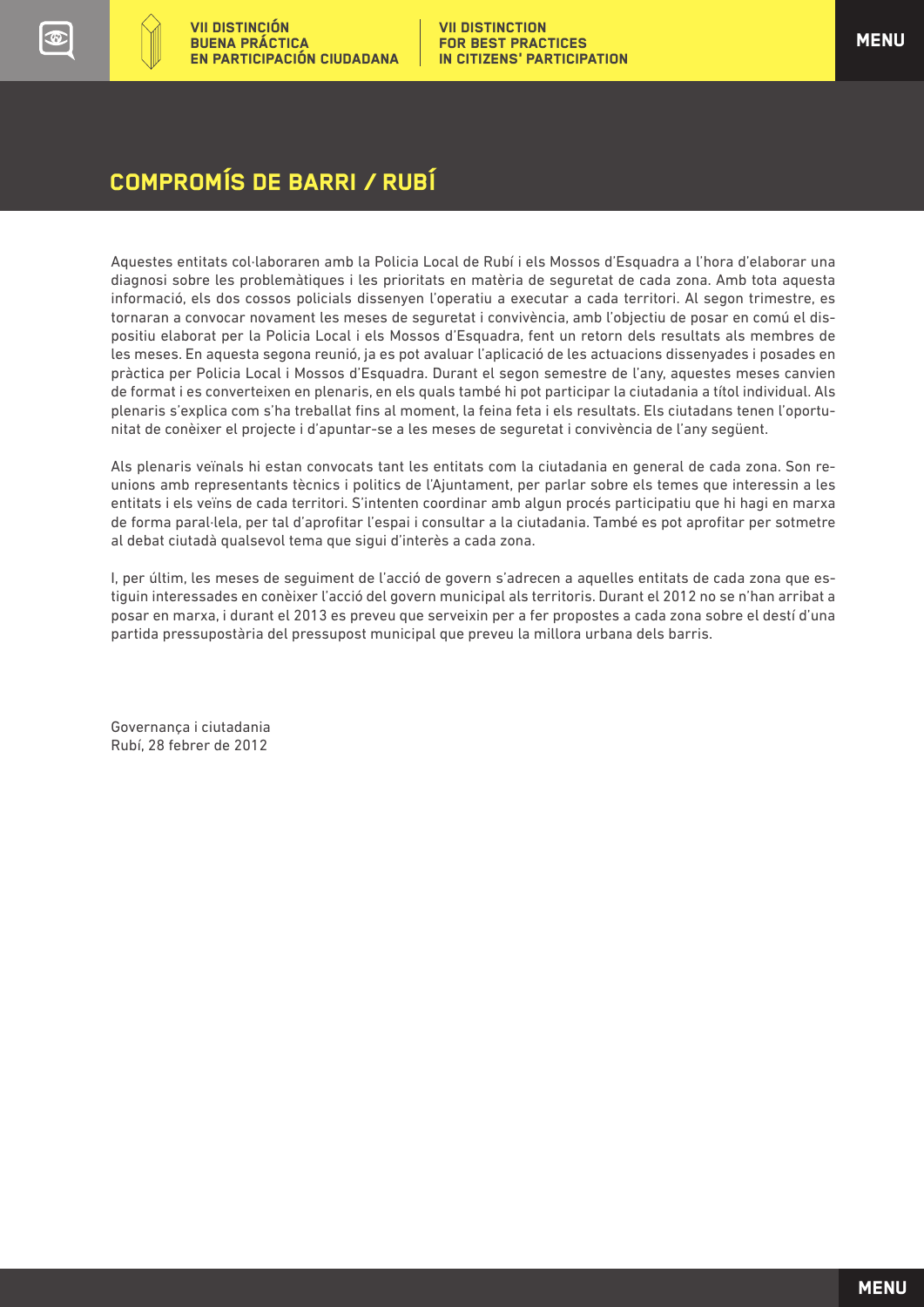### <span id="page-35-0"></span>CREACIó D'UN ESPAI DE CONFIANÇA ACTIVA: PRE CONSELL DEL BARRI DEL BESÓS / SANT ADRIÀ DEL BESÒS

#### **ENTITAT PROMOTORA**

Ajuntament de Sant Adrià de Besòs (Catalunya, Espanya)

#### **PERÍODE**

Novembre 2011 - Abril 2013

#### **TIPUS D'EXPERIÈNCIA**

Consell consultiu

**ÀMBIT TERRITORIAL** 

Barri

 $\overline{a}$ 

#### **ÀMBIT TEMÀTIC**

Descentralització

#### **+ INFO**

http://www.sant-adria.net

#### **RESUM**

#### **Antecedents**

El barri del Besòs, construït als anys 60 a la dreta del riu, seguía el model de la ciutat dormitori. La seva història ha estat marcada per les lluites veïnals.

Cap a l'any 1960 va començar la construcció d'un nou polígono d'habitatges, que amb el mateix nom del Besòs era una prolongació del barri barcelonés del mateix nom. Els terrenys dedicats al conreu agrícola I l'extracció d'àrids es van urbanitzar en pocs anys per crear un nou barri.

La vida del Besòs, como la de molts altres barris de característiques similars, ha estat marcada per un cert desarrelament dels veïns, situats en un polígon allunyat del centre de la població, i per una llarga lluita per aconseguir serveis dignes. El darrer episodi d'aquesta lluita veïnal va ser la revolució popular de 1991, quan el projecto de construcció de nous blocs d'habitatges al solar que els veïns demanaven per equipamients va provocar fortes protestes que vàren finalitzar amb violents enfrontaments, de trist record.

Avui en aquell solar, que ha pres el nom de la petita palmera que algú va plantar en aquell descampat, está destinat a equipaments públics I els fets de 1991, coneguts com l'intifada del Besòs, son només un record llunyà, encara que segueix essent un barri amb una condundent I decidida respon de manera unitari a les actuacions municipals. (extret de Un barri lluitador del llibre Sant Adrià de Besòs, més enllà del Fòrum, 2004, de Josep Rafael Alsina, Mayte Piulachs i Emili Agulló, pàg. 68)

Per tot això amb l''interés de poder crear un nou consell, aquest ja d'ambit territorial des de la regidoria de Participació Ciutadana es va veure la possibilitat de fer-ho al barri del Besòs, però per adquirir metodologia, pràctica, establir vincles de confiança mutua I l'habilitat de treball conjunt, es va crear el Pre-Consell per crear les condicions per la posterior aprovació, ja pel Ple Municipal del Reglament del que será el Consell de Barri del Besòs.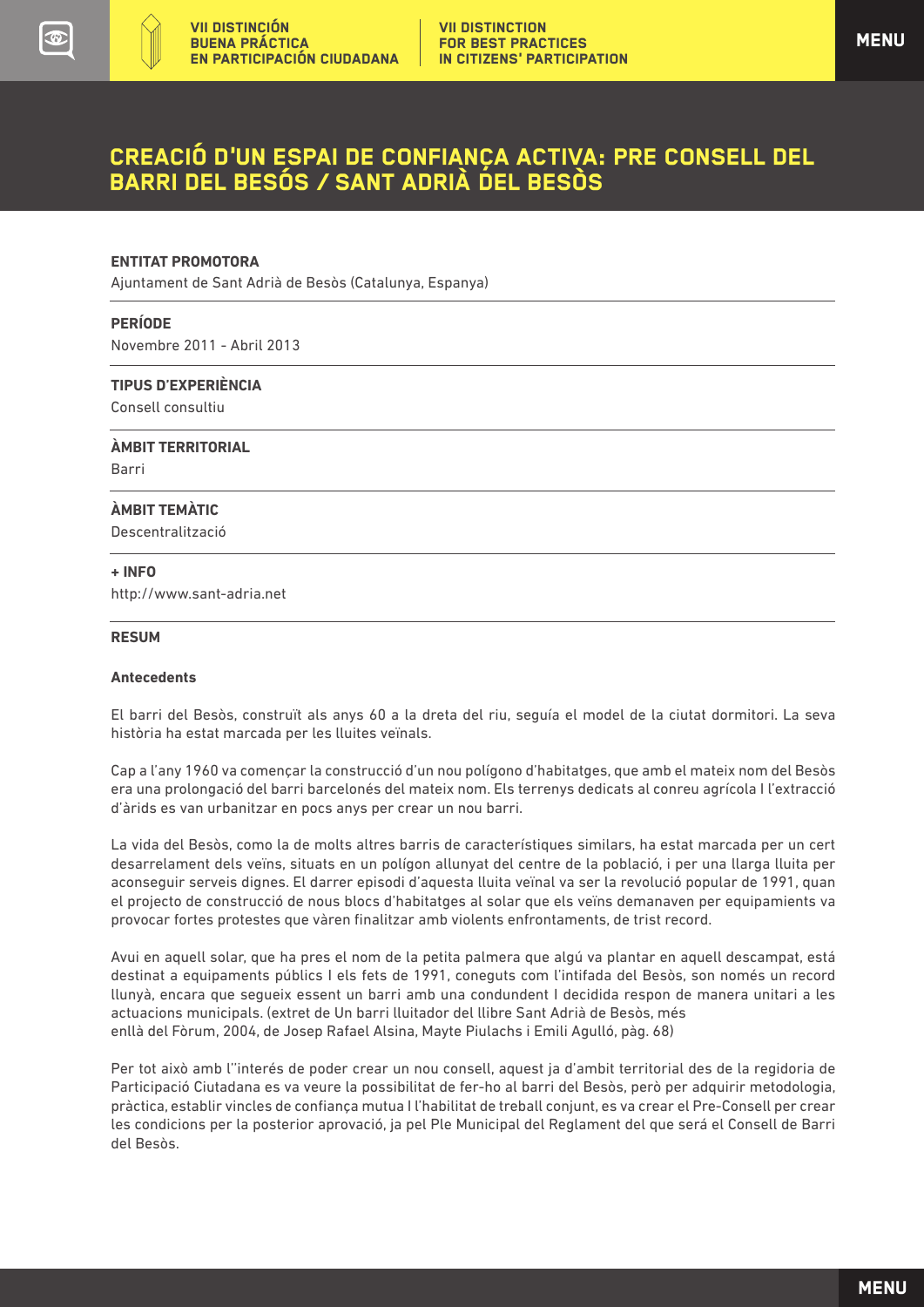### CREACIó D'UN ESPAI DE CONFIANÇA ACTIVA: PRE CONSELL DEL BARRI DEL BESÓS / SANT ADRIÀ DEL BESÒS

#### **Objectius**

Objectiu general i prioritari: Generar confiança activa per millorar la participació a traves de l'experiència compartida del Pre-Consell de Barri al Besòs.

Objectius específics:

- + Crear un espai de reflexió des del que entendre el treball conjunt
- + Obrir un canal que generi confiança mútua i recíproca
- + Aprendre al funcionament conjunt des del respecte i la comprensió
- + Aprendre conjuntament eines de treball per afavorir el diàleg
- + Treballar en temes d'interès comú atenent els interessos de les parts

Projecte operatiu:

- + Establir un calendari de funcionament factible
- + Fer una diagnosi compartida
- + Establit prioritats conjuntament
- + Dissenyar el pla i mètode de treball

#### **Justificació**

Cal dir que NO s'ha de considerar una experiència innovadora, potser allò que es innovador en experiència es que es REAL, es a dir en un entorn que podria dir-se resultava "hostil" a una intervenció d'aquestes característiques on el tema de la confiança activa es plantejava si no impossible, si molt difícil, en relativament poc temps i només amb un funcionament suficientment honest, insistent, mantingut, es poden canviar les dinàmiques i millorar les actituds.

Cal insistir que es una primera feina feta, però queda molta per realitzar entre els veïns però SOBRE TOT, en el terreny tècnis i i per descomptat en l'àmbit polític.

#### **Metodologia**

La metodologia per a la generació de confiança activa es:

- + Informar puntualment, del que es interès del barri
- + Fer prioritats, es a dir parlar d'allò que interessa i es veu important
- + Contrastar informacions, opinions i punts de vista
- + Arribar a acords
- + Fer propostes conjuntes
- + Posar-les en coneixement als serveis municipals
- + Realitzar el seguiment de la seva realització
- + Informar dels seguiments i estat de les propostes

Tot plegat pot semblar bàsic i elemental, però hom coneix que, dins del marc de la complexitat de l'administració es fa difícil i per als veïns i veïnes. Representa un procés pràcticament incomprensible i molt sovint inabordable. La comprensió i sobre tot, el canvi de tot això, millorant la comprensió, però sobre tot modificar els "temps" de les accions municipals, es el que es treballa des del pre-consell.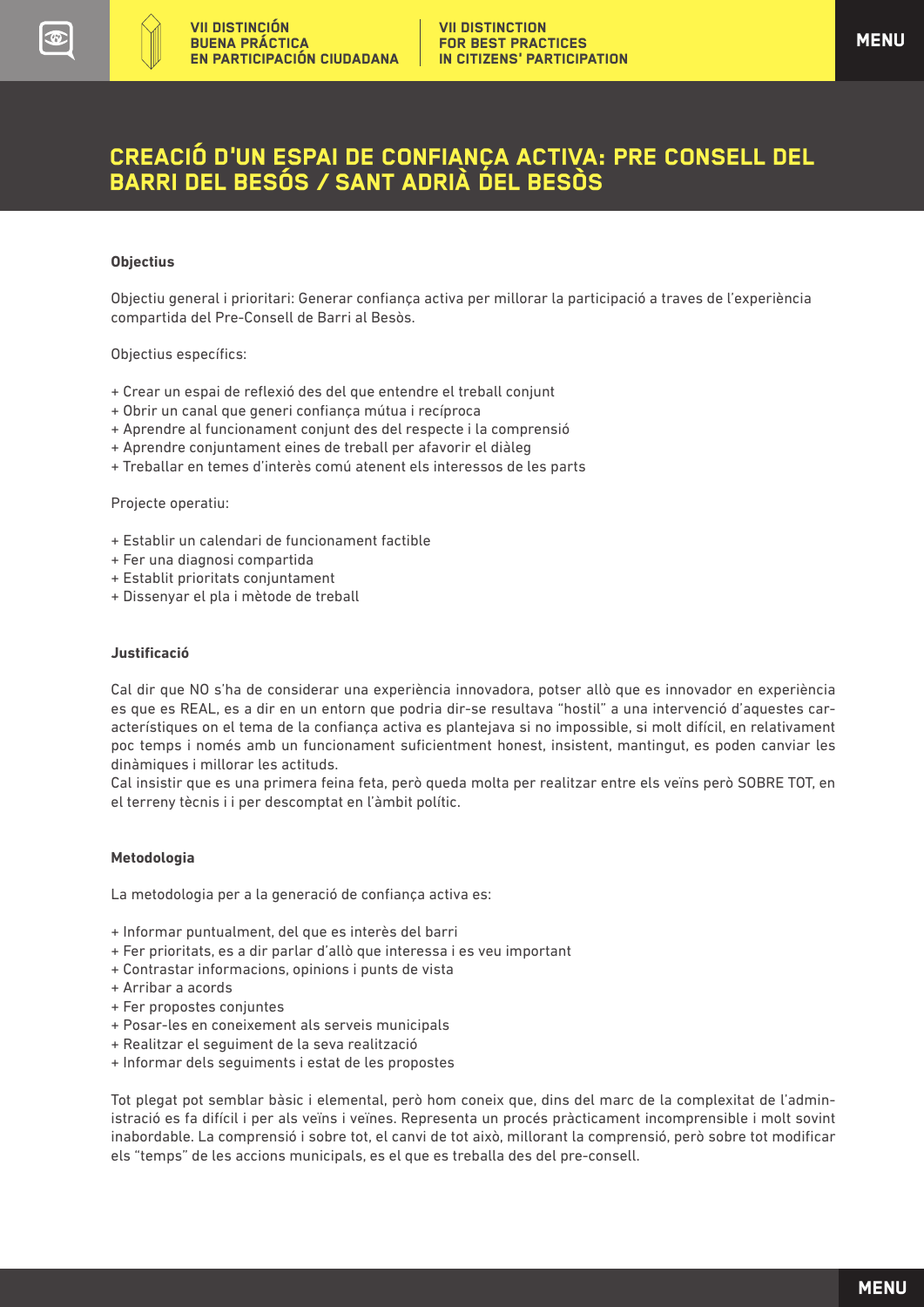### CREACIó D'UN ESPAI DE CONFIANÇA ACTIVA: PRE CONSELL DEL BARRI DEL BESÓS / SANT ADRIÀ DEL BESÒS

Una de les principals premisses ha estat la transparència i el rigor en la comunicació, informar en tot moment, puntual i àmpliament en els temes abordats pel que fa a les sol·licituds i demandes dels veïns i veïnes.

#### **Resultats esperats**

 $\left(\frac{1}{2}\right)$ 

L'impacte en el funcionament de la política pública, es a dir d'aquest Ajuntament, es lleu però observable, ja que la presencia constant i el seguiment de les propostes fa que es dinamitzi ostensiblement alguns aspectes del funcionament, la presencia del responsables, tant polítics com a tècnics al territori, exposant i argumentant l'estat de les qüestions ha permès o afavorit modificacions d'actituds en molts aspectes, encara que de manera subtil, s'han millorat els tractament, pel que fa al respecte, al diàleg i les formes. En algun del casos han millorar la qualitat o la celeritat dels serveis i s'han incorporat aspectes que en anterioritat no s'havien observat.

Es parla amb contingut de la transparència, es coneix que es i que representa, es demana i s'ofereix i tot i que no de manera coordinada es va treballant de manera transversal. Es podria dir que en alguns aspectes s'han trencat tòpics, prejudicis i en el moment d'argumentar s'utilitzen termes que defineixen millor i permetes i/o afavoreixen el treball conjunt, en el sentit de millorar les condicions de vida al barri cada participant des del seu espai d'intervenció.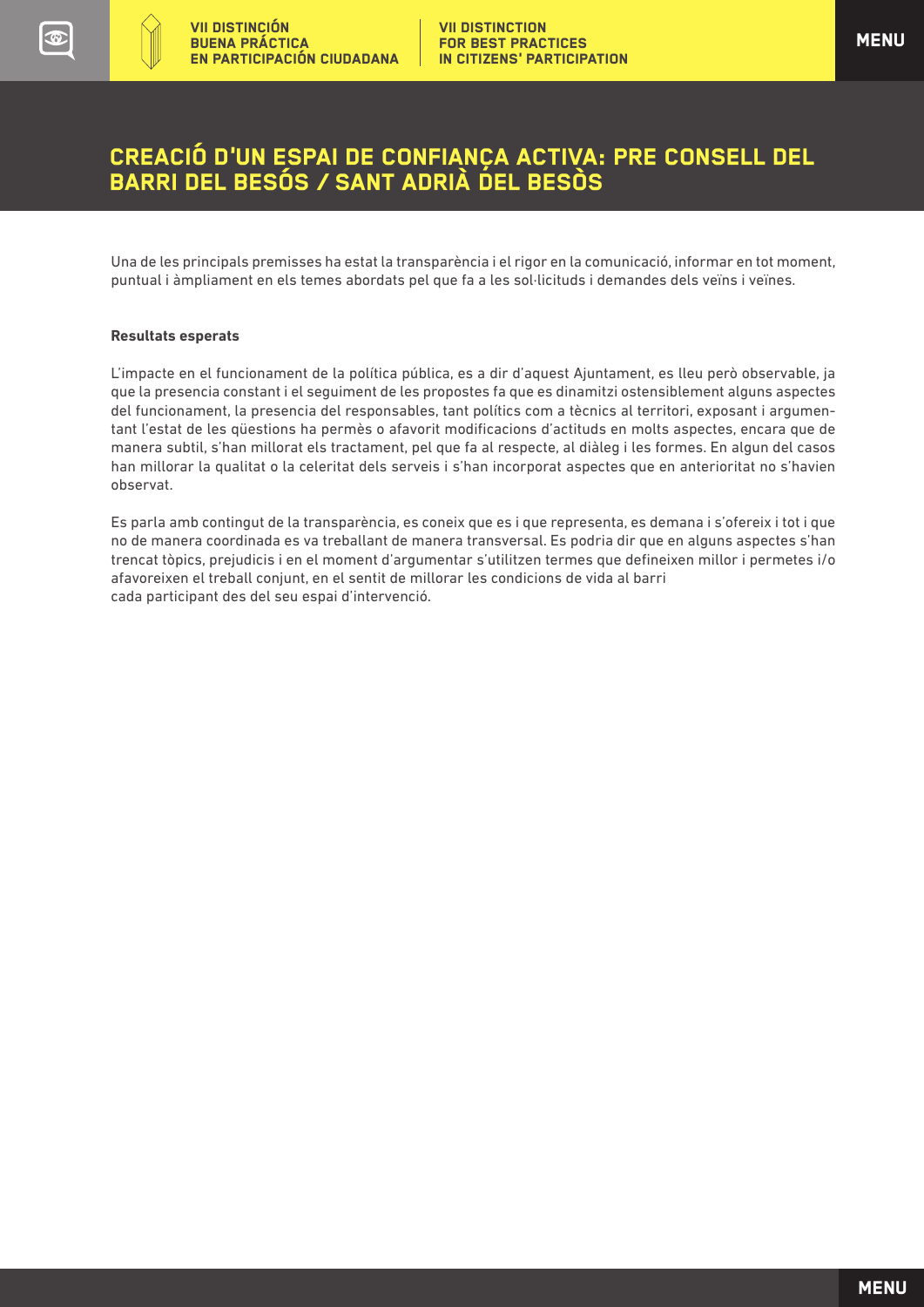<span id="page-38-0"></span>

#### **ENTITAT PROMOTORA**

Ajuntament de Sant Boi de Llobregat (Catalunya, Espanya)

#### **PERÍODE**

Maig 2011 - Gener 2012

#### **TIPUS D'EXPERIÈNCIA**

Planificació estratègica

#### **ÀMBIT TERRITORIAL**

Barri

 $\overline{a}$ 

#### **ÀMBIT TEMÀTIC**

Gestió urbana

#### **+ INFO**

http://www.santboi.cat

#### **RESUM**

Per norma general, associem la participació ciutadana a processos que es caracteritzen per la seva transparència. La majoria de vegades aquesta troba la seva màxima expressió en la fase pròpiament de participació: en la difusió i convocatòria del procés en qüestió, en la informació disponible o en les estratègies, tècniques i espais on tindrà lloc.

Ara bé, quan es tracta de saber què passa entre l'elaboració i recepció de propostes ciutadanes i la presa de decisions final, el procés ja no és tan clar: quin és el seu tractament? Qui efectivament les llegeix, valora, adopta o descarta? Sota quins criteris? Quin és el seu impacte en la configuració final de les polítiques, programes i actuacions? Quina mena de devolució se'n fa als i les participants?

L'objectiu d'aquest document és el d'oferir una mica més de llum sobre aquestes qüestions en relació a una experiència concreta, la del procés de constitució del Pla de Ciutat 2012-15 de l'Ajuntament de Sant Boi de Llobregat. La cerca de transparència tanmateix no es restringeix a un exercici ex-post de narració d'uns fets consumats, sinó que també hem intentat que en el disseny, el desenvolupament i la comunicació del procés de participació es fes una passa endavant en aquest sentit. D'altra banda, el fet de deixar constància al detall de les fases, dinàmiques i documentació utilitzada durant aquest procés ens permetrà (i permetrà a la vegada a tercers) la possibilitat de replicar-lo en futures ocasions, i a la vegada podrà ser objecte d'anàlisi i discussió per a la seva millora i replantejament.

El procés de participació s'emmarcà en un estratègia més àmplia de planificació, que incloïa altres actors (regidors/es de l'equip de govern, conjunt de tècnics/ques municipals i ciutadania) i una perspectiva futura de treball a curt i mitjà termini (la programació anual en forma de plans d'actuació).

En relació al conjunt d'actors, amb la metodologia general de creació del Pla de Ciutat i del procés de participació ciutadana en particular, preteníem:

1. Aconseguir una major identificació i coneixement del Pla de Ciutat;

2. Aconseguir un major nivell d'integració de les aportacions i perspectives de les tres parts implicades (equip polític, organització tècnica i ciutadania).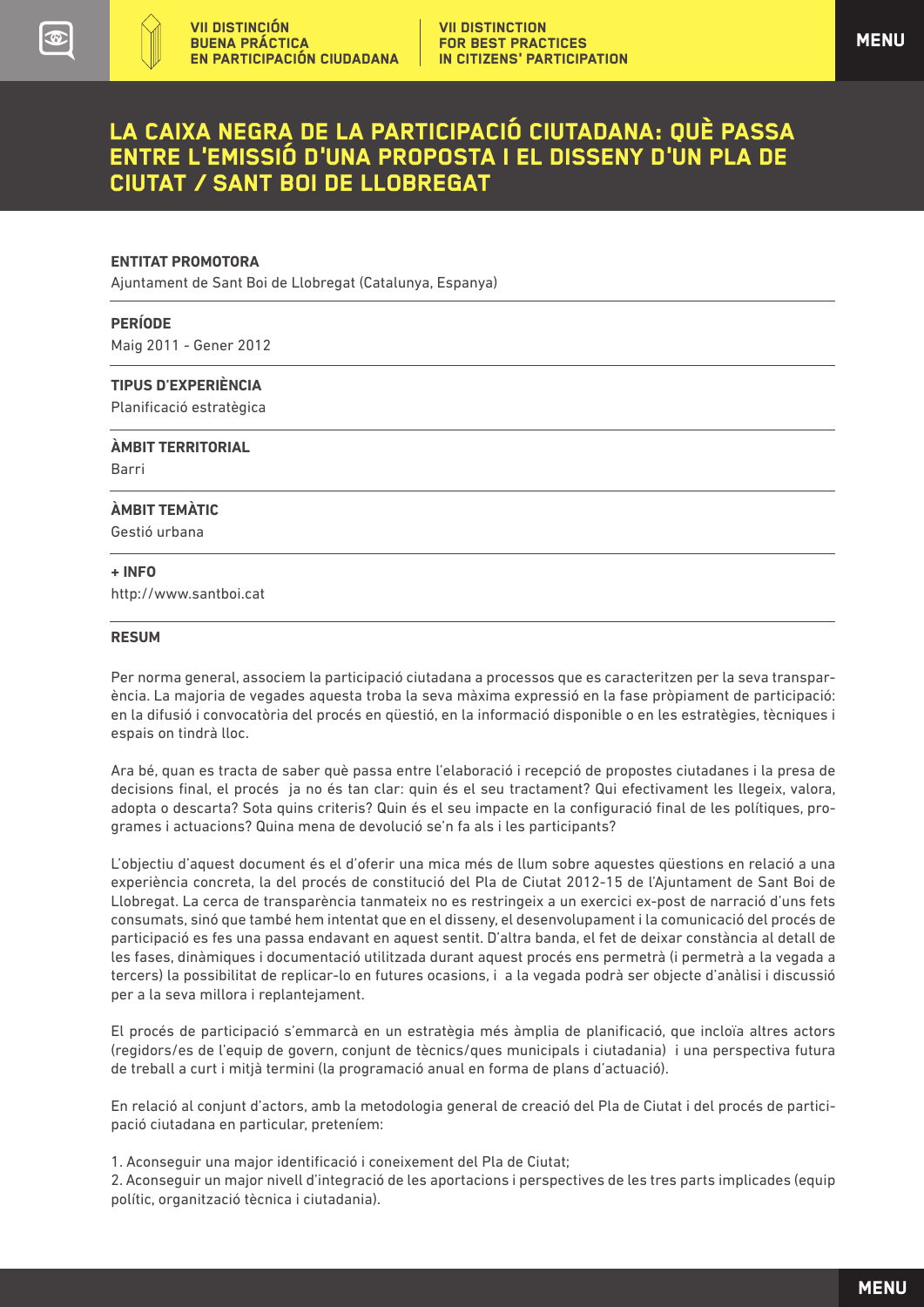D'inici, els reptes concrets d'aquesta proposta en relació a cadascun dels actors implicats passaven per:

+ En relació als polítics: com incrementar la identificació de l'equip de govern amb el Pla de Ciutat, i com fer efectiva una major fonamentació del pla d'actuació en els programes polítics.

+ En relació a la ciutadania: com facilitar la formulació de propostes al Pla de Ciutat, i com comunicar millor allò que es vol fer i l'ús i impacte final de les propostes ciutadanes.

+ En relació al conjunt de l'organització municipal: com facilitar el coneixement de les propostes polítiques i ciutadanes per a l'elaboració de futures programacions, i com facilitar la programació en una lògica més integrada i transversal i no per departaments/àmbits.

Pel que fa al procés de participació ciutadana, ens plantejàvem aconseguir:

- + fer un procés més transparent;
- + ordenar i explotar de forma sistemàtica les aportacions ciutadanes;

+ garantir un major recorregut d'aquestes aportacions (coma mínim, pel que feia al seu coneixement i a un hipotètic major ús);

- + millorar la devolució dels resultats al conjunt de participants;
- + i comunicar millor els avenços i resultats de la planificació posterior derivada del Pla de Ciutat.

Amb tot això i havent tingut lloc les eleccions municipals el maig del 2011, el Servei de Planificació i Avaluació de Polítiques Públiques vam rebre l'encàrrec de donar assistència al futur equip polític en l'elaboració del Pla de Ciutat del mandat actual, tot contemplant el disseny i seguiment del procés de participació ciutadana.

Tot aquest engranatge va seguir el següent recorregut:

#### **1. Elaboració del primer esborrany del Pla de Ciutat.**

Programes electorals en mà, vam fer un exercici d'agrupació i de reordenació de les propostes de les dues formacions polítiques que havien de constituir l'immediat equip de govern de la ciutat amb l'objectiu de simplificar l'estructura original d'aquestes formulacions inicials i associar les propostes a l'estructura organitzativa (per àmbits i serveis). Per a aquest fi es dissenyà una base de dades on abocar-hi totes les propostes aconseguint així disposar d'un instrument àgil i senzill per a la posterior explotació i ús de les propostes polítiques. El primer esborrany contemplava 19 finalitats i 57 objectius estratègics.

#### **2. El consens sobre l'essència del Pla de Ciutat: 3 prioritats, 10 compromisos, 30 objectius estratègics.**

Per mitjà d'un conjunt de dinàmiques de treball grupal, l'equip de govern arribà a la definició d'una primera versió del Pla de Ciutat 2012-15, més simplificada en la seva definició i amb una orientació estratègica capaç de servir com a marc de les futures programacions anuals. Disposàvem ja de la proposta que hauria de ser objecte d'aportacions per part de la ciutadania.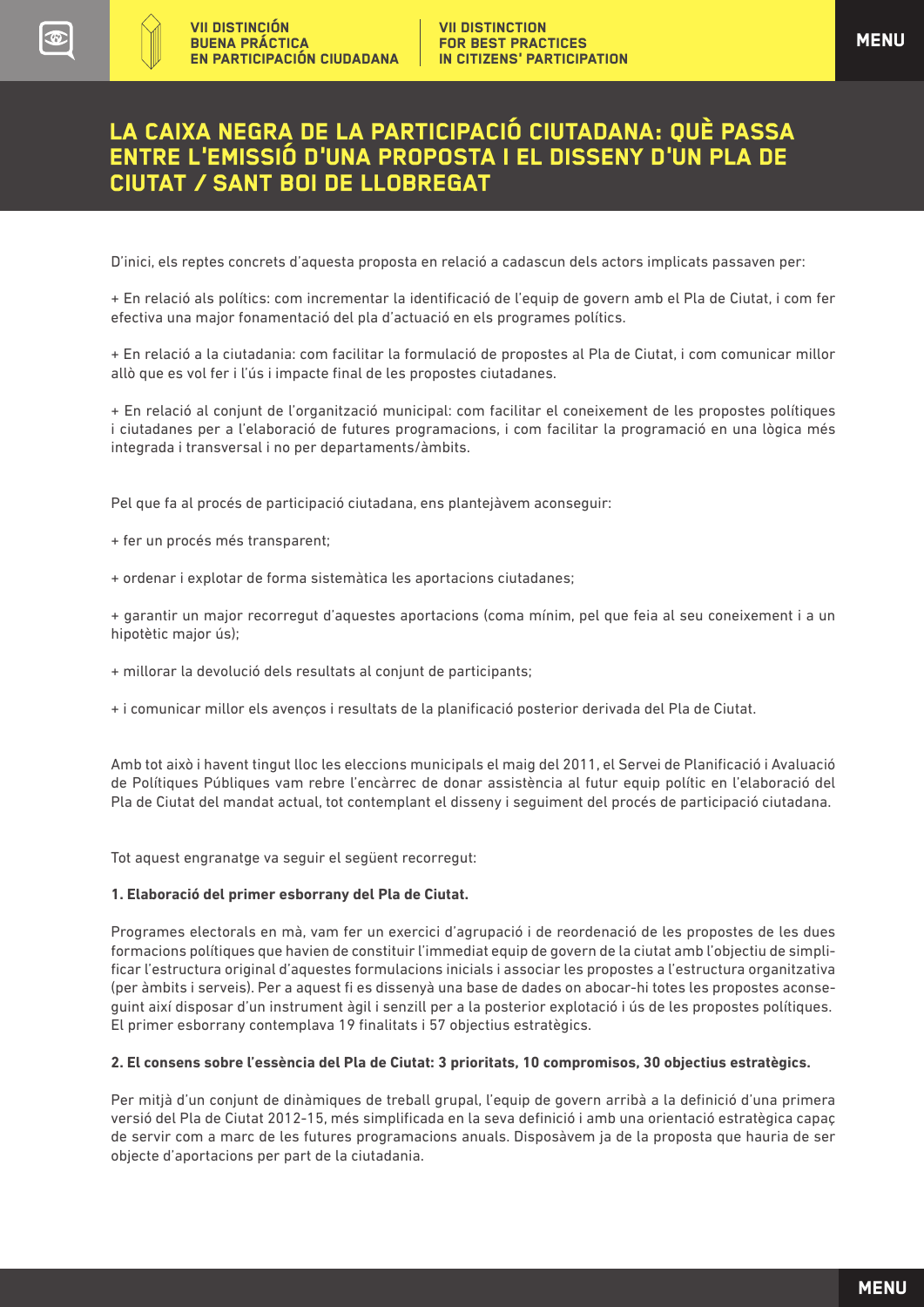#### **3. El procés de participació.**

El procés es desplegà mitjançant 6 estratègies:

+ la publicació del document inicial del Pla de Ciutat a través de la publicació municipal mensual junt amb la difusió del procés (web municipal, oficines electròniques administratives, cartells, ciutadans/es que havien fet ús del circuit local de queixes i suggeriments, i xarxes socials);

+ la participació dels grups municipals a la Junta de Portaveus i la participació interna amb el conjunt de treballadors/es municipals.

+ la participació de la ciutadania no associada: mitjançant una butlleta tant física com virtual (web municipal), la ciutadania a títol individual va tenir l'oportunitat tant de prioritzar els 10 compromisos de la proposta inicial del Pla de Ciutat com formular aportacions i opinions;

+ la participació de la ciutadania associada: a iniciativa del teixit associatiu, es van rebre 5 cartes amb propostes per al Pla de Ciutat (Carta del Consell de Ciutat, òrgan consultiu de representació ciutadana; Carta de la Fundació Marianao, fruit d'un procés de participació propi amb un grup d'entitats; conclusions d'una consulta als estudiants fruit del Programa de Participació als Instituts d'Educació Secundària; i 2 Cartes d'associacions de comerciants); a iniciativa municipal, s'organitzà una jornada participativa amb entitats, membres dels diferents consells i comissions de participació així com participants del Fòrum Empresarial i del Comerç.

+ enquesta ciutadana: en el marc d'un treball de camp per copsar la percepció ciutadana sobre diferents aspectes de la ciutat, s'aprofità per interrogar la ciutadania sobre aquelles qüestions que consideraven prioritàries abordar en els propers anys.

#### **4. L'explotació de les aportacions ciutadanes.**

El document inicial del Pla de Ciutat va rebre 3.021 propostes: 563 persones van emplenar les butlletes, generant 1.227 aportacions; 819 persones van respondre l'enquesta, generant a la seva vegada 1.632 aportacions, i 91 persones provinents de diferents sectors de la ciutat van prendre part en la jornada participativa, formulant i consensuant 162 propostes més.

Tot aquest conjunt de propostes s'introduïren en una base de dades, per a ser posteriorment objecte d'una doble associació: a una primera de caràcter emergent a partir d'àmbits i subcategories temàtiques, i a una segona corresponent a l'estructura del Pla de Ciutat (10 compromisos i 30 objectius estratègics).

#### **5. L'impacte de la participació ciutadana.**

Es van elaborar diferents productes a mida per als diferents espais de la direcció política i tècnica, per tal de visualitzar les qüestions més destacades per la ciutadania així com per veure la seva incidència sobre la proposta inicial del Pla de Ciutat, tant en termes de coincidència, com de discrepància i de sorgiment de nous focus d'interès, fent ús de les bases de dades que s'havien creat prèviament.

D'aquesta manera, la participació ciutadana propicià la modificació de 7 dels 30 objectius estratègics, d'1 dels 10 compromisos i la incorporació de 3 nous objectius estratègics. El document del Pla de Ciutat 2012-15 ja estava llest per a ser aprovat el novembre del 2011.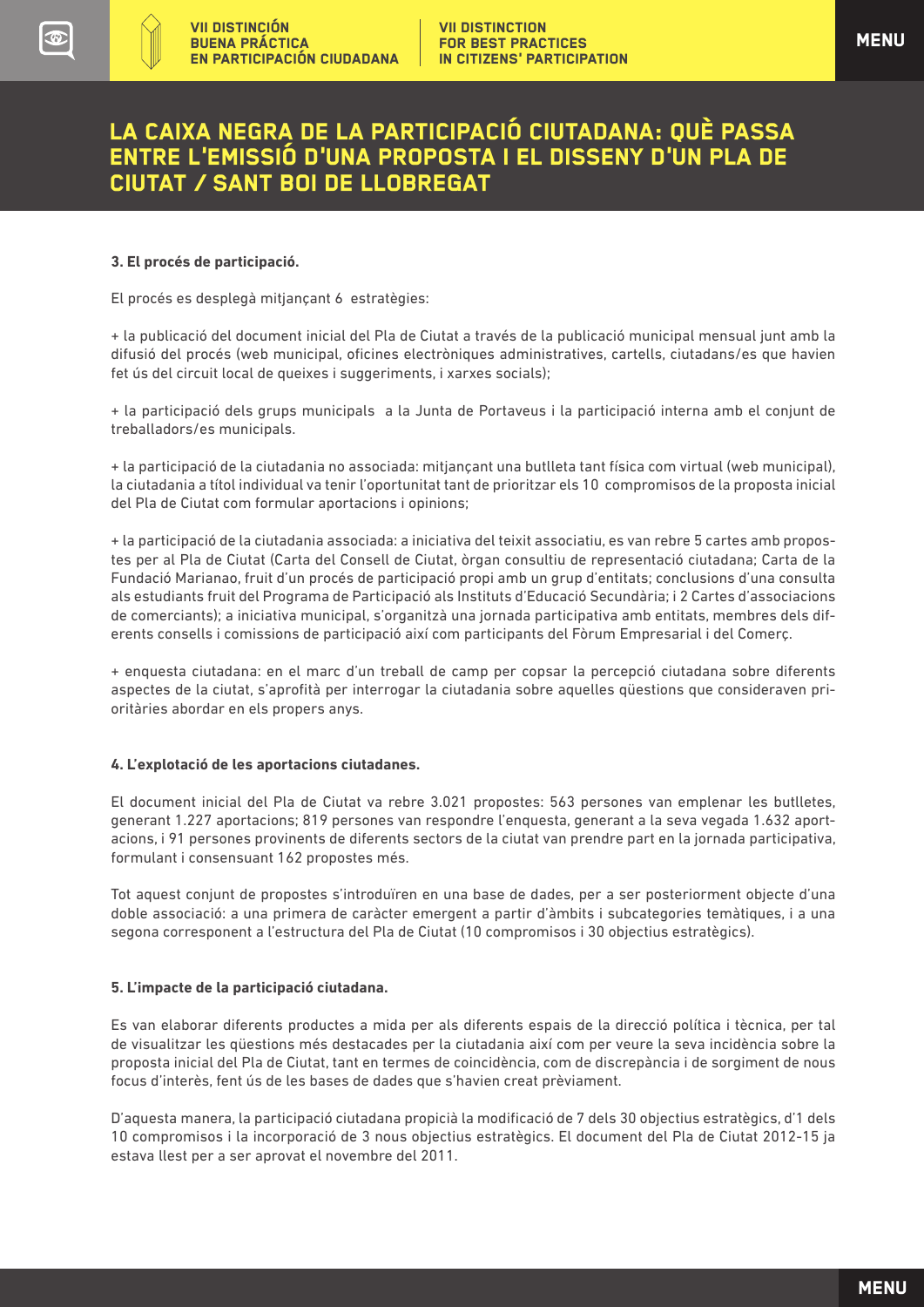A nivell global, podem afegir que el 55% de les propostes de ciutadania associada van trobar reflex al Pla de Ciutat, 32 dels 33 objectius estratègics tenen vinculació amb alguna proposta ciutadana, i finalment que el 64% dels objectius operatius del Pla de Ciutat té correspondència com a mínim amb una proposta ciutadana.

#### **6. La devolució dels resultats.**

**CED** 

A cadascun dels 4 districtes de la ciutat foren convocades per part de l'Alcalde aquells ciutadans i ciutadanes que havien formulat aportacions mitjançant les butlletes i les entitats participants tant a la jornada participativa com als òrgans territorials de participació, per tal d'explicar els principals reptes i prioritats del nou Pla de Ciutat, les principals intervencions que tindrien lloc al districte en qüestió i per fer devolució i respondre a les propostes rebudes i transmetre la seva correspondència amb el Pla.

#### **7. La participació ciutadana en relació a la programació anual.**

Per tal de facilitar el coneixement del Pla de Ciutat entre el conjunt de l'organització municipal i l'alineació de la programació anual amb les línies estratègiques que el Pla assenyalava, s'organitzaren sessions de treball grupals en cadascuna de les àrees administratives i per àmbits/serveis dins d'aquestes. Per a aquestes sessions, s'elaboraren productes específics on quedaven reflectides les propostes provinents de la ciutadania i els programes polítics i la seva associació tant per àmbits com per objectius estratègics. D'aquesta manera, s'assegurà que es feia una lectura crítica de les aportacions ciutadanes per a la seva adopció o descart final en les successives programacions anuals que haurien de desplegar el Pla de Ciutat 2012-15.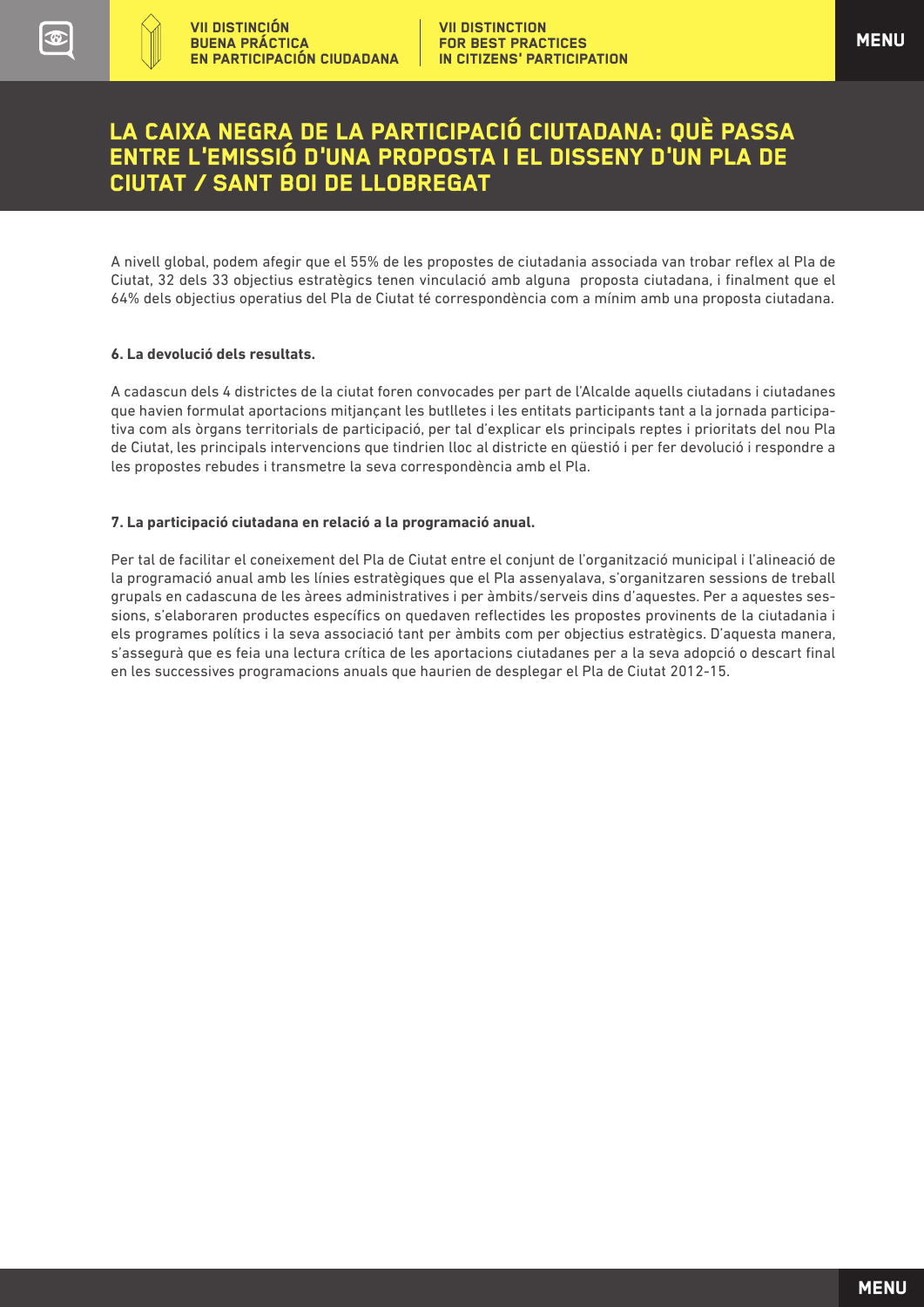### <span id="page-42-0"></span>PROCÉS DE CODESENVOLUPAMENT A VIC. DOCUMENTAL SOMNIS TRENCATS / VIC

#### **ENTITAT PROMOTORA**

Ajuntament de Vic (Catalunya, Espanya)

#### **PERÍODE**

Març 2011 - Indeterminat

#### **TIPUS D'EXPERIÈNCIA**

Plans comunitaris

**ÀMBIT TERRITORIAL** 

Ciutat

 $\overline{a}$ 

#### **ÀMBIT TEMÀTIC**

Inclusió social

#### **+ INFO**

http://www.vic.cat

#### **RESUM**

Vic, capital de la comarca d'Osona, és una ciutat amb una població de 41.275 habitants que amb poc temps ha arribat a tenir un 25% de persones d'arreu del món (més de 10.000 persones vingudes de diferents països que representen la quarta part de la població vigatana). En aquest marc social i amb l'objectiu d'aconseguir la plena participació de les persones immigrants a la ciutat, l'any 2011 des de la Unitat de Cooperació de l'Ajuntament de Vic i, de manera transversal, va iniciar un projecte de codesenvolupament focalitzat a la població nouvinguda de Senegal, per tal de fomentar i visibilitzar la seva participació a la ciutat. Es va escollir aquest col·lectiu perquè un 30% de les entitats del Consell de cooperació treballaven a Senegal, perquè hi ha tres entitats de senegalesos al mateix Consell i perquè la Generalitat de Catalunya i el Fons Català van definir un marc de treball de país prioritari Senegal.

Així doncs en un context com el de Vic té molt sentit que les polítiques de cooperació, estiguin enfocades des de la perspectiva del codesenvolupamen, amb estratègies d'implicació i participació, ja que tenen en compte la realitat de la ciutat i fomenten la participació ciutadana millorant i enfortint de manera considerable la cohesió social, perquè posteriorment siguin els mateixos immigrants que puguin implicar-se més directament en el desenvolupament del seu país d'origen, el Senegal.

En aquest sentit s'ha treballat en diverses direccions, com ara afavorir la plena participació i integració de les entitats de senegalesos en el teixit associatiu de la ciutat, la formació dels immigrants en competències bàsiques de manera que aquestes persones tinguin les eines necessàries per implicar-se en les activitats ciutadanes en igualtat de condicions, afavorir la plena integració i inclusió social de l'immigrant en les activitats quotidianes de la ciutat, així com també contribuir al desenvolupament del país d'origen d'aquests a través d'un espai participatiu de treball amb les entitats del Consell Local de Cooperació.

La metodologia utilitzada al llarg de tot el procés participatiu ve avalada pel Pla director de participació de Vic i el Pla director de cooperació de Vic i, concretada amb les estratègies de la IAP (Investigació Acció Participativa): diagnòstic, propostes, retorn i avaluació.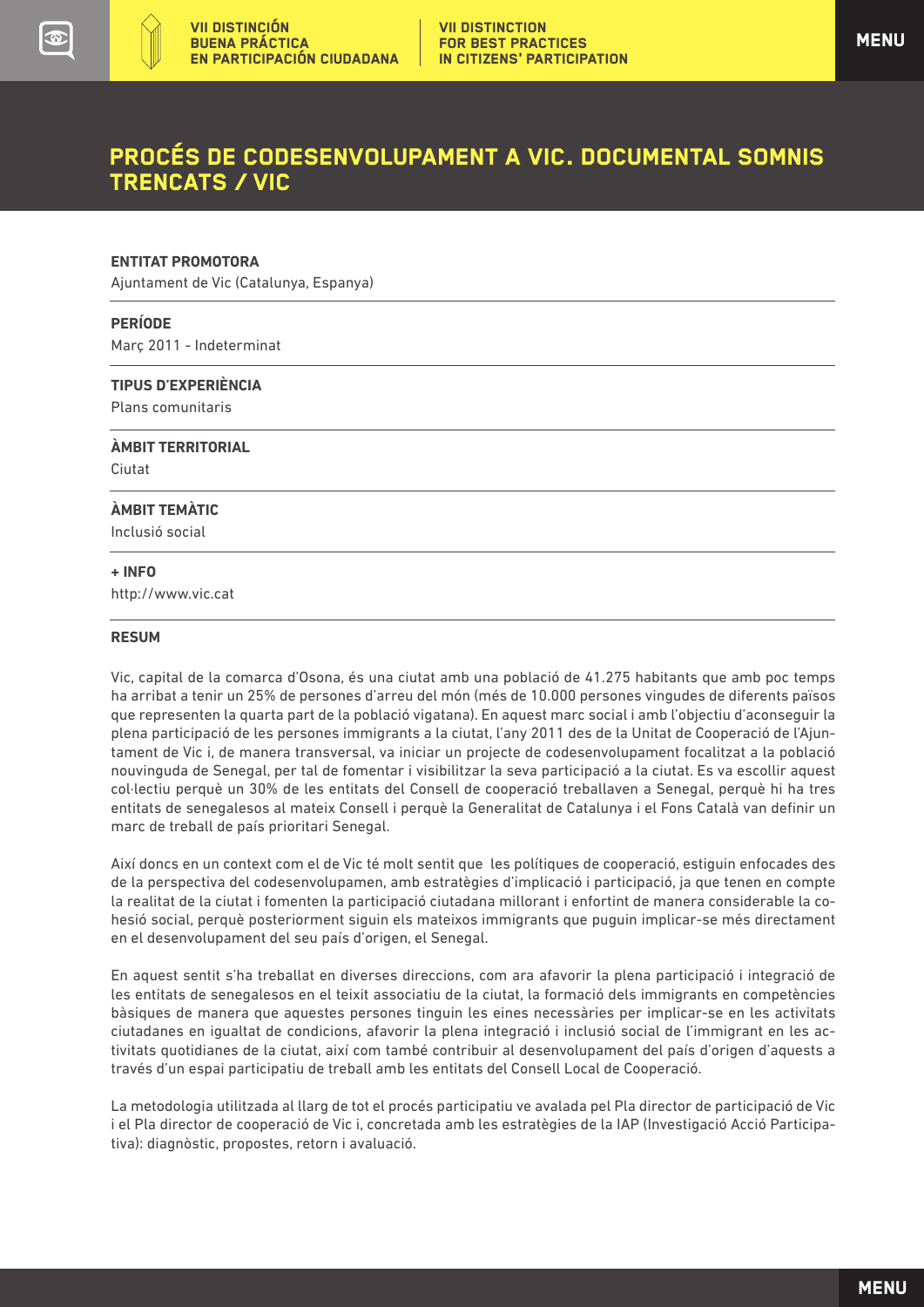En la fase de propostes, el col·lectiu senegalès va veure la necessitat de sensibilitzar entorn els perills de la immigració clandestina, per evitar que molts senegalesos haguessin de passar per la mateixa situació i, després d'un procés de treball important directament amb aquesta població que va arribar a la península de forma irregular, es va buscar la millor manera d'informar i sensibilitzar sobre aquesta experiència traumàtica que han patit en la seva pròpia pell. Així doncs es va concretar la idea de crear el documental, SOMNIS TREN-CATS, en el que molts dels senegalesos que viuen a Vic han esdevingut els protagonistes, explicant la seva experiència migratòria i les dificultats d'incorporació a la nostra societat.

Un dels impactes més destacables que ha tingut aquest procés ha estat l'acceptació per part de la població vigatana de manera molt més oberta, gràcies al treball previ fet amb el col·lectiu senegalès i la seva participació normalitzada en actes i activitats independentment de la seva classe social, o situació legal o econòmica.

El treball fet amb els col·lectiu de persones nouvingudes al llarg de tot el procés ha suposat un pas important per evitat l'exclusió social i afavorir la participació ciutadana i la integració a la ciutat. Així mateix, trencar amb unes barreres que no els deixaven avançar per culpa de les pors o la falta de confiança que això els provocava. D'aquesta manera s'han obert de manera plena a la ciutadania.

Ara aquest documental servirà per sensibilitzar a Catalunya i a Senegal sobre els perills de la immigració clandestina així com també sobre les dificultats que es troben una vegada arriben a Catalunya. El documental està subtitula en català i una segona versió en francès.

**[MENU](#page-2-0)**